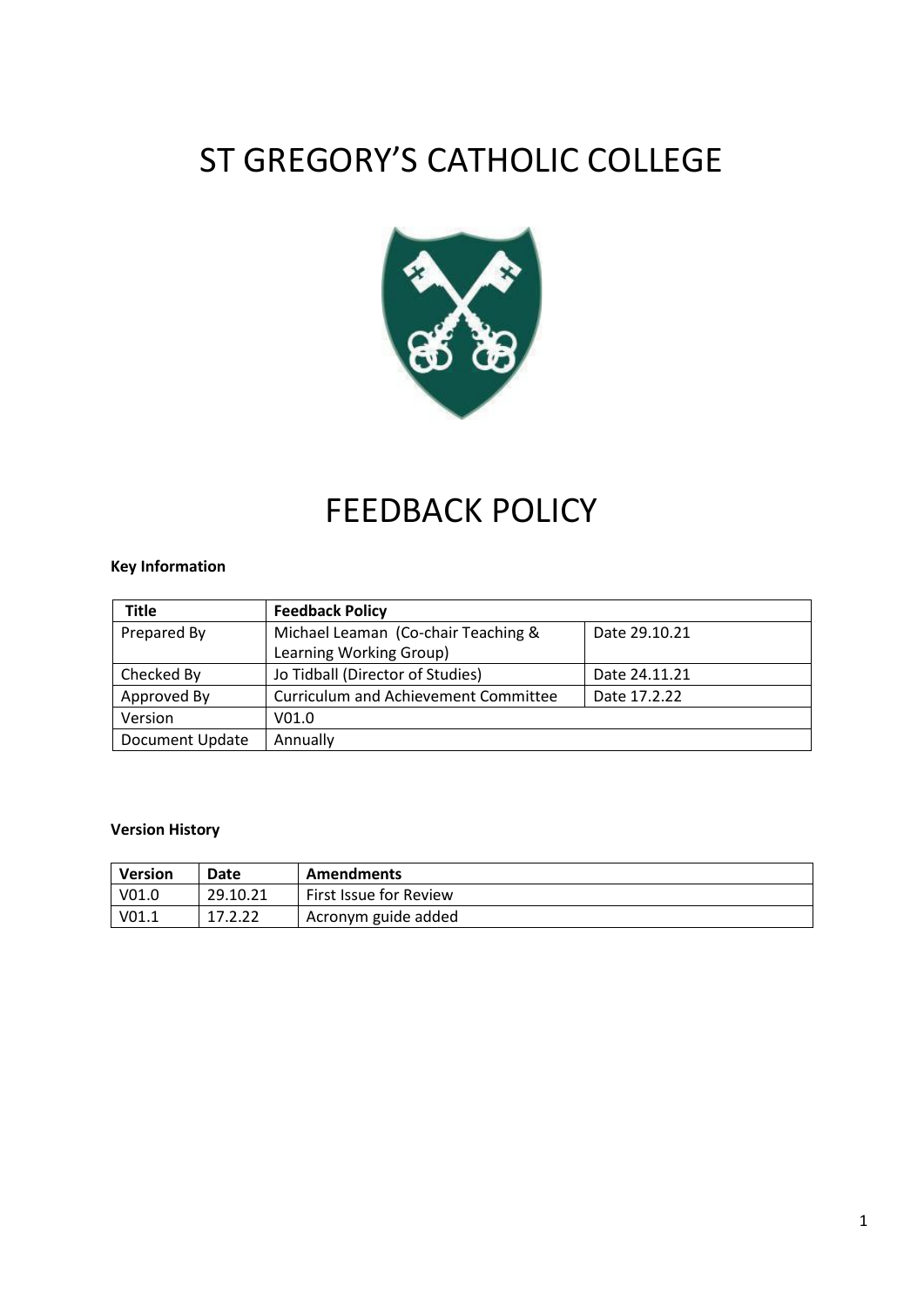At St Gregory's we are committed to providing the highest quality of learning and teaching both in and out of lessons. We strive to give our students a depth of learning that allows them to build their learning on solid foundations.

### **Our Mission**

Every child is created in the eyes of God and each is uniquely gifted. As a Catholic school, our aim is to promote the dignity and wellbeing of every child and ensure that they flourish in the course of their journey with us in a safe, happy and enriching environment. We aim to provide our students with the personalised deep feedback which will help to develop their skills, knowledge and understanding.

### **Rationale**

All feedback should:

- Inform student progress
- Have a positive impact on student outcomes
- Be a good use of teachers' time

Any marking should **be meaningful, manageable, motivating and memorable.** 

### **Principles**

- Teachers should only write in a student's book if it is going to impact on progress.
- The more immediate the feedback the greater the impact.
- All subject areas have identified their own feedback standard in terms of regularity, taking into consideration the frequency of lessons, and the nature of the subject, i.e. practical/theory based.
- Heads of Faculty, Heads of Department and the Senior Leadership Team will quality assured marking and feedback, and provide appropriate support.

### **DIRT**

- Dedicated Improvement and Reflection Time (DIRT) is used appropriately to provide meaning to feedback.
- Meaningful marking in exercise books will usually take the following format:
	- o WWW (What went well) = your successes in a particular piece of work. This should be subject specific, personalised and meaningful. For example, "Excellent use of historical terms, Rosie. This is a real improvement since last assessment". General comments such as "Well done for underlining the title" should be avoided.
	- $\circ$  EBI (Even better if) = some feedback that will help you to improve a similar piece of work. A question here is the most effective way of encouraging an extended response. Rich questioning should extend learning. Students should be encouraged during 'DIRT time' to add a comment. Simple admin tasks like sticking in sheets should be avoided for EBI.
	- o Comment/Student Response: Students should be allowed time to write a written response to feedback given answering the question or completing the task set by the teacher, demonstrating that they understand how to improve on the work or on future work.

### **What is expected in books (for subjects with books)**

• There should be evidence of students responding to feedback that has been given. This is often done by providing 'DIRT time' in lessons for students to respond or setting a homework where students can reflect on their progress in more detail.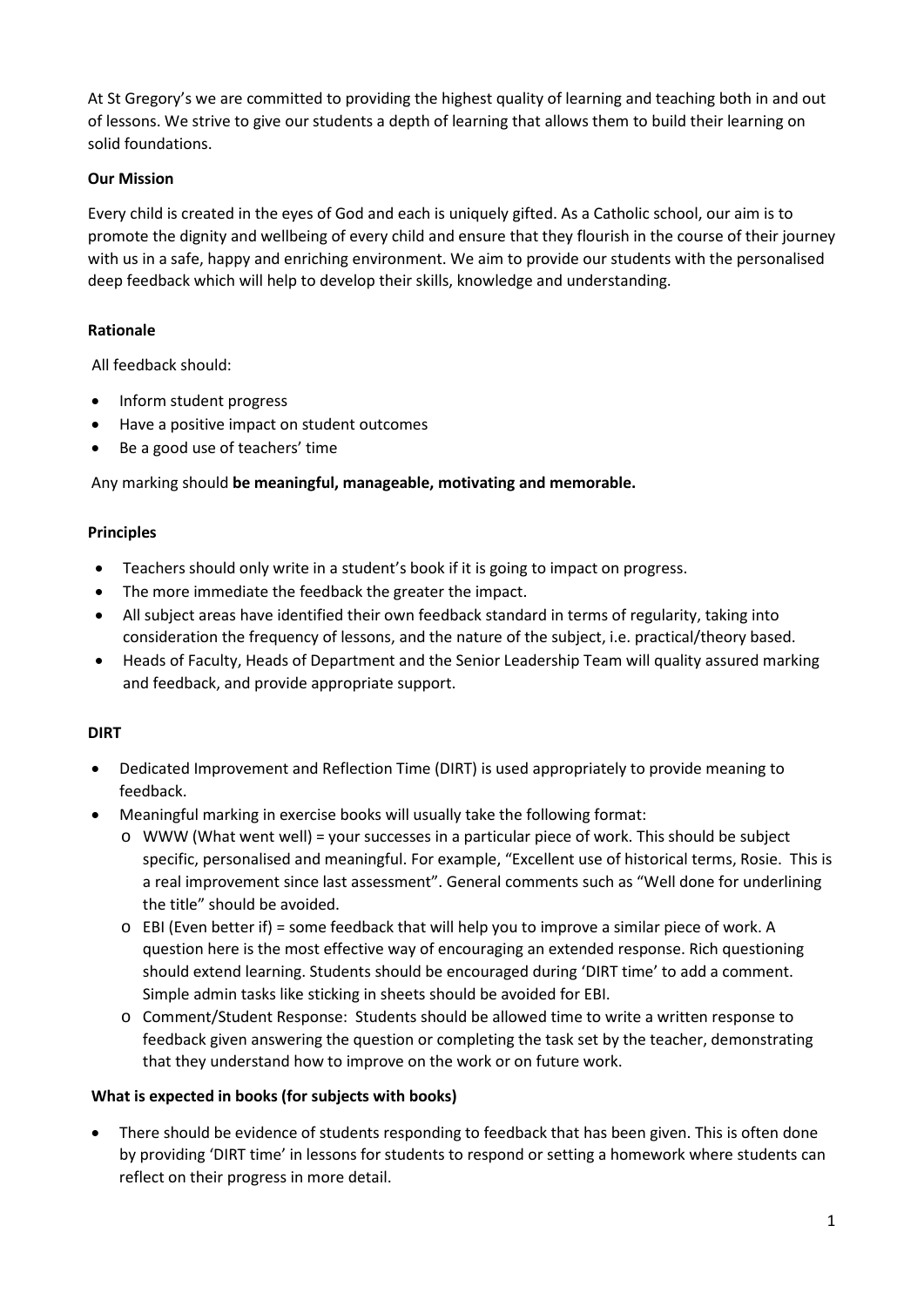- A light touch 'tick and flick' may be appropriate for day-to-day work;
- Regular formative assessment with detailed comment marking that provides students with clear guidance about how to improve the quality of responses but where no formal grade or level is given – all staff should use the www/ebi format;
- Regular summative assessments at the end of modules/units which give an indication of students' current progress or grade
- Use of resources that make explicit the next steps for learning such as progress ladders, student friendly mark schemes and assessment criteria;
- Students' involvement in the marking process through peer and self-assessment and reflective comments about progress and attainment.

#### **Learning Support Assistant Support:**

- Some students may require additional, adaptive support and feedback in lessons, e.g. from a Learning Support Assistant.
- At Saint Gregory's we have adopted the principles of the 'Scaffolding Framework for Teacher-TA Pupil Interactions' from the Education Endowment Foundation.
- In order to support teachers with their assessment of student progress in individual activities and over time, Learning Support Assistants will draw a triangle in the student's book with the relevant number from the scaffolding framework, as appropriate to the task / learning activity.

### **Marking for Literacy Codes**

- The following codes are used across all subjects for providing additional feedback regarding literacy.
- The aim of this school-wide approach is to ensure high quality written communication within every subject area.
- The symbols opposite should be annotated, where relevant, on students' written work to show students where they need to improve.
- Teachers will be wary of writing too many literacy codes on a single piece of written work, to avoid demotivating students.

| Sp  | Check your spelling, correct it and write correct spelling three times.                                                |
|-----|------------------------------------------------------------------------------------------------------------------------|
| Gr  | Inaccurate grammar. Check word order, verb tense, subject-verb agreement.                                              |
| P   | Punctuation error. Make a correction.<br>(commas, full stops, semi-colons, colons, question marks, exclamation marks). |
| 11  | Use a new paragraph here.                                                                                              |
| 5.  | Not clear. Rewrite this short section again to improve your expression.                                                |
| ٨   | A word is missing here. Reread and add the correct word.                                                               |
| ン   | Exceptionally good point or use of language.                                                                           |
| Voc | Use more specific or sophisticated vocabulary.                                                                         |
| D   | You need to add more detail.                                                                                           |

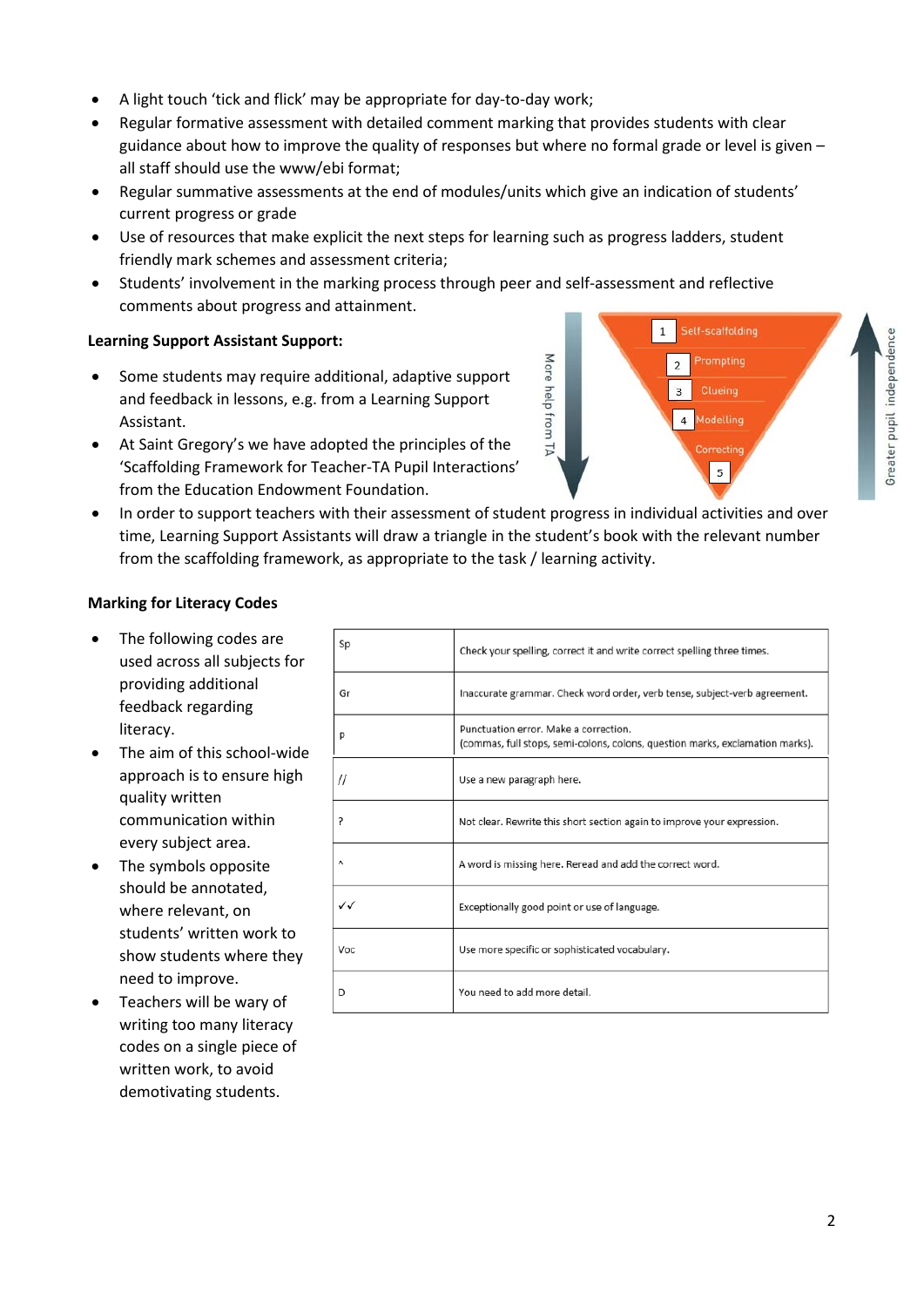### **Individual Policies**

| Art & Photography                       | Page 5-6   |
|-----------------------------------------|------------|
| <b>Computer Science</b>                 | Page 7     |
| English                                 | Page 8 - 9 |
| <b>EPQ</b>                              | Page 10    |
| <b>Humanities</b>                       | Page 11-12 |
| Maths                                   | Page 13-14 |
| Modern Foreign Languages (MFL)          | Page 15-16 |
| <b>Performing Arts</b>                  | Page 17-18 |
| <b>Physical Education (PE)</b>          | Page 19-21 |
| Personal Social Health Education (PSHE) | Page 22    |
| <b>Religious Education (RE)</b>         | Page 23-24 |
| <b>Social Sciences</b>                  | Page 25-28 |
| Science                                 | Page 29-32 |
| Technology                              | Page 33-34 |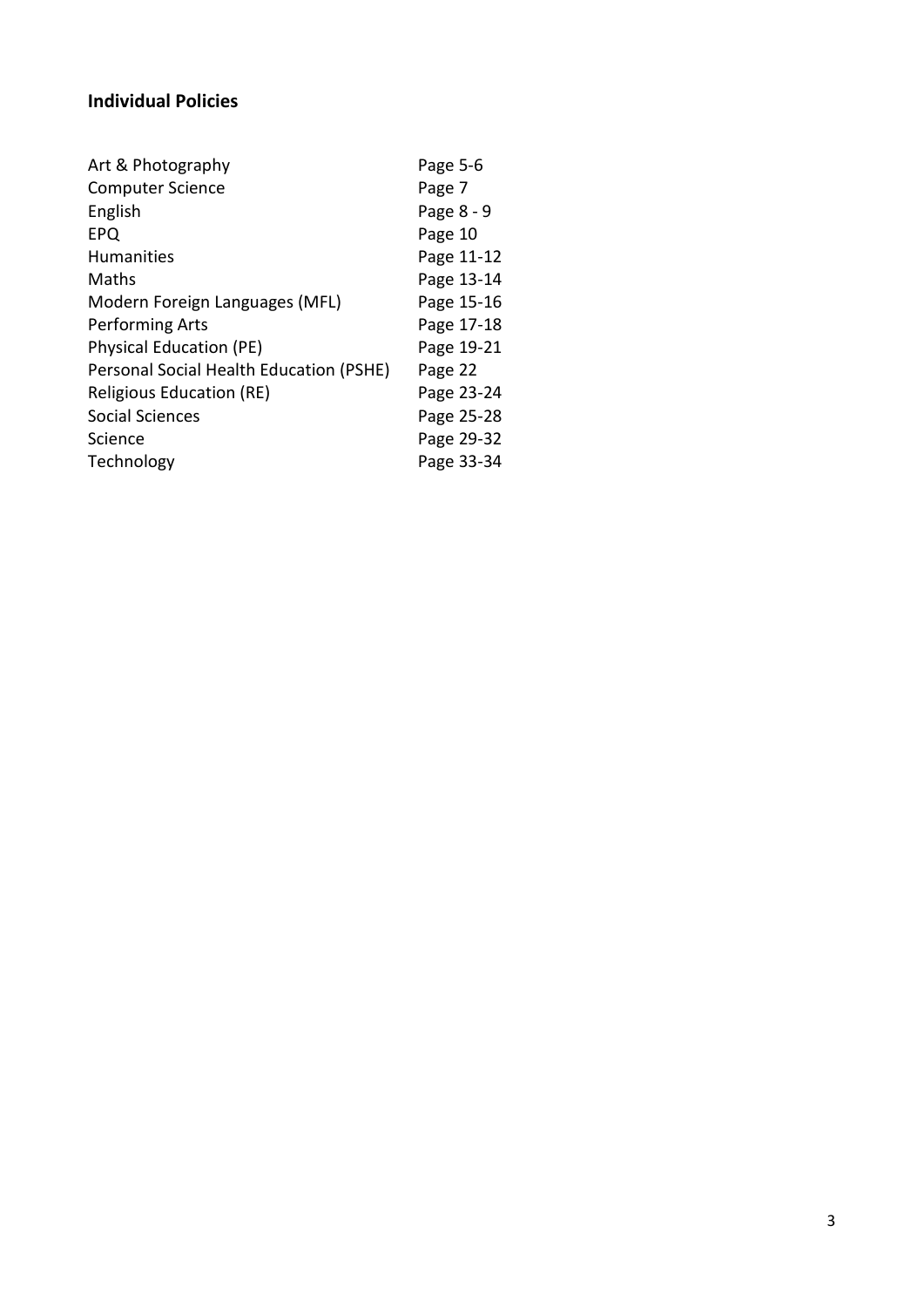# **Type and frequency of feedback in Art and Photography**

| <b>Key Stage 3</b>                                                                      | <b>Key Stage 4</b>                                                                                      | <b>Key Stage 5</b>                                                                                                           |
|-----------------------------------------------------------------------------------------|---------------------------------------------------------------------------------------------------------|------------------------------------------------------------------------------------------------------------------------------|
| Recap activity to start lessons for recall of                                           | Recap previous learning; instigating a deeper                                                           | Starter recap of previous lessons for recall of previous                                                                     |
| previous learning (DIRT); instigating a deeper                                          | knowledge and understanding; introducing a                                                              | learning; instigating a deeper knowledge and understanding;                                                                  |
| knowledge and understanding; introducing a                                              | development of the project.                                                                             | introducing a development of the project when required.                                                                      |
| development of the project.                                                             |                                                                                                         |                                                                                                                              |
|                                                                                         | Verbal feedback is given regularly as a whole group and                                                 | Fortnightly tasks are set and in Fine Art work is marked on a                                                                |
| Verbal feedback is given in each lesson                                                 | to individuals where needed.                                                                            | termly basis with detailed written feedback against specific                                                                 |
| where needed.                                                                           |                                                                                                         | AOs.                                                                                                                         |
|                                                                                         | Written feedback is given through task specific                                                         |                                                                                                                              |
| Written feedback is given through task-<br>specific feedback slips (www/ebi) to develop | feedback slips and in line with AOs (www/ebi) and/or<br>via Google Classroom at least six times a year. | In Photography feedback is usually provided digitally, online<br>(either in a spreadsheet, tracker or on Google Classroom or |
| their work and/or via Google Classroom at                                               |                                                                                                         | equivalent). This happens at regular intervals, depending on                                                                 |
| relevant intervals. At least three times a                                              | In Fine Art Year 11 students have progression checks                                                    | tasks. This is usually in the form of a www/ebi, as per school                                                               |
| year.                                                                                   | each term which can also tie in with mock exams                                                         | policy.                                                                                                                      |
|                                                                                         | results.                                                                                                |                                                                                                                              |
| Students are graded termly based on the                                                 |                                                                                                         | Opportunities for peer and self-assessments/evaluations are                                                                  |
| work produced during that time period (the                                              | In Photography written feedback is usually provided                                                     | used through the curriculum and relevant written notes                                                                       |
| grade is written in to the progress tracker in                                          | digitally, online (on Google Classroom). This tends to                                                  | guidance is given to students to aid them in self-assessment.                                                                |
| sketchbooks and students write a                                                        | happen at regular intervals, depending on tasks. This is                                                |                                                                                                                              |
| summative assessment with a www/ebi).                                                   | usually in the form of a www/ebi, as per school policy.                                                 | Forecast grades are given linked to student abilities and                                                                    |
|                                                                                         | Full written feedback is given at the end of a project                                                  | expected performance                                                                                                         |
| Self-assessments/evaluations are used                                                   | and a grade awarded in line with and informed by the                                                    |                                                                                                                              |
| through the curriculum.                                                                 | AOs.                                                                                                    | Current attainment grades are given based on previous                                                                        |
|                                                                                         |                                                                                                         | assessments and their performance currently.                                                                                 |
| Student work will be marked in line with the                                            | Opportunities for self-assessments/evaluations are                                                      |                                                                                                                              |
| school's grading policy for key stage 3.                                                | used through the curriculum and relevant sentence<br>starter sheets help guide students in this.        | One to one feedback is given verbally regularly to each<br>student during lesson times.                                      |
|                                                                                         |                                                                                                         |                                                                                                                              |
|                                                                                         | Summative assessments are completed at the end of a                                                     | Feedback is given regarding progression linked to AOs                                                                        |
|                                                                                         | project and at key assessment points throughout the                                                     | through task specific feedback slips in Art. Feedback is given                                                               |
|                                                                                         | year.                                                                                                   | relating to AO task sheets and the progression towards their                                                                 |
|                                                                                         |                                                                                                         | forecast grade. Student work will be marked in line with the                                                                 |
|                                                                                         | Student work will be marked in line with the school's                                                   | school's Literacy Policy as well as Art and Design AOs.                                                                      |
|                                                                                         | literacy policy as well as Art and Design AOs (In                                                       |                                                                                                                              |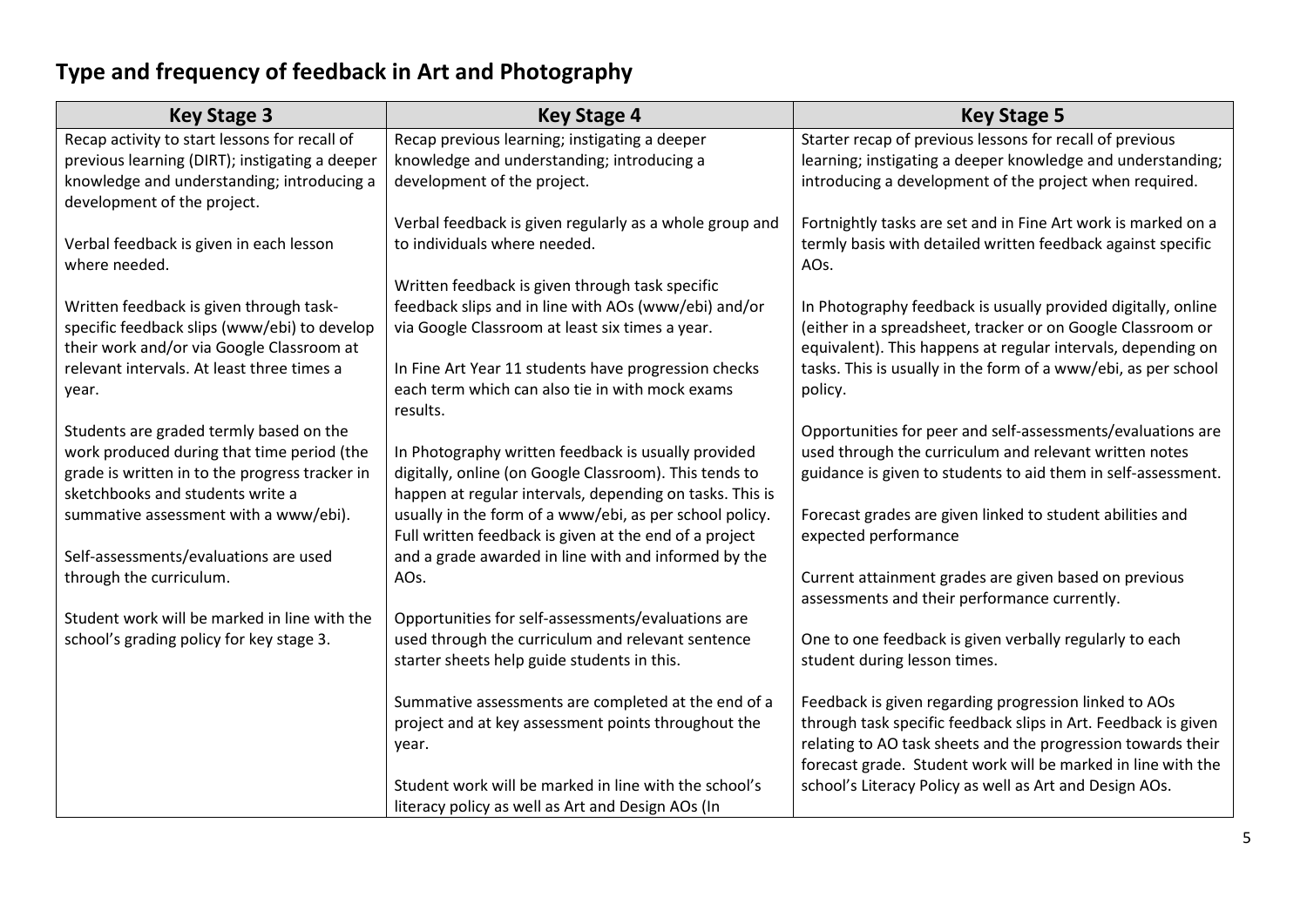| <b>Quality Assurance</b>                | Photography digital feedback will highlight any glaring<br>grammatical errors and students are encouraged to<br>spell-check their work.) |                                                                     |
|-----------------------------------------|------------------------------------------------------------------------------------------------------------------------------------------|---------------------------------------------------------------------|
|                                         |                                                                                                                                          |                                                                     |
| <b>KS3: Head of Department</b>          | <b>KS4: Head of Department</b>                                                                                                           | <b>KS5: Head of Department</b>                                      |
| Ensure consistency in the delivery of   | Ensure consistency in the delivery of schemes of work                                                                                    | Ensure consistency in the delivery of schemes of work               |
| schemes of work through:                | through:                                                                                                                                 | through:                                                            |
| Week by week PowerPoints.               | Week by week PowerPoints.                                                                                                                | Y12 Summer Project                                                  |
| Detailed schemes and deadlines.         | Detailed schemes and deadlines.<br>$\bullet$                                                                                             | PowerPoints relating to each experimental area in<br>$\bullet$      |
| Resources/exemplars                     | Resources - Art and Photography student packs.<br>٠                                                                                      | project 1 (Fine Art and Photography A Level)                        |
| Management of materials relating to the | Management of materials relating to the schemes.                                                                                         | Detailed schemes and deadlines. - Resources                         |
| schemes.                                | Examples of good practice at GCSE and A Level.<br>$\bullet$                                                                              | Art student packs.<br>$\bullet$                                     |
| Examples of good practice.              | Development through the curriculum and targeted                                                                                          | Management of materials relating to the schemes.                    |
| Development of G&T PP is ongoing and    | support for G&T, PP and under achieving students.                                                                                        | Examples of good practice at A Level.                               |
| features in differentiation of tasks,   | Links with outside providers and external<br>$\bullet$                                                                                   | Development through the curriculum and targeted<br>$\bullet$        |
| materials, teacher feedback and         | opportunities such as Art trips to galleries.                                                                                            | support for G&T, PP and under achieving students.                   |
| attention.                              | Termly 'progress checks' of class books and                                                                                              | Promotion of independent learning, research and                     |
| Termly 'progress checks' of class books | outcomes.                                                                                                                                | exploration - e.g. Gallery and Museum visits.                       |
| and outcomes.                           | Review and refine schemes of work to ensure a                                                                                            | Links with outside providers and external opportunities             |
| Review and refine schemes of work to    | broad curriculum that covers main artistic practices.                                                                                    | such as visiting artists, post-16 tutors for a local college        |
| ensure a broad curriculum that covers   |                                                                                                                                          | and Museum and Gallery visits.                                      |
| main artistic practices.                |                                                                                                                                          | Progress checks, task sheets and deadlines are made                 |
| Enabling career opportunities in the    |                                                                                                                                          | clear for students and staff.                                       |
| creative sector.                        |                                                                                                                                          | End of year exhibition (as well as mini online exhibitions          |
|                                         |                                                                                                                                          | during lockdown).                                                   |
|                                         |                                                                                                                                          | Weekly conversations for learning with each student to<br>$\bullet$ |
|                                         |                                                                                                                                          | encourage, inspire and ensure the development of their              |
|                                         |                                                                                                                                          | work.                                                               |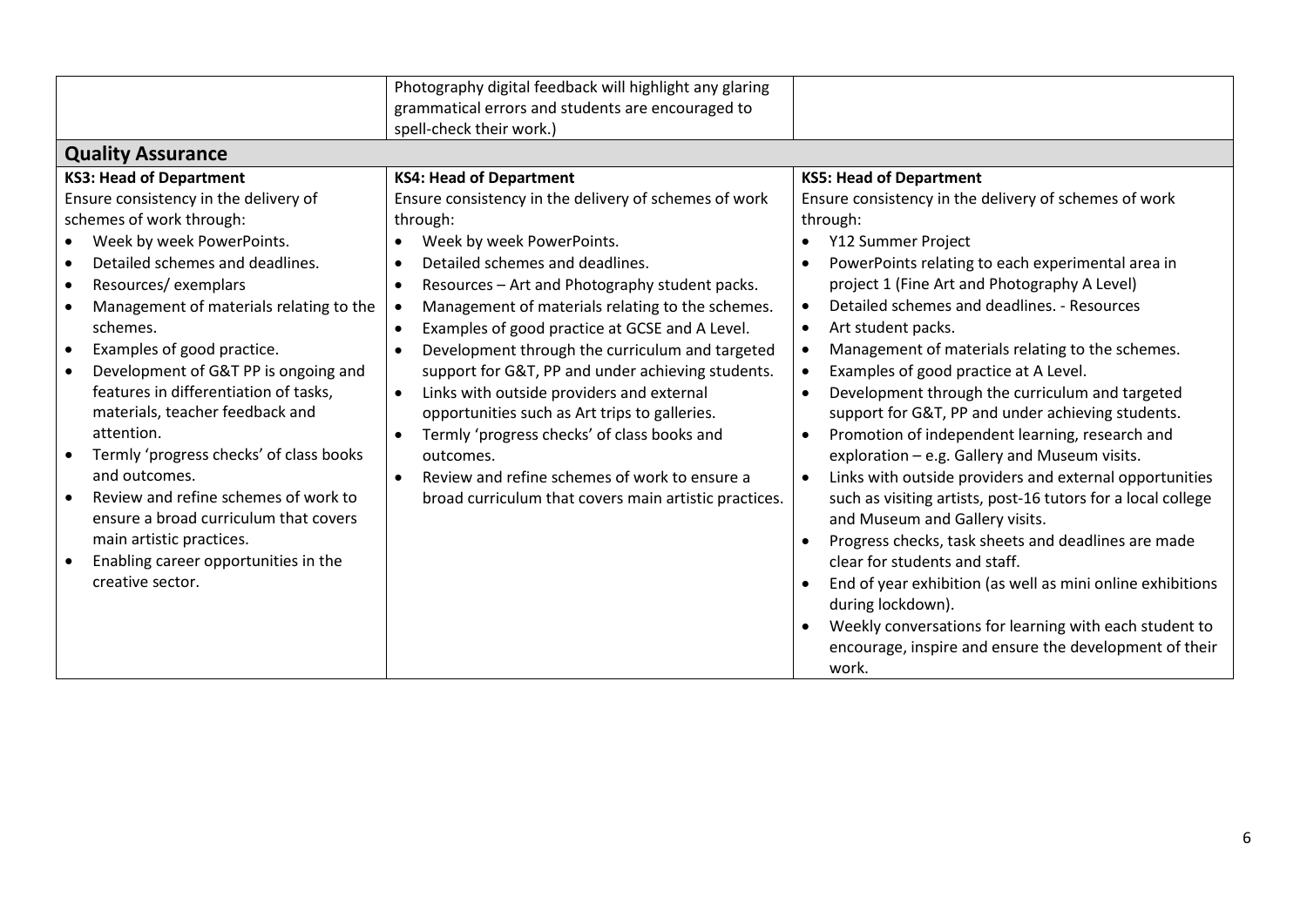# **Type and frequency of feedback in Computer Science**

| <b>Key Stage 3</b>                                                                                                                                                                                                                                                                                                                                                                                                                                                                                                                                                                                                                                                                                                                                                                                                                                       | <b>Key Stage 4</b>                                                                                                                                                                                                                                                                                                                                                                                                                                                                                                                                                                                                                                                                                                                                                                                                                      | <b>Key Stage 5</b>                                                                                                                                                                                                                                                                                                                                                                                                                                                                                                                                                                                                                                                                                                                                                                                                                                                                                                     |
|----------------------------------------------------------------------------------------------------------------------------------------------------------------------------------------------------------------------------------------------------------------------------------------------------------------------------------------------------------------------------------------------------------------------------------------------------------------------------------------------------------------------------------------------------------------------------------------------------------------------------------------------------------------------------------------------------------------------------------------------------------------------------------------------------------------------------------------------------------|-----------------------------------------------------------------------------------------------------------------------------------------------------------------------------------------------------------------------------------------------------------------------------------------------------------------------------------------------------------------------------------------------------------------------------------------------------------------------------------------------------------------------------------------------------------------------------------------------------------------------------------------------------------------------------------------------------------------------------------------------------------------------------------------------------------------------------------------|------------------------------------------------------------------------------------------------------------------------------------------------------------------------------------------------------------------------------------------------------------------------------------------------------------------------------------------------------------------------------------------------------------------------------------------------------------------------------------------------------------------------------------------------------------------------------------------------------------------------------------------------------------------------------------------------------------------------------------------------------------------------------------------------------------------------------------------------------------------------------------------------------------------------|
| KS3 will be split up into six strands. Work will be carried<br>out throughout KS3.<br>Every lesson starts with an engagement activity where<br>students respond to a question based on recall of<br>previous learning - Instant feedback is given (Verbal)<br>Summative feedback given with areas for improvement<br>at the end of each strand of work - Recorded digitally on<br>the departmental Tracker.<br>Meaningful Extended Learning will be set within each<br>strand so that development of skills can be assessed<br>appropriately - Using a range of teacher, peer and self-<br>assessment (Verbal and Written)<br>Every student is given a Personal Learning Checklist (PLC)<br>that the students independently use to track their<br>understanding - Teacher feedback is given and signed<br>off when work is complete (Verbal and Written) | Every lesson starts with an engagement activity where<br>students respond to questions based on recall of previous<br>learning - Instant feedback is given (Verbal)<br>Students are required to make notes in exercise books and<br>carry out activities within each unit of work - Verbal<br>Feedback is given on their activities and books are<br>scrutinised on a three weekly basis.<br>There are end of unit tests - Marks and grades are given<br>based on official OCR grade boundaries - Summative<br><b>Assessment</b><br>NEA coursework is done over a 20 hour period - This is<br>marked and graded but this grade does not count towards<br>the overall grade for the subject.<br>NOTE: Every student is given a Personal Learning Checklist<br>(PLC), that the students independently use to track their<br>understanding | Students have an empty workbook for each topic where they<br>have a structured learning record (SLR). These are matched to<br>the theory content of the specification and any clarification<br>documents. Key questions challenge students and help them<br>to see the bigger picture - Using a range of teacher, peer and<br>self-assessment (Verbal and Written)<br>Every lesson will start with an engagement activity where<br>students respond to questions based on recall of previous<br>learning - Instant feedback is given (Verbal)<br>There will be end of unit tests - Marks and grades will be<br>given based on official AQA grade boundaries - Summative<br>Assessment (Recorded digitally on the departmental Tracker)<br>NOTE: Every student will be given a Student Revision<br>Checklist (SRC), which the students will independently use to<br>track their understanding.<br>We encourage regular: |
|                                                                                                                                                                                                                                                                                                                                                                                                                                                                                                                                                                                                                                                                                                                                                                                                                                                          | We encourage regular:<br>Self-assessment<br>Peer assessment                                                                                                                                                                                                                                                                                                                                                                                                                                                                                                                                                                                                                                                                                                                                                                             | Self-assessment<br>Peer assessment                                                                                                                                                                                                                                                                                                                                                                                                                                                                                                                                                                                                                                                                                                                                                                                                                                                                                     |
| <b>Quality Assurance</b>                                                                                                                                                                                                                                                                                                                                                                                                                                                                                                                                                                                                                                                                                                                                                                                                                                 |                                                                                                                                                                                                                                                                                                                                                                                                                                                                                                                                                                                                                                                                                                                                                                                                                                         |                                                                                                                                                                                                                                                                                                                                                                                                                                                                                                                                                                                                                                                                                                                                                                                                                                                                                                                        |
| Department progress checks conducted at the end of<br>each strand on pieces of work across KS3 groups. This<br>will generally be done at the end of term, based on new                                                                                                                                                                                                                                                                                                                                                                                                                                                                                                                                                                                                                                                                                   | Range of students work will be internally moderated by the<br>department after the completion of each end of unit test.                                                                                                                                                                                                                                                                                                                                                                                                                                                                                                                                                                                                                                                                                                                 | Range of students work will be internally moderated by the<br>department after the completion of each end of unit test.                                                                                                                                                                                                                                                                                                                                                                                                                                                                                                                                                                                                                                                                                                                                                                                                |
| skills and software being delivered during a series of<br>lessons.                                                                                                                                                                                                                                                                                                                                                                                                                                                                                                                                                                                                                                                                                                                                                                                       | Moderation of NEA coursework to be conducted on a<br>Learning Object basis - completed by department.                                                                                                                                                                                                                                                                                                                                                                                                                                                                                                                                                                                                                                                                                                                                   | Moderation of NEA coursework to be conducted on a Learning<br>Object basis - completed by department.                                                                                                                                                                                                                                                                                                                                                                                                                                                                                                                                                                                                                                                                                                                                                                                                                  |
| A Departmental Tracker is used to track students'<br>progress.                                                                                                                                                                                                                                                                                                                                                                                                                                                                                                                                                                                                                                                                                                                                                                                           | A Departmental Tracker is used to track students' progress                                                                                                                                                                                                                                                                                                                                                                                                                                                                                                                                                                                                                                                                                                                                                                              | A Departmental Tracker is used to track students' progress                                                                                                                                                                                                                                                                                                                                                                                                                                                                                                                                                                                                                                                                                                                                                                                                                                                             |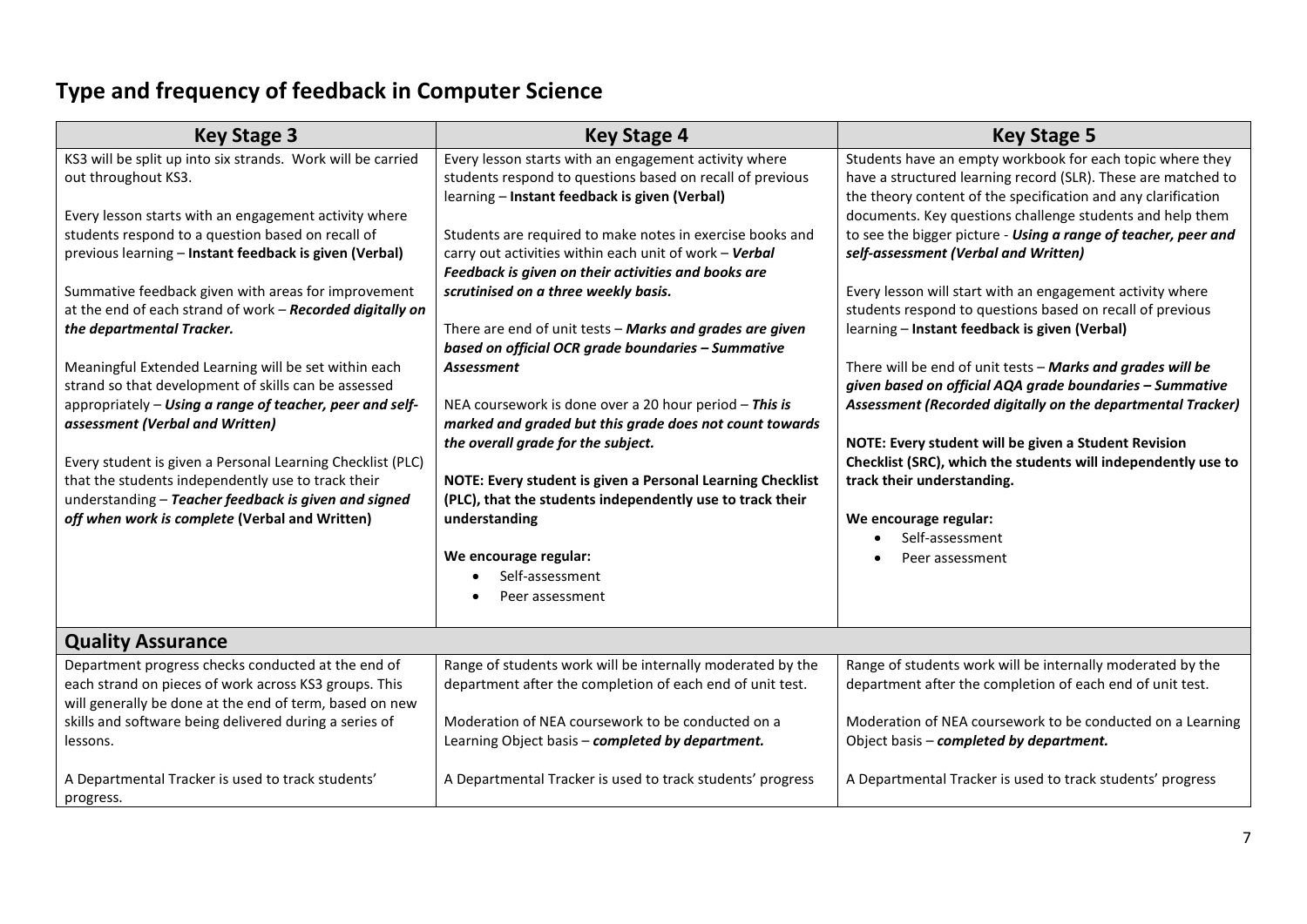### **Type and frequency of feedback in English**

In English we adopt a systematic approach to assessment, marking and feedback:

- Our aim is to make student progress and development of skills highly visible to the student
- Our aim is to help the students understand how they can achieve the best results in each unit of study
- Our target setting and feedback should challenge all students to improve and progress
- Our target setting is clear and identifies the next steps in students' learning
- Our DIRT work allows students time to develop their next steps

#### Our exercise books:

Class books – KS3 **Orange**, KS4 **Red for Literature**, **Green for Language**

- Day-to-day work
- Notes copied from the board, planning, spelling tests, model paragraphs, mind-maps…
- Regularly taken home for homework and for parents to check
- 'Cold' and 'Hot' task for each topic, and differentiated DIRT work between the 'Cold' and 'Hot' task
- Contains a 'Progress Tracker' enabling student to track own progress
- KS4 mock exams will be on paper and kept in a folder (these will be released to students, for revision, before their exams)
- KS5 students will have a folder (or folders) for their notes and classwork. This should be clearly divided into topics. An overview, with assessment objectives, will be given to students at the start of the course. KS5 students will complete assessments on paper which will be kept in a folder in school OR use an assessment book.

| KS3 |                                                                                                                                                                                                                                                                                                                                                                                                                                                                                                                                                                                                                                                                                                                                                                                 | KS4 |                                                                                                                                                                                                                                                                                                                                                                                                                                                                                                                                                                                                                                                                                                                                                                                                                                                               | KS5 |                                                                                                                                                                                                                                                                                                                                                                                                                                                                                                                                                                                                                                                                                                                                         |
|-----|---------------------------------------------------------------------------------------------------------------------------------------------------------------------------------------------------------------------------------------------------------------------------------------------------------------------------------------------------------------------------------------------------------------------------------------------------------------------------------------------------------------------------------------------------------------------------------------------------------------------------------------------------------------------------------------------------------------------------------------------------------------------------------|-----|---------------------------------------------------------------------------------------------------------------------------------------------------------------------------------------------------------------------------------------------------------------------------------------------------------------------------------------------------------------------------------------------------------------------------------------------------------------------------------------------------------------------------------------------------------------------------------------------------------------------------------------------------------------------------------------------------------------------------------------------------------------------------------------------------------------------------------------------------------------|-----|-----------------------------------------------------------------------------------------------------------------------------------------------------------------------------------------------------------------------------------------------------------------------------------------------------------------------------------------------------------------------------------------------------------------------------------------------------------------------------------------------------------------------------------------------------------------------------------------------------------------------------------------------------------------------------------------------------------------------------------------|
|     | Two key assessments, one towards the start of term<br>(Cold Task) and one towards the end of the term<br>(Hot Task), are deep marked with individual targets<br>for improvement provided (a clear WWW and EBI).<br>Teachers only write comments in books that will<br>lead to progress. Coded marking can be used. For<br>Speaking and Listening units, a top sheet with a<br>WWW and EBI and level will be provided.<br>Assessment objectives for the unit (reading, writing<br>or speaking listening) will be clearly shared with<br>students (these are visible on cover sheets at the<br>start of the unit).<br>A Cold Task will usually be a shorter piece of writing.<br>This will be given a teacher WWW and EBI (codes<br>may be used as well as typed feedback grids). |     | Two key assessments, one towards the start of term (Cold<br>Task) and one towards the end of the term (Hot Task), are<br>deep marked with individual targets for improvement<br>provided (a clear WWW and EBI). Teachers only write<br>things in books that will lead to progress. Coded marking<br>can be used.<br>Assessment objectives for the unit (reading, writing or<br>speaking listening) will be clearly shared with students<br>(these are visible on cover sheets at the start of the unit).<br>A Cold Task will usually be a shorter piece of writing. This<br>will be given a teacher WWW and EBI (codes may be used<br>as well as typed feedback grids).<br>Students will complete DIRT work reflecting and working<br>on their EBI target/s. This will be completed in purple pen<br>and will be completed after their Cold Task. This lesson |     | Two key assessments per topic, one towards the<br>start of term and one towards the end of the<br>term, are deep marked with individual targets for<br>improvement provided (a clear WWW and EBI).<br>Coded marking or copies of the appropriate mark<br>scheme can be used. KS5 classes have two<br>teachers. If different topics are being covered, it<br>could be possible for 2-4 marked pieces per term.<br>Assessment objectives for the exams will be<br>shared with students and kept in their subject<br>folders.<br>A first task on a new topic will usually be a shorter<br>piece of writing. This will be given a teacher WWW<br>and EBI (codes may be used as well as typed<br>feedback grids). This may be completed as a |
|     | Students will complete DIRT work reflecting and<br>working on their EBI target/s. This will be completed<br>in purple pen and will be completed after their Cold                                                                                                                                                                                                                                                                                                                                                                                                                                                                                                                                                                                                                |     | (or part of a lesson) aims to make students aware of their<br>skill deficits and how they can improve them to show<br>progress.                                                                                                                                                                                                                                                                                                                                                                                                                                                                                                                                                                                                                                                                                                                               |     | homework task and will not be graded.<br>Students will complete DIRT work reflecting and<br>working on their EBI target/s. This will be                                                                                                                                                                                                                                                                                                                                                                                                                                                                                                                                                                                                 |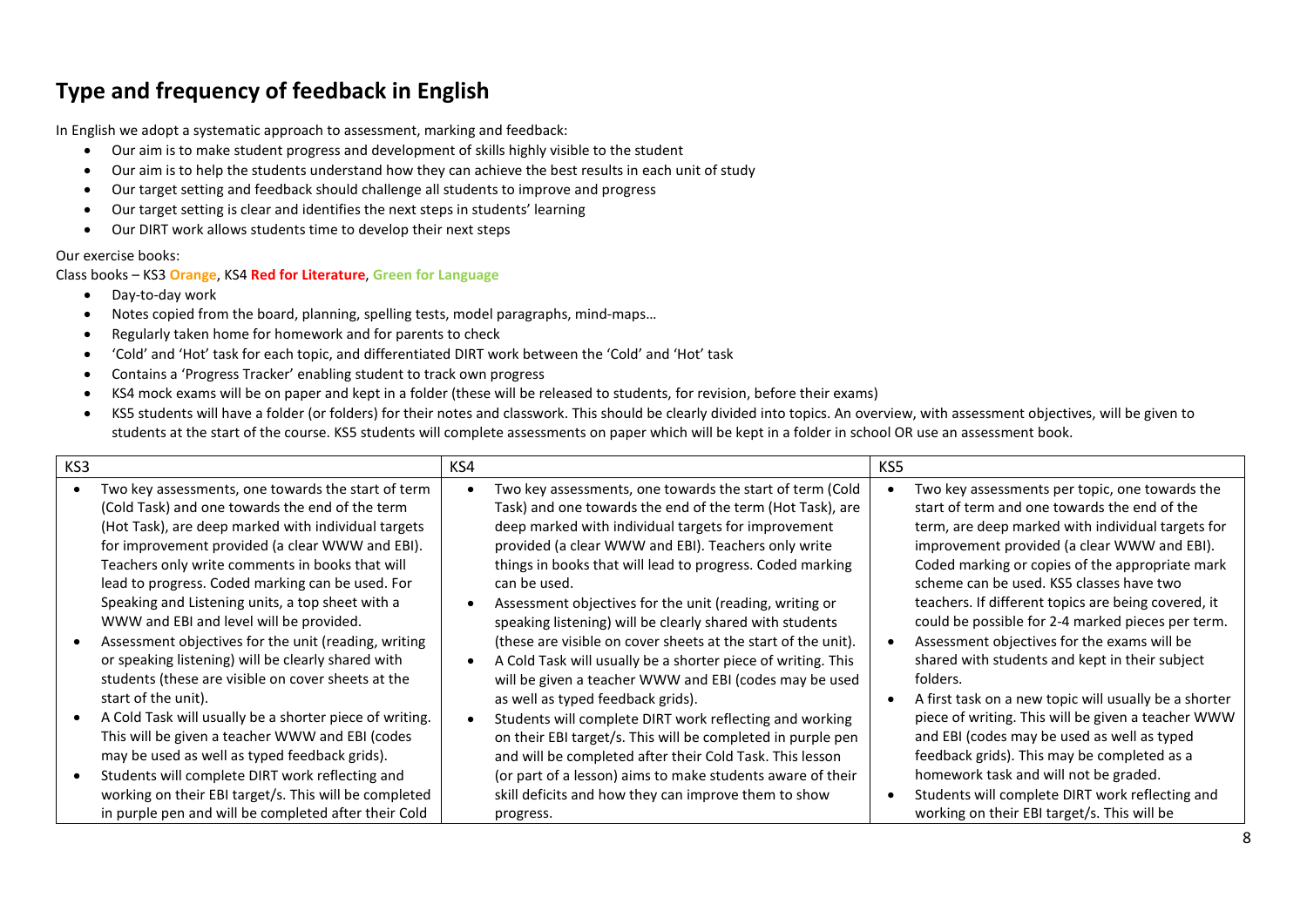Task. This lesson (or part of a lesson) aims to make students aware of their skill deficits and how they can improve them to show progress.

- A Hot Task will usually be a longer piece of writing. Students will be reminded of their Cold task EBI target; they will be expected to show progress towards this target in their Hot Task writing. This piece of work will be given a WWW (linking to their previous Cold Task EBI) and a further EBI. This piece of work will be levelled.
- Literacy marking will be visible in class books. This will mainly use the literacy marking codes to highlight errors to students. Key spellings and key errors will be highlighted to students to correct.
- Students will also use peer and self-feedback at different points in the unit, where appropriate. This should be in purple pen and may be in the form of a scaffolded grid.
- Progress Trackers will be at the front of class books. This will keep track of their levels achieved and the progress they have made.
- Differentiated verbal questioning is central to every lesson and, over the course of a unit, involves all the students in the class.
- Opportunities are found for teachers to sit with students one to one to discuss specific pieces of work and targets for improvement. For example, when the class is working in silence on individual writing tasks; whenever DVD clips are being shown, etc.
- Teachers regularly circulate and check progress, offering feedback (this could be via comments in class books or verbally).
	- Spelling tests will be completed during the term (this is likely to be self or peer marked in purple pen).
- A Hot Task will usually be a longer piece of writing. Students will be reminded of their Cold task EBI target; they will be expected to show progress towards this target in their Hot Task writing. This piece of work will be given a WWW (linking to their previous Cold Task EBI) and a further EBI. This piece of work will be graded holistically or with use of grade boundaries.
- MOCKS: some units on the LTP have full paper mock exams. This may replace, and become, the Hot Task for the term (other assessments may be adjusted on the LTP to focus on the depth of mock marking).
- Moderation: throughout the year (mainly around mock completion), exam questions will be moderated as a faculty.
- Literacy marking will be visible in class books. This will mainly use the literacy marking codes to highlight errors to students. Key spellings and key errors will be highlighted to students to correct.
- Students will also use peer and self-feedback at different points in the unit, where appropriate. This should be in purple pen and may be in the form of a scaffolded grid.
- Progress Trackers will be at the front of the class books. This will keep track of their grades achieved and the progress they have made.
- Differentiated verbal questioning is central to every lesson and, over the course of a unit, involves all the students in the class.
- Opportunities are found for teachers to sit with students one to one to discuss specific pieces of work and targets for improvement. For example, when the class is working in silence on individual writing tasks; whenever DVD clips are being shown, etc.
- Teachers regularly circulate and check progress, offering feedback (this could be via comments in class books or verbally).

completed in purple pen. This aims to make students aware of their skill deficits and how they can improve them to show progress.

- An end of topic task will usually be a longer piece of writing. Students will be reminded of their target; they will be expected to show progress towards this target in their writing. This piece of work will be given a WWW (linking to their previous EBI) and a further EBI. This piece of work will be graded holistically or with use of grade boundaries.
- MOCKS: some units on the LTP have full paper mock exams. This may replace the end of topic task for the term (other assessments may be adjusted on the LTP to focus on the depth of mock marking).
- Moderation: throughout the year (mainly around mock completion), exam questions will be moderated as a faculty (or at least between teachers sharing a class).
- Students will also use peer and self-feedback at different points in the unit, where appropriate. This should be in purple pen and may be in the form of a scaffolded grid.
- Differentiated verbal questioning is central to every lesson and, over the course of a unit, involves all the students in the class.
- Opportunities are found for teachers to sit with students one to one to discuss specific pieces of work and targets for improvement. For example, when the class is working in silence on individual writing tasks; whenever DVD clips are being shown, etc.
- Teachers regularly circulate and check progress, offering feedback (this could be via comments in class books or verbally).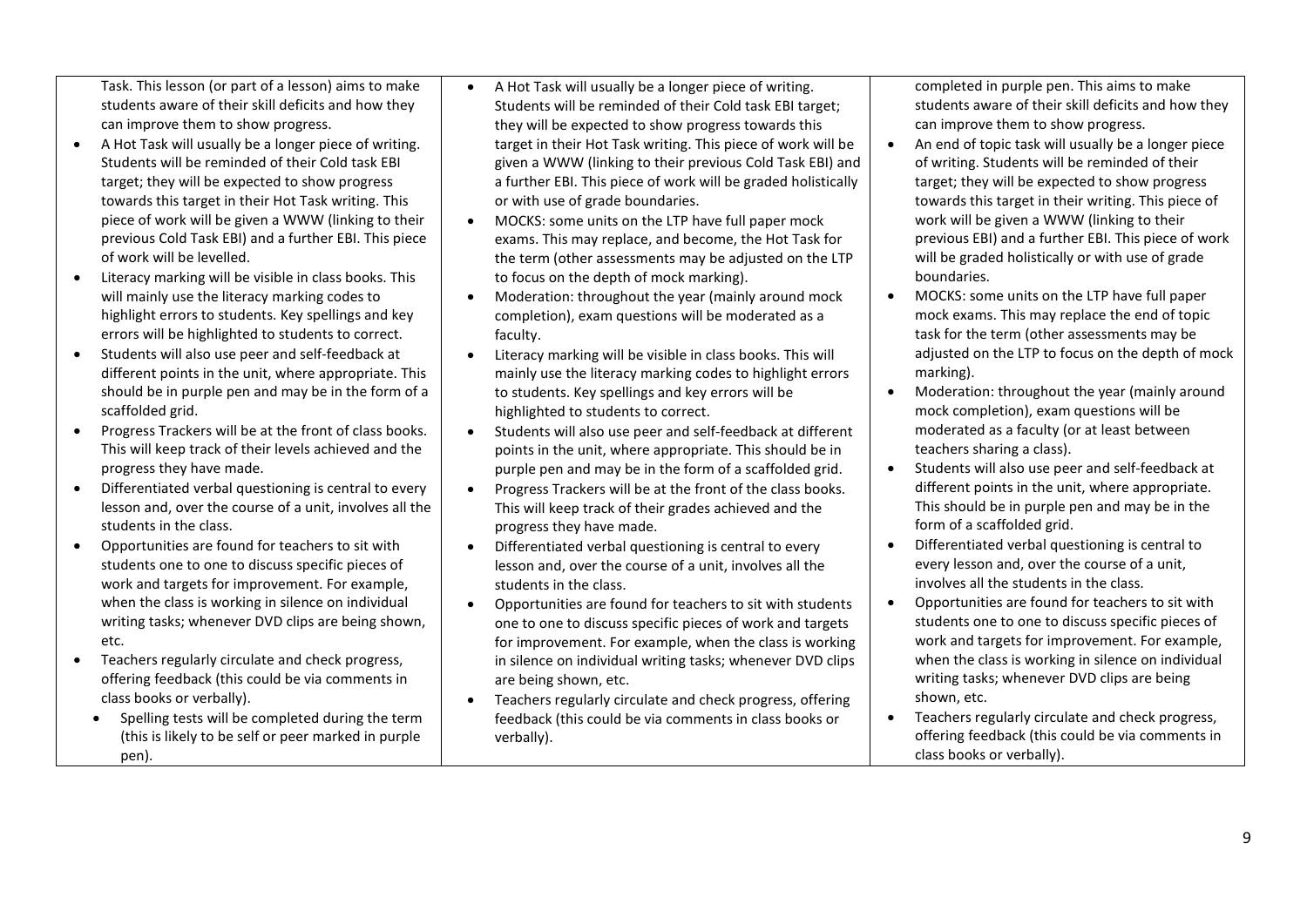# **Type and frequency of feedback in the Extended Project Qualification**

| <b>Key Stage 3</b>       | <b>Key Stage 4</b> | <b>Key Stage 5</b>                                                                                                                                                                                                                                                                                                                                                                         |
|--------------------------|--------------------|--------------------------------------------------------------------------------------------------------------------------------------------------------------------------------------------------------------------------------------------------------------------------------------------------------------------------------------------------------------------------------------------|
| Not Taught.              | Not Taught.        | Continual verbal feedback for students from both<br>supervisor and coordinator throughout lessons and<br>meetings.<br>Co-ordinators and mentors are available via email<br>throughout the project.<br>Written feedback embedded in the production log.<br>Continuous dialogue through ProjectQ platform.<br>Drafts of final product given verbal feedback and<br>limited written feedback. |
| <b>Quality Assurance</b> |                    |                                                                                                                                                                                                                                                                                                                                                                                            |
|                          |                    | If supervisors marking, moderation will be<br>undertaken by SIB and LST as coordinators.                                                                                                                                                                                                                                                                                                   |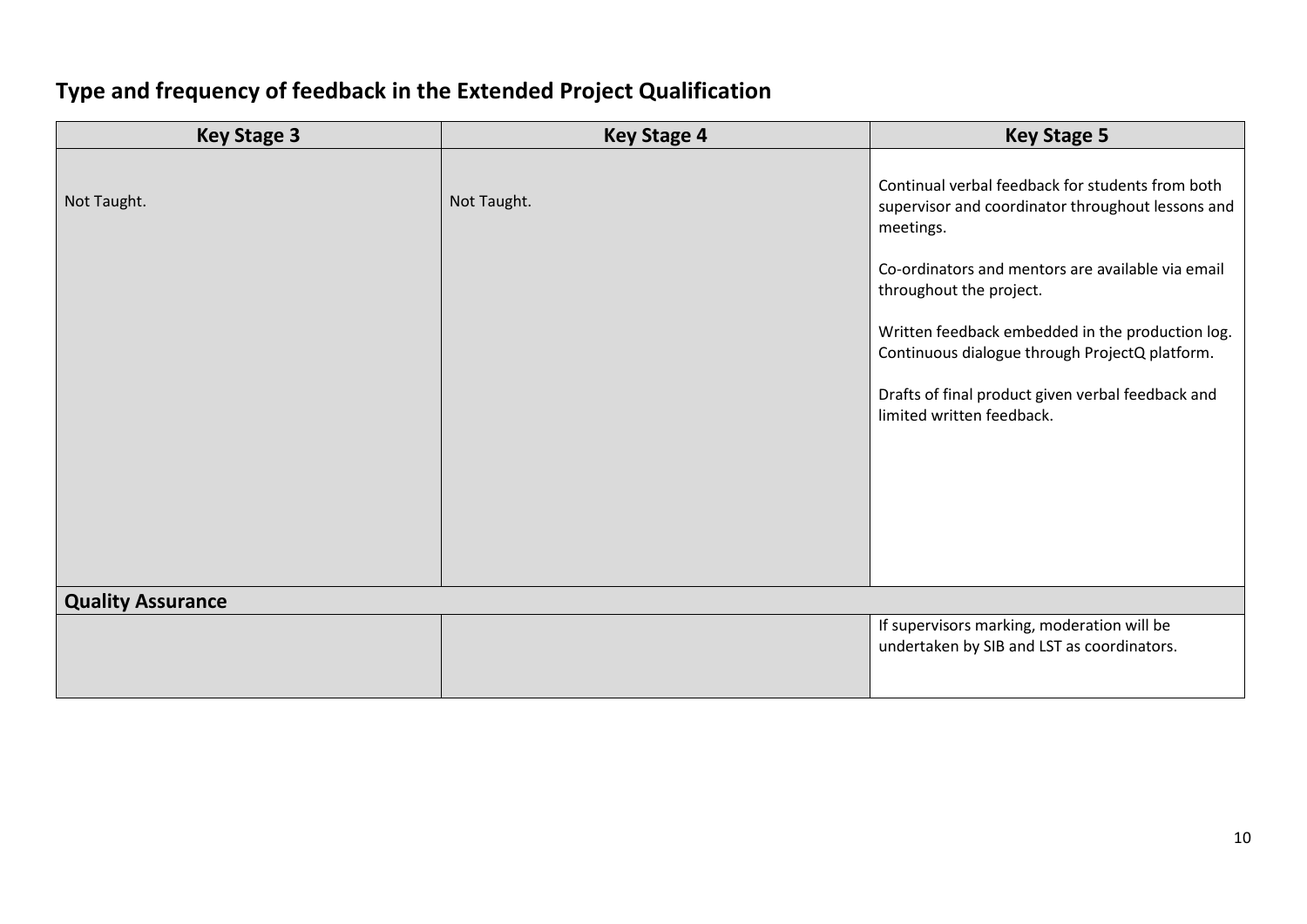# **Type and Frequency of Feedback in Humanities**

| <b>Key Stage 3</b>                           |                                                  |                                                                                                                | <b>Key Stage 4</b>                                           | <b>Key Stage 5</b>                                    |                                                           |
|----------------------------------------------|--------------------------------------------------|----------------------------------------------------------------------------------------------------------------|--------------------------------------------------------------|-------------------------------------------------------|-----------------------------------------------------------|
| <b>All books</b>                             | Individual target grade<br>$\checkmark$          | All books and                                                                                                  | Individual target grades<br>✓                                | <b>All folders</b>                                    | Individual ALPS target grade<br>✓                         |
| must                                         | $\checkmark$<br>Key Stage 3 Learning Journey     | assessment                                                                                                     | Progress tracking sheet<br>✓                                 | must                                                  | ✓<br>Progress tracking sheet                              |
| contain                                      | Progress tracking sheet<br>$\checkmark$          | folders must                                                                                                   | Assessment reflection sheets after<br>✓                      | contain                                               | A' Level course overview<br>✓                             |
|                                              | Assessment reflection sheets<br>$\checkmark$     | contain                                                                                                        | each assessment                                              |                                                       | ✓<br>Assessment reflection sheets after                   |
|                                              | after each assessment                            |                                                                                                                |                                                              |                                                       | each assessment                                           |
|                                              | Every lesson starts with a questioning activity, |                                                                                                                | Key Stage 4 students have assessment folders in Geography    |                                                       | Key Stage 5 students have assessment folders in History,  |
|                                              | where students respond to questions based        |                                                                                                                | where all assessed work is stored - practice exam questions  | Geography and Sociology where all assessed work is    |                                                           |
|                                              | on recall of previous learning. Instant verbal   |                                                                                                                | and exam papers and feedback. These folders are stored in    |                                                       | stored - essays, practice exam questions and exam         |
| feedback is given.                           |                                                  | the Geography classrooms.                                                                                      |                                                              |                                                       | papers and feedback. Each folder contains a tracker.      |
|                                              |                                                  |                                                                                                                |                                                              |                                                       | These folders are stored in the Humanities classrooms.    |
|                                              | Detailed mark schemes and feedback sheets        |                                                                                                                | Key Stage 4 assessments in History are stored with their     |                                                       |                                                           |
|                                              | have been created for all formal assessments     | books in History classrooms.                                                                                   |                                                              |                                                       | Every lesson starts with a questioning activity, where    |
|                                              | in Key Stage 3, so marking and grading is        |                                                                                                                |                                                              |                                                       | students respond to questions based on recall of previous |
| delivered in the same way to all students.   |                                                  | Every lesson starts with a questioning activity, where students<br>learning. Instant verbal feedback is given. |                                                              |                                                       |                                                           |
| Students are responsible for recording their |                                                  | respond to questions based on recall of previous learning.                                                     |                                                              |                                                       |                                                           |
| assessment grades on their progress tracker  |                                                  | Instant verbal feedback is given.                                                                              |                                                              |                                                       | Students receive regular and formal feedback on           |
| and RAG rating them against their target     |                                                  |                                                                                                                |                                                              |                                                       | assessments - essays and practice exam questions.         |
|                                              | grade. Students complete 4-5 assessments per     |                                                                                                                | Students complete a number of graded assessments             |                                                       | Students complete a number of graded assessments          |
| year.                                        |                                                  | throughout Key Stage 4 Geography and History. Students                                                         |                                                              |                                                       | throughout Key Stage 5 Geography, History and             |
|                                              |                                                  | receive a percentage and GCSE grade based on previous exam                                                     |                                                              | Sociology. Students receive a percentage and A' level |                                                           |
|                                              | In addition to graded assessments, students      | paper grade boundaries.                                                                                        |                                                              |                                                       | grade based on previous exam paper grade boundaries.      |
|                                              | receive a minimum of one formative teacher       |                                                                                                                |                                                              |                                                       |                                                           |
|                                              | feedback in their books per term with            |                                                                                                                | Student friendly mark schemes are available for all these    |                                                       | Mark schemes are available for all these assessments.     |
| www/ebi comments.                            |                                                  |                                                                                                                | assessments. Teachers give whole class feedback on common    |                                                       | Teachers give whole class feedback on common              |
|                                              |                                                  |                                                                                                                | misconceptions and errors, and students work on a particular |                                                       | misconceptions and errors, and students work on a         |
| Peer assessment is encouraged each term.     |                                                  |                                                                                                                | weakness in their assessment based on target/s indicated.    |                                                       | particular weakness in their assessment based on target/s |
|                                              | Students will use a checklist to mark each       |                                                                                                                |                                                              | indicated.                                            |                                                           |
|                                              | other's work, identifying key spelling and       |                                                                                                                | Students are responsible for recording their assessment      |                                                       |                                                           |
| grammar errors and checking that worksheets  |                                                  |                                                                                                                | grades on their progress tracker and RAG rating them against |                                                       | Students are responsible for recording their assessment   |
| and resources have been stuck in. Students   |                                                  | their FFT50/20 target grade.<br>grades on their progress tracker and RAG rating them                           |                                                              |                                                       |                                                           |
|                                              | will be given time to reflect on this feedback   |                                                                                                                |                                                              |                                                       | against their ALPS target grade.                          |
|                                              | and make necessary changes.                      |                                                                                                                |                                                              |                                                       |                                                           |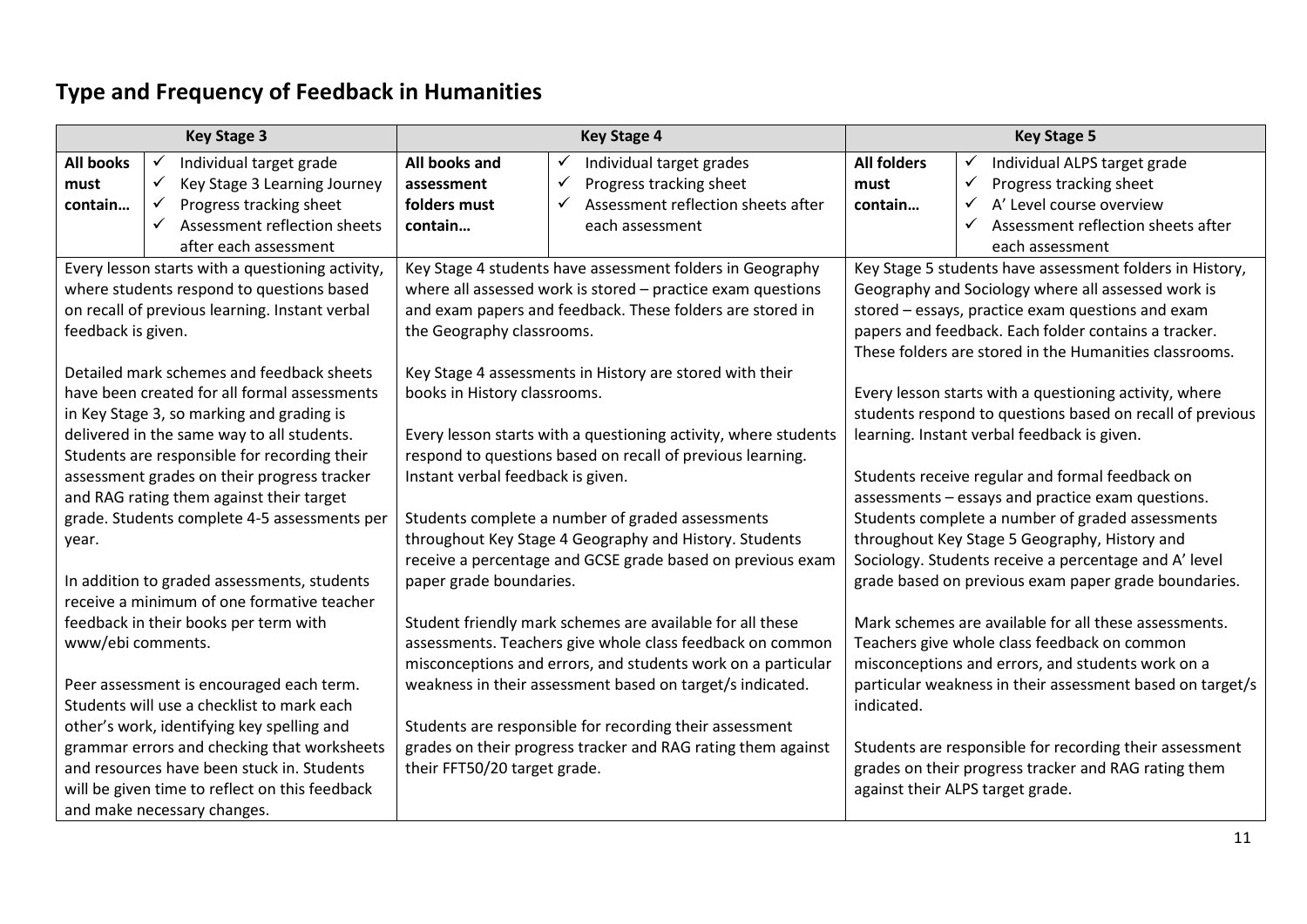| DIRT is built into lessons for student<br>reflection.<br>Marking will contribute to the development of<br>the skills of spelling, grammar and<br>punctuation with an emphasis on<br>geographical and historical terminology.                                                                                                                                                                                                                                                                                  | In addition to graded assessments, students to receive a<br>minimum of one formative teacher feedback in their books<br>per term with www/ebi comments.<br>Peer assessment is encouraged each term. Students use<br>formative 'what went well' and 'even better if' comments.<br>Students will be given time to reflect on this feedback and<br>make necessary changes.<br>DIRT is built into lessons for student reflection.<br>Marking will contribute to the development of the skills of<br>spelling, grammar and punctuation with an emphasis on<br>geographical and historical terminology.                                                                                                                                                                                                                                                                 | Some exam questions are specifically utilised as part of<br>planned lesson activities, whilst others are attempted by<br>the students in their own time. These are marked and<br>graded in the same way, but with more targeted verbal<br>feedback.<br>Peer assessment and self-assessment are encouraged<br>each term<br>DIRT is built into lessons for student reflection.<br>Marking will contribute to the development of the skills<br>of spelling, grammar and punctuation with an emphasis<br>on geographical and historical terminology.<br>Students' folder checks are carried out twice a year.                                                                    |
|---------------------------------------------------------------------------------------------------------------------------------------------------------------------------------------------------------------------------------------------------------------------------------------------------------------------------------------------------------------------------------------------------------------------------------------------------------------------------------------------------------------|-------------------------------------------------------------------------------------------------------------------------------------------------------------------------------------------------------------------------------------------------------------------------------------------------------------------------------------------------------------------------------------------------------------------------------------------------------------------------------------------------------------------------------------------------------------------------------------------------------------------------------------------------------------------------------------------------------------------------------------------------------------------------------------------------------------------------------------------------------------------|------------------------------------------------------------------------------------------------------------------------------------------------------------------------------------------------------------------------------------------------------------------------------------------------------------------------------------------------------------------------------------------------------------------------------------------------------------------------------------------------------------------------------------------------------------------------------------------------------------------------------------------------------------------------------|
|                                                                                                                                                                                                                                                                                                                                                                                                                                                                                                               |                                                                                                                                                                                                                                                                                                                                                                                                                                                                                                                                                                                                                                                                                                                                                                                                                                                                   | Feedback is given about organisation.                                                                                                                                                                                                                                                                                                                                                                                                                                                                                                                                                                                                                                        |
| <b>Quality Assurance</b>                                                                                                                                                                                                                                                                                                                                                                                                                                                                                      |                                                                                                                                                                                                                                                                                                                                                                                                                                                                                                                                                                                                                                                                                                                                                                                                                                                                   |                                                                                                                                                                                                                                                                                                                                                                                                                                                                                                                                                                                                                                                                              |
| Detailed mark schemes and feedback<br>$\checkmark$<br>sheets have been created for all formal<br>assessments in Key Stage 3, so marking<br>and grading is delivered in the same way<br>to all students.<br>Faculty meeting time allows for<br>moderation of student assessments.<br>Learning walks and book scrutiny focus on<br>$\checkmark$<br>the quality of work and marking and<br>feedback given.<br>Student voice to ascertain the<br>understanding of feedback and<br>assessments across the faculty. | Head of Faculty ensures regular monitoring of the shared<br>$\checkmark$<br>spreadsheet to ensure grades are inputted on a regular<br>basis and to ensure an overview of progress at all times.<br>Learning walks focus on the quality of marking and<br>$\checkmark$<br>feedback given, and the subsequent setting of targets and<br>progress answers as a result of this.<br>$\checkmark$ Curriculum Leader of Humanities and Head of History<br>share real examples of AQA and Eduqas responses with<br>department and students.<br>The Geography and History departments have a bank of<br>$\checkmark$<br>grade 8/9 mark and grade 4/5 responses, in order to<br>model answers to students in lessons.<br>Assessments are set from past exam papers (including<br>$\checkmark$<br>SAMs) used alongside the mark schemes to ensure<br>accuracy of assessment. | $\checkmark$ Curriculum Leader of Humanities and Head of History<br>ensure regular monitoring of the shared spreadsheet<br>to ensure grades are inputted on a regular basis and<br>to ensure an overview of progress at all times.<br>$\checkmark$<br>Learning walks focus on the quality of marking and<br>feedback given, and the subsequent setting of targets<br>and progress answers as a result of this.<br>Departments to continue enhancing exam responses<br>$\checkmark$<br>with exemplar and model answers.<br>Assessments are set from past exam papers<br>$\checkmark$<br>(including SAMs) used alongside the mark schemes to<br>ensure accuracy of assessment. |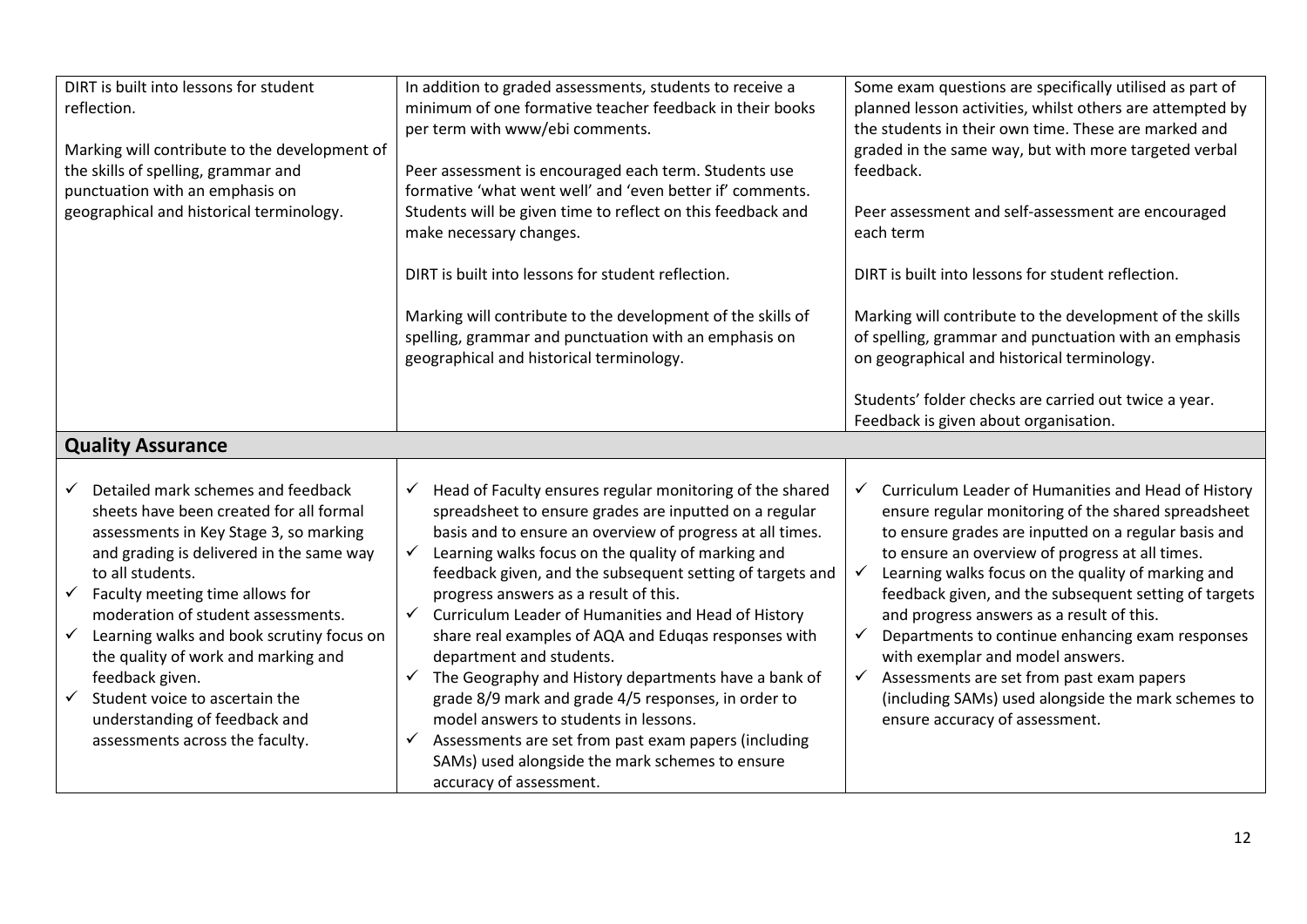## **Type and Frequency of Feedback in Maths**

| <b>Key Stage 3</b>                                     | <b>Key Stage 4</b>                                                | <b>Key Stage 5</b>                          |
|--------------------------------------------------------|-------------------------------------------------------------------|---------------------------------------------|
|                                                        |                                                                   |                                             |
| Retrieval Practice: Students will have at least one    | Retrieval Practice: Students will have at least one retrieval     | Retrieval Practice: Students will have at   |
| retrieval starter per week (eg, a question from last   | starter per week (eg, a question from last month, last week       | least one retrieval starter per week (eg,   |
| month, last week and yesterday, or a mixture of        | and yesterday, or a mixture of topics covered over the            | a question from last month, last week       |
| topics covered over the previous terms)                | previous terms)                                                   | and yesterday, or a mixture of topics       |
| www.mathsbox.org.uk subscription provides              | www.mathsbox.org.uk subscription provides teachers with           | covered over the previous terms)            |
| teachers with 'skills checks' for all abilities and    | 'skills checks' for all abilities and differentiated starters for | www.mathsbox.org.uk subscription            |
| differentiated starters for specific topics.           | specific topics.                                                  | provides teachers with 'skills checks' for  |
|                                                        |                                                                   | all abilities and differentiated starters   |
| Weekly homework tasks: Faculty policy is to set one    | Weekly homework tasks: Faculty policy is to set one or two        | for specific topics.                        |
| or two tasks either on www.mymaths.co.uk               | tasks either on www.mymaths.co.uk www.drfrostmaths.com            |                                             |
| www.drfrostmaths.com or www.mathspad.co.uk             | or www.mathspad.co.uk                                             | <b>Homework task: Students will receive</b> |
| Students have accounts for each platform and work      | Students have accounts for each platform and work is set by       | approximately one hour of homework          |
| is set by teachers. Homework will allow students to    | teachers. Homework will allow students to practice,               | per lesson. Homework is marked by           |
| practice, consolidate and master topics covered in     | consolidate and master topics covered in lessons. All             | students, but opportunities are given in    |
| lessons. All homework will provide INSTANT             | homework will provide INSTANT feedback to students and will       | lessons to deal with any issues that crop   |
| feedback to students and will allow students to        | allow students to attempt a question more than once. Videos       | up. Students will often email teachers      |
| attempt a question more than once. Videos              | examples and lessons are also provided by all three platforms     | with specific questions and feedback is     |
| examples and lessons are also provided by all three    | to allow students the opportunity to go over content covered      | always given quickly.                       |
| platforms to allow students the opportunity to go      | in class. Staff can monitor progress and understanding and        |                                             |
| over content covered in class. Staff can monitor       | feedback either verbally in class or electronically via all       | <b>Intervention work: if a student is</b>   |
| progress and understanding and feedback either         | platforms.                                                        | identified as requiring some additional     |
| verbally in class or electronically via all platforms. |                                                                   | support, work is set on                     |
|                                                        | Verbal feedback in lessons: Verbal feedback conducted in          | www.mymaths.co.uk and                       |
| Verbal feedback in lessons: Verbal feedback            | lessons as appropriate using varying strategies such as 'no       | www.drfrostmaths.com and monitored          |
| conducted in lessons as appropriate using varying      | hands up', mini whiteboards and questioning. Each maths           | closely.                                    |
| strategies such as 'no hands up', mini whiteboards     | classroom has been set up with a visualiser allowing student      | <b>Verbal feedback in lessons: Verbal</b>   |
| and questioning. Each maths classroom has been set     | work to be shared with the class.                                 | feedback conducted in lessons as            |
| up with a visualiser allowing student work to be       |                                                                   | appropriate using varying strategies.       |
| shared with the class.                                 | Summative Assessments: After each unit of work students sit       |                                             |
|                                                        | a short summative assessment. Each student then completes         | Summative Assessment: After each unit       |
| Summative Assessments: After each unit of work         | a 'feedback tracker' which allows them to identify the next       | of work students sit a summative            |
| (two per term) students sit a short summative          | step in their learning. Homework tasks are then designed to       | assessment. Written feedback is given       |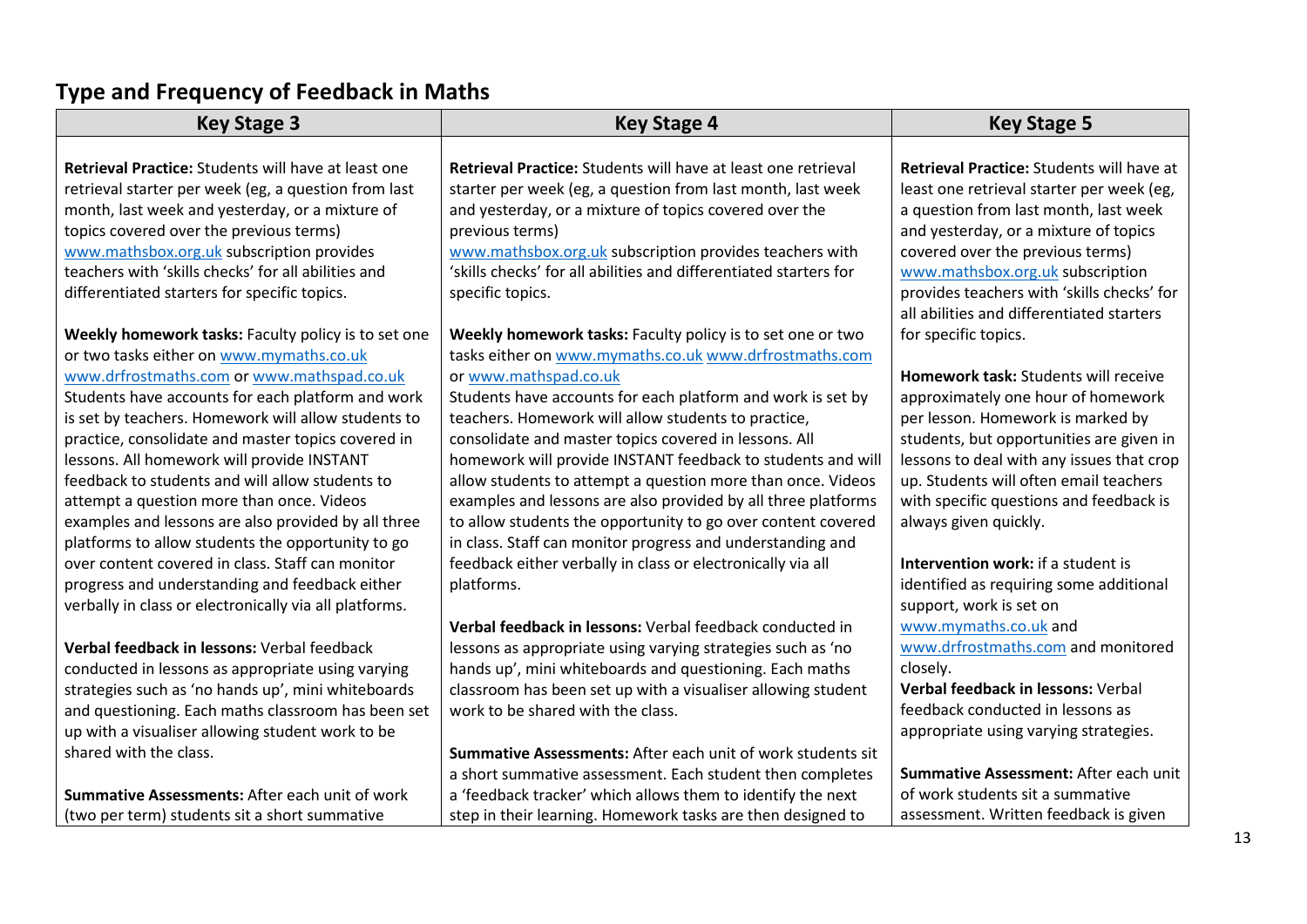| assessment. Each student then completes a<br>'feedback tracker' which allows them to identify the    | allow students to work independently on the topics/ideas that<br>they found most challenging. | on these as and when necessary and<br>verbal feedback is given in lessons, to |  |  |  |  |
|------------------------------------------------------------------------------------------------------|-----------------------------------------------------------------------------------------------|-------------------------------------------------------------------------------|--|--|--|--|
| next step in their learning. Homework tasks are then                                                 |                                                                                               | either the whole group or individual.                                         |  |  |  |  |
| designed to allow students to work independently                                                     | Mock Exam Feedback: Teachers complete a QLA of all mock                                       |                                                                               |  |  |  |  |
| on the topics/ideas that they found most                                                             | papers completed and detailed feedback is given to each                                       | Progress sheets: Students complete                                            |  |  |  |  |
| challenging.                                                                                         | student with red, amber and green topics.                                                     | progress sheets as they work through<br>each unit of work, making notes on    |  |  |  |  |
| Peer and Self-assessment: Students will either mark                                                  | Peer and Self-assessment: Students will either mark their own                                 | each section to help with revision.                                           |  |  |  |  |
| their own work or their peer's work in each lesson.                                                  | work or their peer's work in each lesson. Again, verbal                                       | These are checked regularly by teachers                                       |  |  |  |  |
| Again, verbal feedback will be given instantly in the                                                | feedback will be given instantly in the class if the teacher                                  | and signed off once each assessment                                           |  |  |  |  |
| class if the teacher detects some misconception or                                                   | detects some misconception or errors                                                          | has been completed. If intervention is                                        |  |  |  |  |
| errors                                                                                               |                                                                                               | required, it will be detailed on these                                        |  |  |  |  |
|                                                                                                      | Books: Exercise books will be checked fortnightly by class                                    | sheets.                                                                       |  |  |  |  |
| Books: Exercise books will be checked fortnightly by                                                 | teachers. This will be classed as 'maintenance marking'; the                                  |                                                                               |  |  |  |  |
| class teachers. This will be classed as 'maintenance                                                 | purpose of which is to check that students are making good                                    | File Checks: Staff complete file checks                                       |  |  |  |  |
| marking', the purpose of which is to check that                                                      | notes, that presentation is good, that students are marking                                   | as per sixth form policy and complete a                                       |  |  |  |  |
| students are making good notes, that presentation is                                                 | their work correctly,                                                                         | form with relevant feedback.                                                  |  |  |  |  |
| good and that students are marking their work                                                        |                                                                                               |                                                                               |  |  |  |  |
| correctly.                                                                                           | Assessment files: All completed assessments are collated in a                                 |                                                                               |  |  |  |  |
|                                                                                                      | file with a unit tracking sheet on the cover. This allows                                     |                                                                               |  |  |  |  |
| Assessment files: All completed assessments are                                                      | students and teachers to quickly see progress and identify                                    |                                                                               |  |  |  |  |
| collated in a file with a 'bar chart tracker' on the                                                 | strengths and weaknesses.                                                                     |                                                                               |  |  |  |  |
| cover. This allows students and teachers to quickly                                                  |                                                                                               |                                                                               |  |  |  |  |
| see progress and identify weaker topics.                                                             |                                                                                               |                                                                               |  |  |  |  |
|                                                                                                      |                                                                                               |                                                                               |  |  |  |  |
| <b>Quality Assurance</b>                                                                             |                                                                                               |                                                                               |  |  |  |  |
|                                                                                                      |                                                                                               |                                                                               |  |  |  |  |
| Learning walks and observations                                                                      |                                                                                               |                                                                               |  |  |  |  |
| Departmental meetings and CPD, sharing best practice                                                 |                                                                                               |                                                                               |  |  |  |  |
| Analysis of data held on central tracking sheets                                                     |                                                                                               |                                                                               |  |  |  |  |
| Student voice                                                                                        |                                                                                               |                                                                               |  |  |  |  |
| Ensure Consistency throughout the department, through detailed schemes of work, sharing of resources |                                                                                               |                                                                               |  |  |  |  |
|                                                                                                      |                                                                                               |                                                                               |  |  |  |  |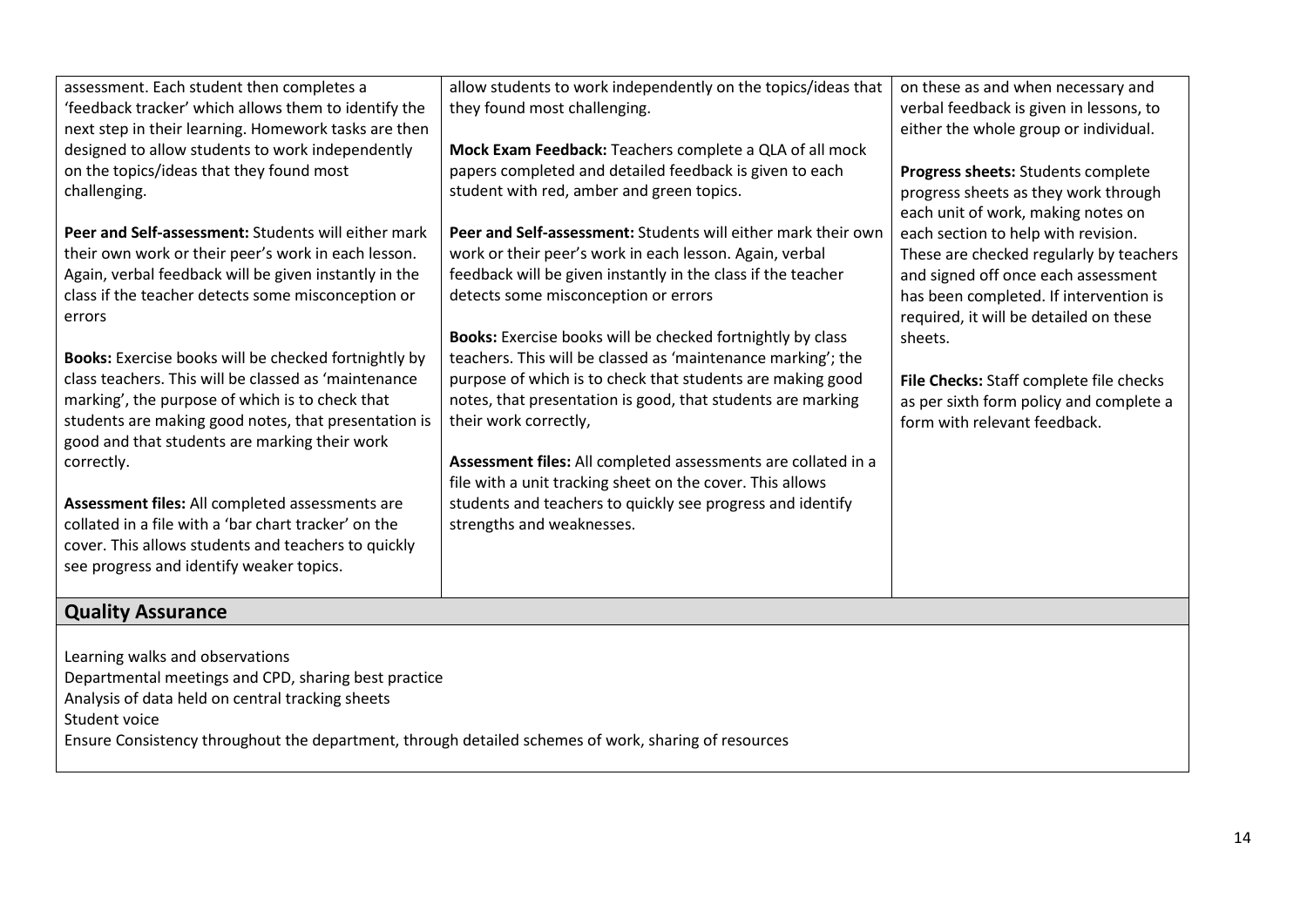# **Type and Frequency of Feedback in Modern Foreign Languages**

| <b>Key Stage 3</b>                                                                                                                                                                                                                                                                                                                                                                                                                                                                                                                                                                                                                                                                                                                                                                                                                                                                                                                                                                                                                                                                                                                                                                                                                                                                                                                                                 | <b>Key Stage 4</b>                                                                                                                                                                                                                                                                                                                                                                                                                                                                                                                                                                                                                                                                                                                                                          | <b>Key Stage 5</b>                                                                                                                                                                                                                                                                                                                                                                                                                                                                                                                                                                                                                                                                                                                                                                                                                                                                                                                                                        |
|--------------------------------------------------------------------------------------------------------------------------------------------------------------------------------------------------------------------------------------------------------------------------------------------------------------------------------------------------------------------------------------------------------------------------------------------------------------------------------------------------------------------------------------------------------------------------------------------------------------------------------------------------------------------------------------------------------------------------------------------------------------------------------------------------------------------------------------------------------------------------------------------------------------------------------------------------------------------------------------------------------------------------------------------------------------------------------------------------------------------------------------------------------------------------------------------------------------------------------------------------------------------------------------------------------------------------------------------------------------------|-----------------------------------------------------------------------------------------------------------------------------------------------------------------------------------------------------------------------------------------------------------------------------------------------------------------------------------------------------------------------------------------------------------------------------------------------------------------------------------------------------------------------------------------------------------------------------------------------------------------------------------------------------------------------------------------------------------------------------------------------------------------------------|---------------------------------------------------------------------------------------------------------------------------------------------------------------------------------------------------------------------------------------------------------------------------------------------------------------------------------------------------------------------------------------------------------------------------------------------------------------------------------------------------------------------------------------------------------------------------------------------------------------------------------------------------------------------------------------------------------------------------------------------------------------------------------------------------------------------------------------------------------------------------------------------------------------------------------------------------------------------------|
| • Regular verbal feedback in lessons as<br>appropriate (questioning/mini whiteboard<br>activities<br>Listening/reading questions/vocab peer-<br>$\bullet$<br>marked and self-assessed<br>• checklist/clear success criteria for peer/self-<br>assessment in lessons as appropriate.<br>Peer/self-assessment is moderated by the<br>$\bullet$<br>teacher to agree/disagree with the outcomes.<br>Students Acting on Feedback. Most teacher<br>marking focuses on providing opportunities<br>for students to improve their grammatical<br>knowledge or reading, listening, speaking and<br>writing skills. Student improvement is<br>completed using a coloured pen.<br>Improvement time is regularly planned into<br>lessons by teachers when required.<br>• Three times a year: winter/spring/summer - a<br>piece of writing will receive quality teacher<br>written feedback. It will have www/ebi and a<br>level from our MFL chart. Students will get<br>time to correct French, German, Spanish<br>spellings/redraft or annotate their work<br>End of unit tests, formative assessment (three<br>$\bullet$<br>in a year) will also receive quality teacher<br>written feedback including WWW and EBI.<br>Students will be asked to redraft or annotate<br>their work<br>• Students' work is marked using a MFL levels<br>(1-9) which appear on the back of MFL | Regular verbal feedback in lessons as<br>$\bullet$<br>appropriate<br>• Vocab test every week if possible, marked by<br>teachers/peer assessed<br>Written work as and when appropriate,<br>marked by teachers WWW/EBI<br>• Homework set in workbooks and self-<br>assessed in class<br>• Mock examinations, questions and tasks will<br>be used where appropriate and marked to<br>the exam board criteria. (at least once in Year<br>10 and 11)<br>• Written comments are not given for class<br>notes, unless SPAG/presentation errors are<br>being addressed.<br>Exercise books will be checked by class<br>teachers once per term (six times in the year)<br>for maintenance marking. This will check for<br>expected lesson notes, presentation and<br>written homework | Vocab tests completed regularly, peer or self-<br>$\bullet$<br>assessed<br>End of module assessments (practising paper 1 skills)<br>$\bullet$<br>completed per half term, teacher marked with<br>WWW and EBI.<br>Use of assessment folders, kept in school, for<br>tracking.<br>Students self-review end of module assessments and<br>$\bullet$<br>complete WWW and EBI sheets, kept in their usual<br>folder.<br>Listening and reading tasks peer/self-marked<br>$\bullet$<br>Students writing for comprehension and grammar<br>practice marked by teacher<br>Follow up tasks as required to clarify understanding<br>$\bullet$<br>of grammar points or cultural context<br>Speaking work given immediate verbal feedback<br>$\bullet$<br>from teacher or conversation assistant<br>Speaking assessments marked using speaking<br>$\bullet$<br>feedback sheet highlighting WWW+ EBI.<br>Essays as appropriate marked with essay feedback<br>sheet highlighting WWW+ EBI. |
| exercise books                                                                                                                                                                                                                                                                                                                                                                                                                                                                                                                                                                                                                                                                                                                                                                                                                                                                                                                                                                                                                                                                                                                                                                                                                                                                                                                                                     |                                                                                                                                                                                                                                                                                                                                                                                                                                                                                                                                                                                                                                                                                                                                                                             |                                                                                                                                                                                                                                                                                                                                                                                                                                                                                                                                                                                                                                                                                                                                                                                                                                                                                                                                                                           |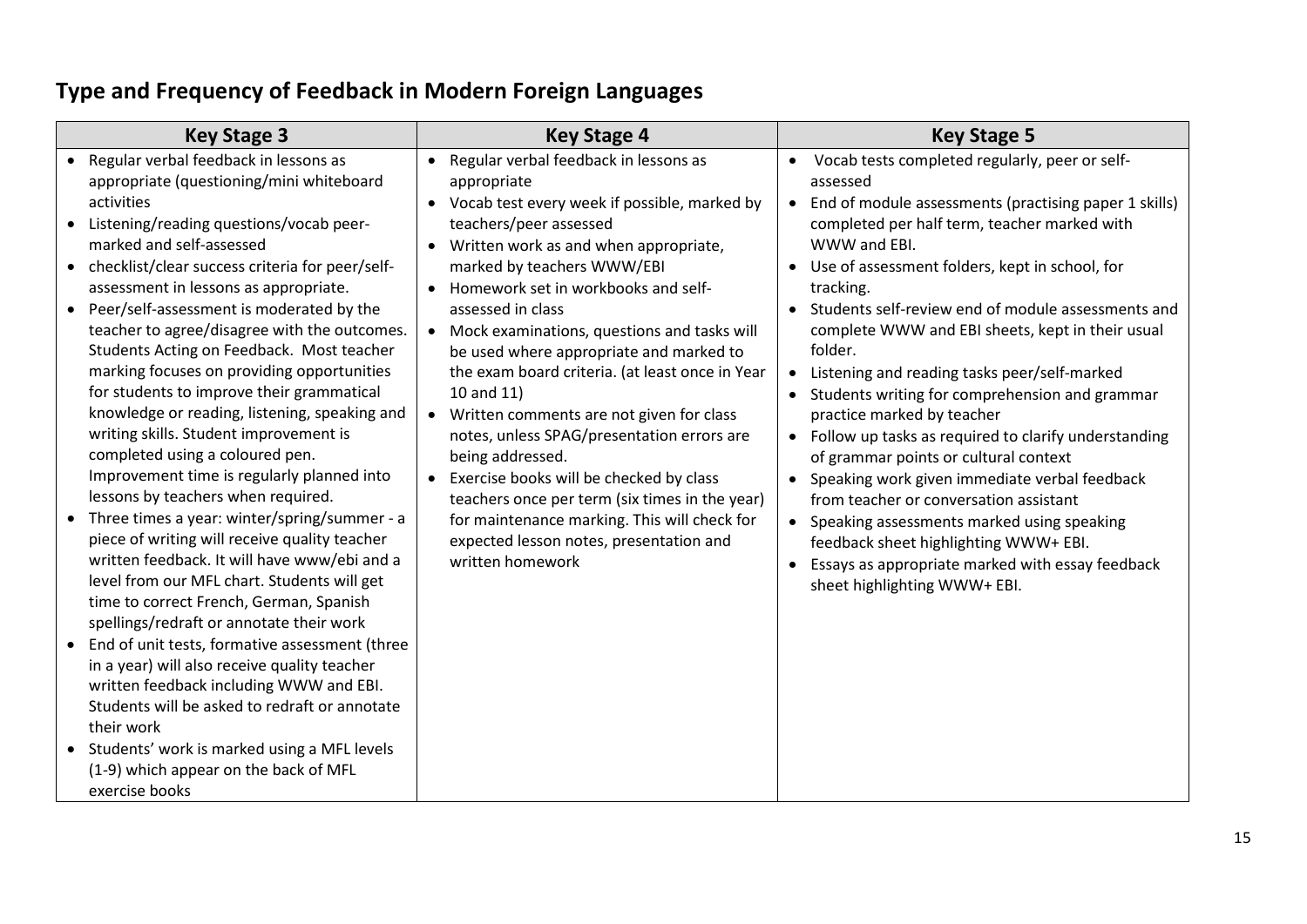| Exercise books will be checked once a term<br>(six times in the year minimum) for SPAG<br>/presentation<br>• Vocab tests once a month (if possible)<br>marked by the teacher (WWW/EBI) or peer<br>assessed |                                                                                                                                                                                                                                                  |                                                                                                                                                                                                     |
|------------------------------------------------------------------------------------------------------------------------------------------------------------------------------------------------------------|--------------------------------------------------------------------------------------------------------------------------------------------------------------------------------------------------------------------------------------------------|-----------------------------------------------------------------------------------------------------------------------------------------------------------------------------------------------------|
| <b>Quality Assurance</b>                                                                                                                                                                                   |                                                                                                                                                                                                                                                  |                                                                                                                                                                                                     |
| Learning Walks and observations<br>Targeted student progress conversations/student<br>voice<br>Teachers' marking book and table at the front of<br>the exercise book to keep a record of the marks         | Learning Walks and observations<br>Targeted student progress conversations/student<br>voice<br>Results of mocks and end of unit tests<br>Table at the front of exercise books to keep a<br>record of vocab and grades from mocks/end of<br>units | Learning Walks and observations<br>Targeted student progress conversations / student voice<br>A record of vocab test scores and grades from<br>assessments/mocks kept in students day to day folder |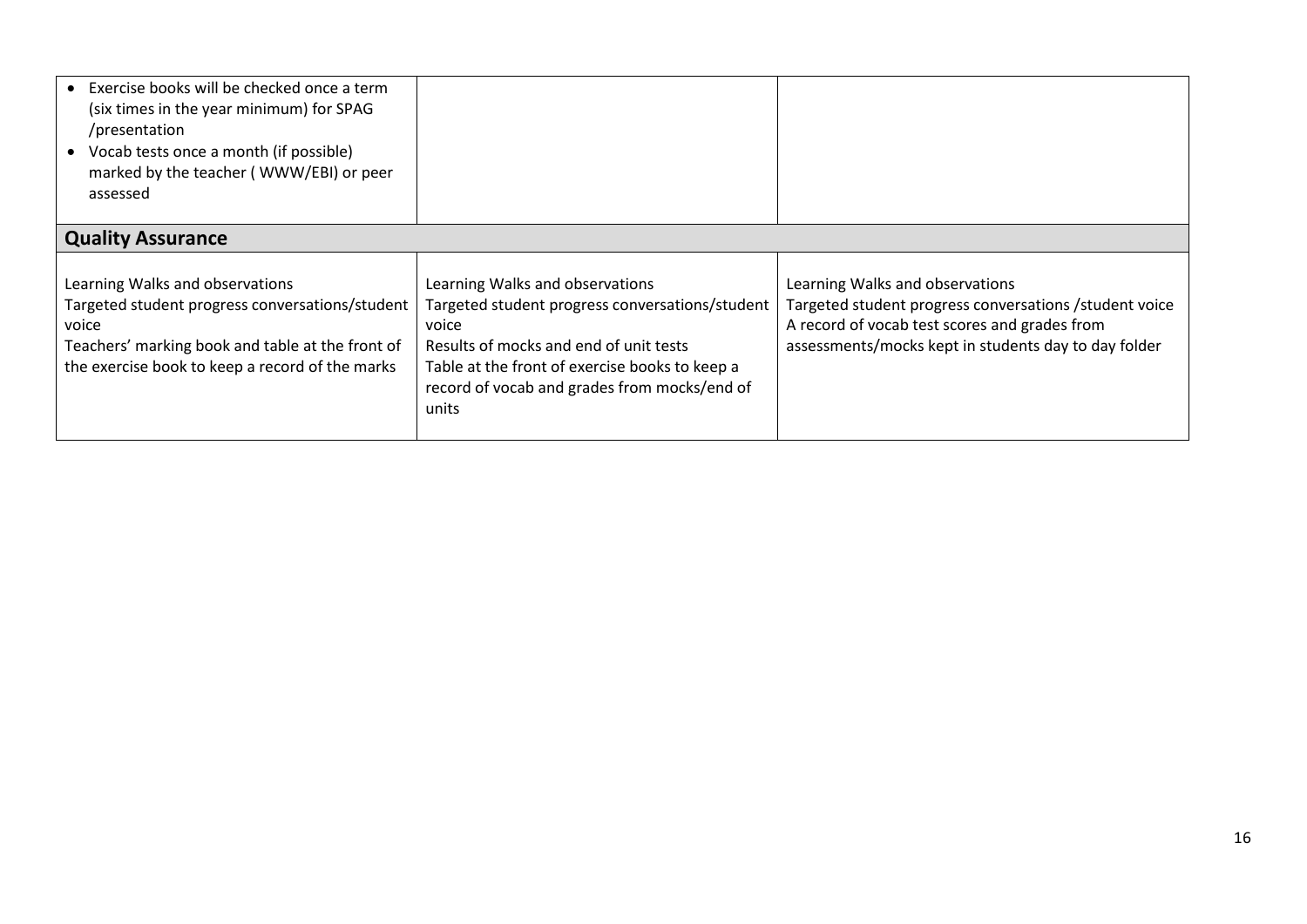# **Type and frequency of feedback in Performing Arts**

| <b>Key Stage 3</b>                                              | <b>Key Stage 4</b>                             | <b>Key Stage 5</b>                                  |
|-----------------------------------------------------------------|------------------------------------------------|-----------------------------------------------------|
| Verbal feedback - targeted and criteria referenced is a vital   | Verbal feedback - targeted and criteria        | Verbal feedback - targeted and criteria referenced  |
| and ongoing part of all Performing Arts lessons. Questioning    | referenced is a vital and ongoing part of all  | is a vital and ongoing part of all Performing Arts  |
| and supporting/extending students is a major strength of the    | Performing Arts lessons. Questioning and       | lessons. Questioning and supporting/extending       |
| faculty and can be seen in all Performing Arts lessons.         | supporting/extending students is a major       | students is a major strength of the faculty and can |
|                                                                 | strength of the faculty and can be seen in all | be seen in all Performing Arts lessons              |
| To achieve consistency across the faculty and in line with Key  | Performing Arts lessons                        |                                                     |
| Stage 4 and 5 assessment criteria we assess in three            |                                                | Practical Work: Feedback is continual and           |
| common areas. Assessment criteria to be displayed               | Practical Work: Feedback is continual and      | formative - through data drops throughout the       |
| prominently in teaching spaces and embedded in all schemes      | formative - through data drops throughout      | year and regular ongoing assessment of tasks. Mid-  |
| of learning/PowerPoints and online platforms to ensure          | the year and regular ongoing assessment of     | point assessments are formalised with written       |
| students are confident in the subject specific terminology of   | tasks. Mid-point assessments are formalised    | feedback given to students as to how to develop     |
| the subject and can use it through oral and written work :      | with written feedback given to students as     | the work towards the final performance.             |
|                                                                 | to how to develop the work towards the         |                                                     |
| REHEARSING (Drama) COMPOSING (Music)                            | final performance.                             | NEA written work drafting of written work with      |
| <b>CHOREOGRAPHING (Dance) - In rehearsing students will be</b>  | NEA written work drafting of written work      | full written feedback and targets set against       |
| assessed on the skills of collaboration, independent working,   | with full written feedback and targets set     | specific criteria, clear internal deadlines set for |
| interpretation of stimulus, commitment and focus,               | against specific criteria, clear internal      | submission of NEA work in line with exam board      |
| contribution of ideas and responding to the ideas of others     | deadlines set for submission of NEA work in    | requirements. Full tutorial programme arranged at   |
|                                                                 | line with exam board requirements.             | end of each unit to track and discuss progress.     |
| PERFORMING - In performance students will be assessed on        | <b>Examination written preparation-Past</b>    | Other students engage in independent study whilst   |
| the elements of 'The subject toolkit' in line with Key Stage    | papers, exemplar material and mock             | these take place.                                   |
| Four assessment Criteria (Music Edexcel, Dance AQA, Drama       | assessments - Whole class target setting and   |                                                     |
| Eduqas) broadly around communication of intent, technical       | mini tutorials with each student.              | Examination written preparation - Past papers,      |
| skills, and artistic expression                                 |                                                | mark schemes, exemplar material and mock            |
|                                                                 | Platforms used:                                | assessments - Whole class target setting and mini   |
| <b>EVALUATING (Drama) APPRAISING (Music) APPRECIATING</b>       | Google Classroom - to publish criteria,        | tutorials with each student.                        |
| (Dance) - Students will be assessed on their reflections on the | feedback marks and target set                  | Platforms used:                                     |
| process of rehearsal/choreography/ composing and                | Pupil Progress - for staff use, tracking and   | Google Classroom - to publish criteria, feedback    |
| performance/professional works. They will identify the          | monitoring. Assessments printed as a report    | marks and target set                                |
| practical decisions they made, justify their choices, and       | and kept in centralised faculty area.          | Pupil Progress - for staff use, tracking and        |
| evaluate the effectiveness of the final outcome. This will lead | https://www.pupilprogress.com/ Feedback        | monitoring. Assessments printed as a report and     |
| them to set personal targets for their next practical piece.    | for parents/carers                             | kept in centralised faculty area.                   |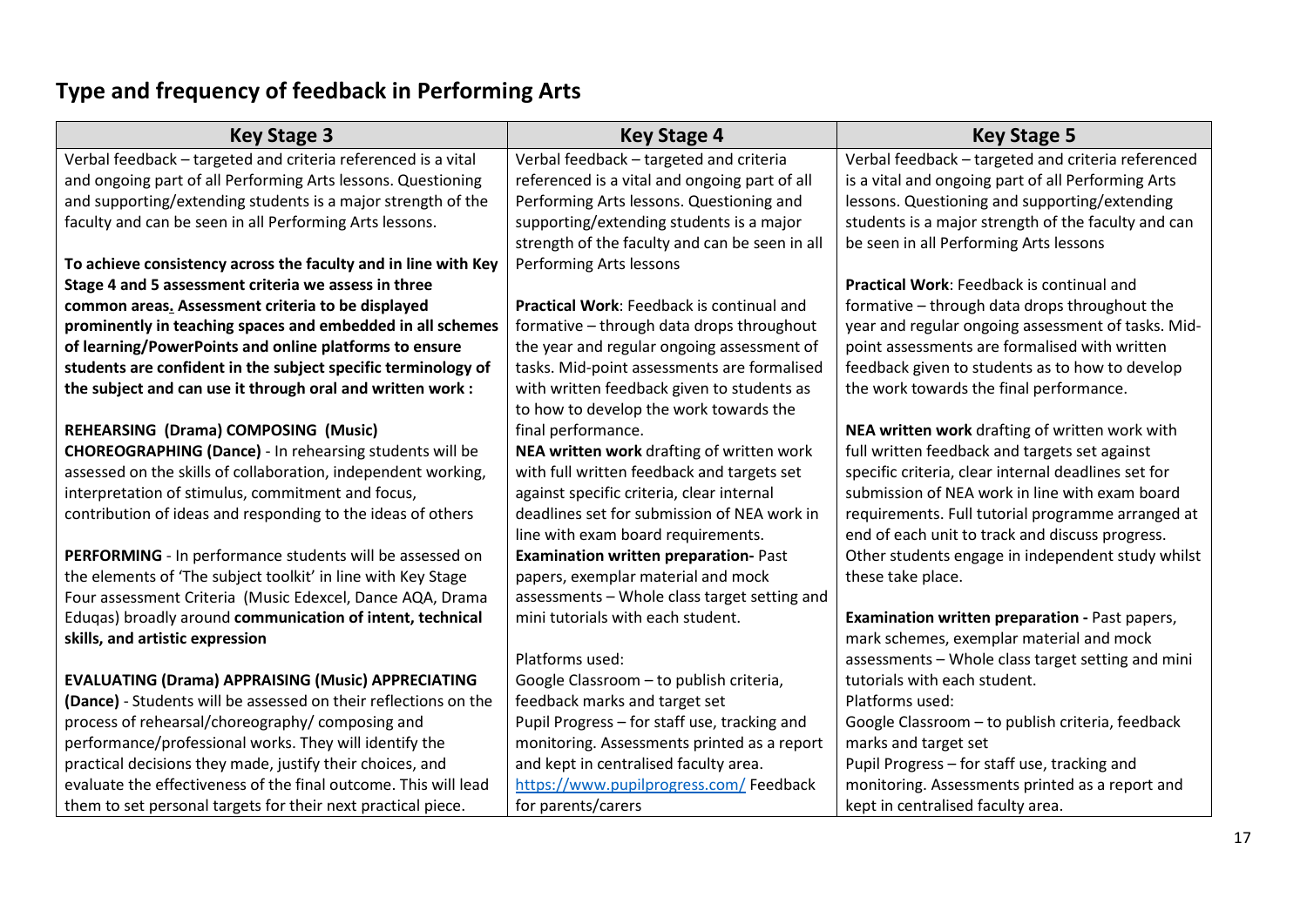|                                                                | https://www.pupilprogress.com/Feedback for |
|----------------------------------------------------------------|--------------------------------------------|
|                                                                |                                            |
| Format and frequency of assessment - Students will be          | parents/carers                             |
| assessed through formative assessment each lesson through      |                                            |
| verbal and peer feedback which will lead to three formal       |                                            |
| assessments across the year on each of the three areas.        |                                            |
|                                                                |                                            |
| One of these assessments will include a written evaluation of  |                                            |
| work completed.                                                |                                            |
|                                                                |                                            |
| Each assessment will be on a different area within the subject |                                            |
| ensuring assessment across the range of skills within the      |                                            |
| Schemes of Learning.                                           |                                            |
|                                                                |                                            |
| <b>FEEDBACK</b>                                                |                                            |
| Alongside continual feedback and target setting as part of     |                                            |
| good teaching practice, faculty uses two platforms:            |                                            |
| Google Classroom - to publish criteria, feedback marks and     |                                            |
| target set                                                     |                                            |
| Pupil Progress – for staff use, tracking and monitoring.       |                                            |
| Assessments printed as a report and kept in centralised        |                                            |
| faculty area. https://www.pupilprogress.com/Feedback for       |                                            |
|                                                                |                                            |
| parents/carers                                                 |                                            |
|                                                                |                                            |

### **Quality Assurance**

- A great deal of emphasis is placed on collaborative teaching within the faculty, the sharing of good practice through meetings and observing each other's work.
- Policies are drawn up together to ensure consistency.
- Regular checks with line manager.
- Year 9 cross curricular project in Terms 5 and 6 allow for quality assurance work as we assess together across the three subject areas.
- Learning Walks/work scrutiny within subjects in line with whole school
- Moderation within subjects, across other schools and through examination board exemplar/CPD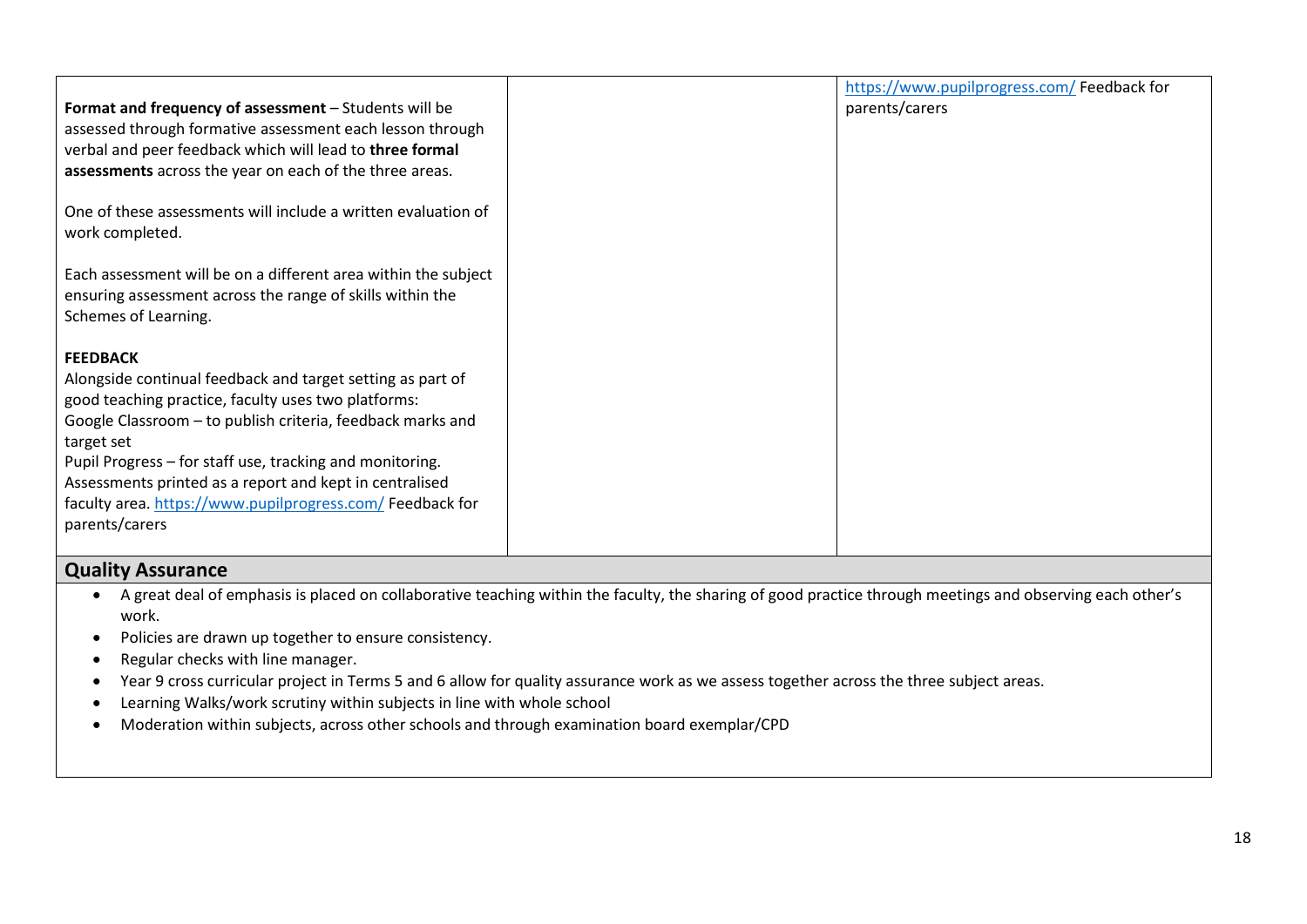# **Type and Frequency of Feedback in PE**

| <b>Key Stage 3</b>                                                                                                                                                                                                                                                                                                                                                                                                                 | <b>Key Stage 4</b>                                                                                                                                                                                                                                                                                                                                                                                                                                                                                                                                                                                              | <b>Key Stage 5</b>                                                                                                                                                                                                                                                                                                                                                                                                                                                                                |
|------------------------------------------------------------------------------------------------------------------------------------------------------------------------------------------------------------------------------------------------------------------------------------------------------------------------------------------------------------------------------------------------------------------------------------|-----------------------------------------------------------------------------------------------------------------------------------------------------------------------------------------------------------------------------------------------------------------------------------------------------------------------------------------------------------------------------------------------------------------------------------------------------------------------------------------------------------------------------------------------------------------------------------------------------------------|---------------------------------------------------------------------------------------------------------------------------------------------------------------------------------------------------------------------------------------------------------------------------------------------------------------------------------------------------------------------------------------------------------------------------------------------------------------------------------------------------|
| <b>Core PE</b>                                                                                                                                                                                                                                                                                                                                                                                                                     | <b>CORE PE</b>                                                                                                                                                                                                                                                                                                                                                                                                                                                                                                                                                                                                  | A-Level                                                                                                                                                                                                                                                                                                                                                                                                                                                                                           |
| Retrieval Practice: Every lesson starts with a<br>starter/retrieval activity where students<br>respond to questions based on recall of<br>previous learning. (Cold questions if at the<br>start of a new activity). Instant feedback is<br>given.<br>Verbal feedback in lessons: This is given<br>throughout every lesson by the teacher in<br>their 'normal' interactions with the students.<br>It takes the form of instruction, | Retrieval Practice: Every lesson starts with a starter/retrieval<br>activity where students respond to questions based on recall of<br>previous learning. (Cold questions if at the start of a new<br>activity). Instant feedback is given.<br>Verbal feedback in lessons: This is given throughout every<br>lesson by the teacher in their 'normal' interactions with the<br>students. It takes the form of instruction, encouragement, re-<br>emphasising key points of a technique, identifying compliance<br>with or contravention of rules and to consolidate skills or<br>develop them to a higher level. | Retrieval Practice: Every lesson starts with a<br>starter/retrieval activity where students<br>respond to questions based on recall of<br>previous learning. (Cold questions if at the start<br>of a new activity). Instant feedback is given.<br><b>Homework task: Students will receive</b><br>approximately one hour of homework per<br>lesson. Homework is in the form of an exam<br>style question or task. Written feedback is given<br>but the majority is verbal at the start of the next |
| encouragement, re-emphasising key points<br>of a technique, identifying compliance with<br>or contravention of rules and to consolidate<br>skills or develop them to a higher level.                                                                                                                                                                                                                                               | Visual feedback in lessons: This is provided by demonstration,<br>used in all practical settings, to model key points of correct<br>technique, to highlight technical errors in performance and to<br>model how to adapt such errors into the correct movement                                                                                                                                                                                                                                                                                                                                                  | lesson, opportunities are given in lessons to<br>deal with any issues that crop up. Students will<br>often email teachers with specific questions and<br>feedback is always given quickly.                                                                                                                                                                                                                                                                                                        |
| Visual feedback in lessons: This is provided<br>by demonstration, used in all practical<br>settings, to model key points of correct<br>technique, to highlight technical errors in                                                                                                                                                                                                                                                 | patterns.<br>Peer and Self-assessment: Opportunities for peer and self-<br>feedback through task design.                                                                                                                                                                                                                                                                                                                                                                                                                                                                                                        | <b>Intervention work:</b> if a student is identified as<br>requiring some additional support, work is set<br>on www.theeverlearner.com and monitored<br>closely.                                                                                                                                                                                                                                                                                                                                  |
| performance and to model how to adapt<br>such errors into the correct movement<br>patterns.<br>Peer and Self-assessment: Opportunities for<br>peer and self-feedback through task design.                                                                                                                                                                                                                                          | <b>GCSE PE</b><br>Retrieval Practice: Every lesson starts with a starter/retrieval<br>activity where students respond to questions based on recall of<br>previous learning. (Cold questions if at the start of a new<br>activity). Instant feedback is given.                                                                                                                                                                                                                                                                                                                                                   | Verbal feedback in lessons: Verbal feedback<br>conducted in lessons given through questioning<br>methods and extended one-to one<br>conversations.                                                                                                                                                                                                                                                                                                                                                |
| 9-1 in PE should be the main starting point<br>for all feedback.                                                                                                                                                                                                                                                                                                                                                                   | Weekly homework tasks: Students will be given homework<br>tasks each week. These will take the form of directed revision                                                                                                                                                                                                                                                                                                                                                                                                                                                                                        | Summative Assessment: After each unit of<br>work students sit a summative assessment.<br>Written feedback is given on these as and when                                                                                                                                                                                                                                                                                                                                                           |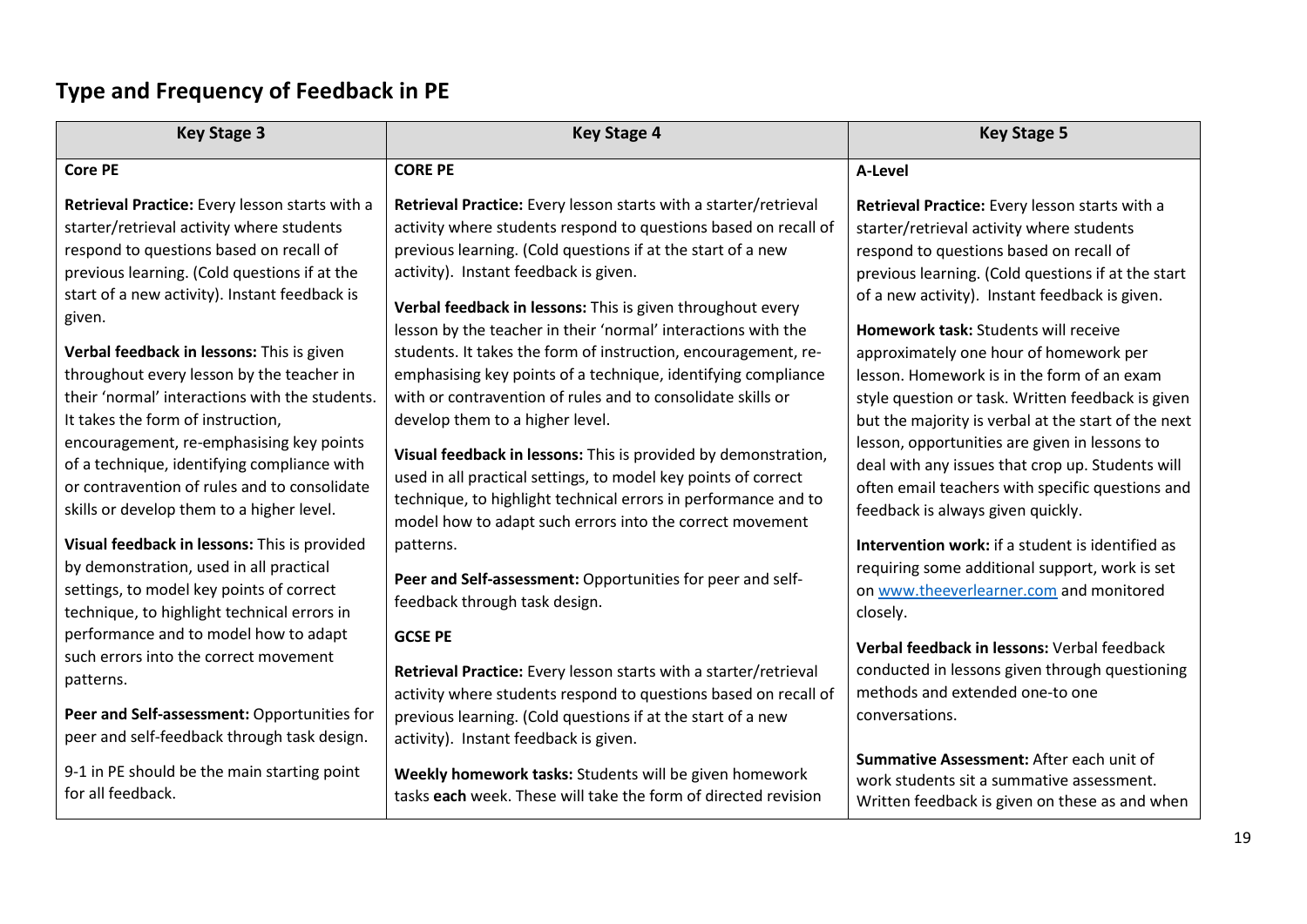| Alongside continual feedback and target<br>setting as part of good teaching practice,<br>faculty uses two platforms:<br>Google Classroom - to publish criteria,<br>feedback marks and target set.<br>Pupil Progress - for staff use, tracking and<br>monitoring.<br>https://www.pupilprogress.com/ Feedback<br>for parents/carers | from the GCSE specification, TEL assignments and then practice<br>exam questions. Staff will mark the exam questions, assign a<br>mark for that exam question, then give feedback. Staff can go<br>through the correct answers, as well as answering any<br>questions students have. Staff can then alter any future<br>planning based on their marking.<br>Verbal feedback in lessons: This is given throughout every<br>lesson by the teacher in their 'normal' interactions with the<br>students. It takes the form of instruction, encouragement, re-<br>emphasising key points of a topic, using varying strategies such<br>as 'no hands up', mini whiteboards and questioning.<br>Summative Assessments: After each unit of work students sit a<br>short summative assessment. Each student then completes a<br>'feedback tracker' which allows them to identify the next step<br>in their learning.<br>Mock Exam Feedback: Teachers complete a QLA of all mock<br>papers completed and detailed feedback is given to each<br>student with red, amber, and green topics.<br>Peer and Self-assessment: Students will either mark their own<br>work or their peer's work in each lesson. Again, verbal feedback<br>will be given instantly in the class if the teacher detects some<br>misconception or errors.<br>Booklets and files: Booklets will be checked after each unit is<br>completed by class teachers. This will be classed as<br>'maintenance marking', the purpose of which is to check that<br>students are making good notes, that presentation is good, that<br>students are marking their work correctly. All completed<br>assessments are collated in a file with a unit tracking sheet on<br>the cover. This allows students and teachers to quickly see<br>progress and identify strengths and weaknesses. | necessary and verbal feedback is given in<br>lessons, to either the whole group or individual.<br>Emails and contact home will be given after end<br>of unit tests informing them of specific actions<br>they need to take.<br>File Checks: Staff complete file checks as per<br>sixth form policy and complete a form with<br>relevant feedback.<br>NEA written work drafting of written work with<br>full written feedback and targets set against<br>specific criteria, clear internal deadlines set for<br>submission of NEA work in line with exam board<br>requirements.<br>Alongside continual feedback and target setting<br>as part of good teaching practice, faculty uses<br>three platforms:<br>Google Classroom - to publish criteria, feedback<br>marks and target set.<br>Pupil Progress - for staff use, tracking and<br>monitoring. https://www.pupilprogress.com/<br>Feedback for parents/carers<br>The EverLearner gives students access to exam-<br>board specific tutorials, thousands of self-<br>marking questions and razor-sharp analytics to<br>help them understand where they are excelling<br>and where they are struggling. Teachers receive<br>powerful insights into student understanding<br>and can set automated assignments for |
|-----------------------------------------------------------------------------------------------------------------------------------------------------------------------------------------------------------------------------------------------------------------------------------------------------------------------------------|-------------------------------------------------------------------------------------------------------------------------------------------------------------------------------------------------------------------------------------------------------------------------------------------------------------------------------------------------------------------------------------------------------------------------------------------------------------------------------------------------------------------------------------------------------------------------------------------------------------------------------------------------------------------------------------------------------------------------------------------------------------------------------------------------------------------------------------------------------------------------------------------------------------------------------------------------------------------------------------------------------------------------------------------------------------------------------------------------------------------------------------------------------------------------------------------------------------------------------------------------------------------------------------------------------------------------------------------------------------------------------------------------------------------------------------------------------------------------------------------------------------------------------------------------------------------------------------------------------------------------------------------------------------------------------------------------------------------------------------------------------------------------------------------------------------------------------------|---------------------------------------------------------------------------------------------------------------------------------------------------------------------------------------------------------------------------------------------------------------------------------------------------------------------------------------------------------------------------------------------------------------------------------------------------------------------------------------------------------------------------------------------------------------------------------------------------------------------------------------------------------------------------------------------------------------------------------------------------------------------------------------------------------------------------------------------------------------------------------------------------------------------------------------------------------------------------------------------------------------------------------------------------------------------------------------------------------------------------------------------------------------------------------------------------------------------------------------------------------------------|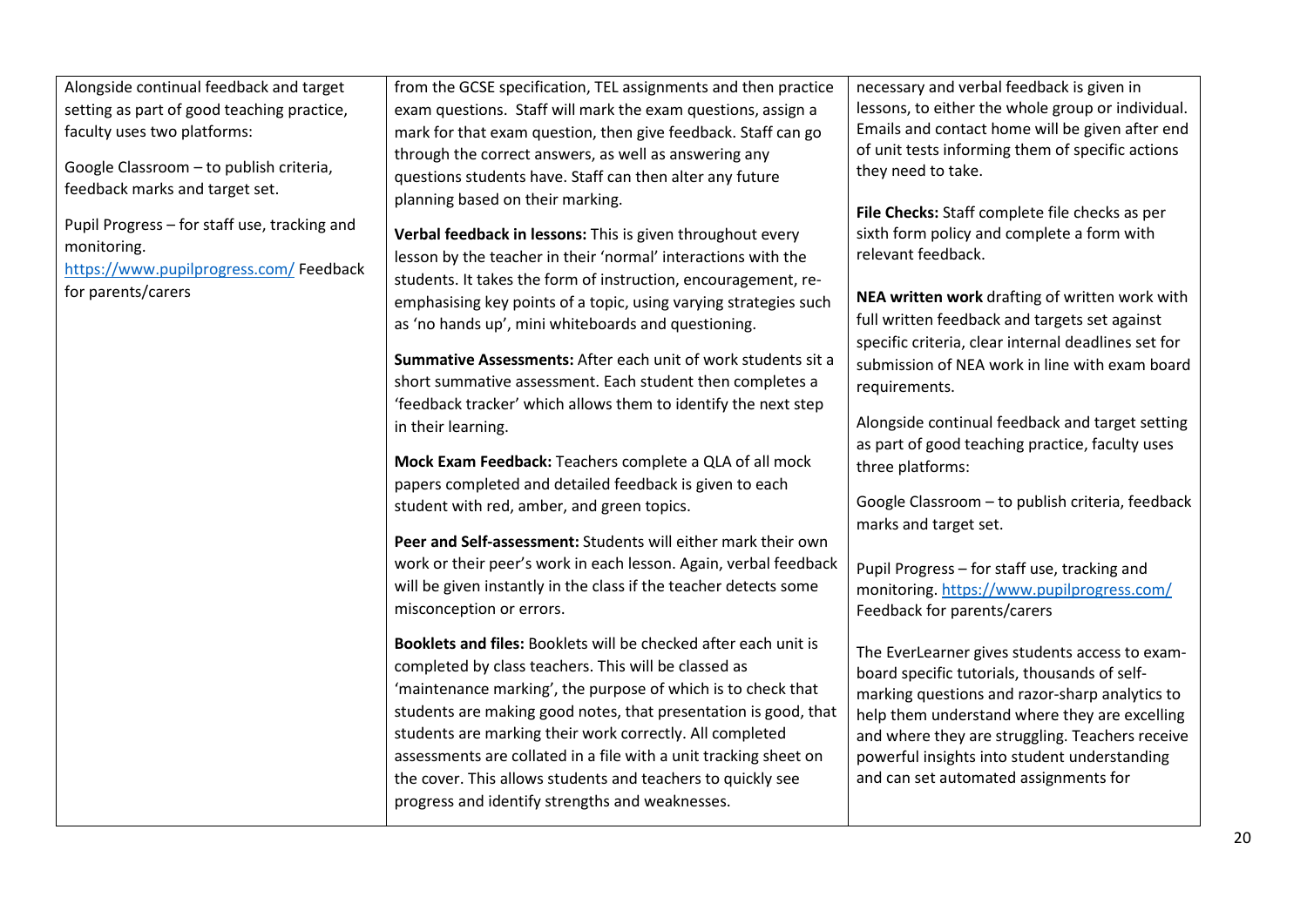|                                                                                                      | NEA written work drafting of written work with full written        | individual students, classes or whole cohorts. |  |  |  |  |
|------------------------------------------------------------------------------------------------------|--------------------------------------------------------------------|------------------------------------------------|--|--|--|--|
|                                                                                                      | feedback and targets set against specific criteria, clear internal | https://theeverlearner.com/                    |  |  |  |  |
|                                                                                                      | deadlines set for submission of NEA work in line with exam         |                                                |  |  |  |  |
|                                                                                                      | board requirements.                                                |                                                |  |  |  |  |
|                                                                                                      |                                                                    |                                                |  |  |  |  |
|                                                                                                      | Alongside continual feedback and target setting as part of good    |                                                |  |  |  |  |
|                                                                                                      | teaching practice, faculty uses three platforms:                   |                                                |  |  |  |  |
|                                                                                                      | Google Classroom - to publish criteria, feedback marks and         |                                                |  |  |  |  |
|                                                                                                      | target set.                                                        |                                                |  |  |  |  |
|                                                                                                      |                                                                    |                                                |  |  |  |  |
|                                                                                                      | Pupil Progress - for staff use, tracking and monitoring.           |                                                |  |  |  |  |
|                                                                                                      | https://www.pupilprogress.com/ Feedback for parents/carers         |                                                |  |  |  |  |
|                                                                                                      |                                                                    |                                                |  |  |  |  |
|                                                                                                      | The EverLearner - Gives students access to exam-board specific     |                                                |  |  |  |  |
|                                                                                                      | tutorials, thousands of self-marking questions and razor-sharp     |                                                |  |  |  |  |
|                                                                                                      | analytics to help them understand where they are excelling and     |                                                |  |  |  |  |
|                                                                                                      | where they are struggling. Teachers receive powerful insights      |                                                |  |  |  |  |
|                                                                                                      | into student understanding and can set automated assignments       |                                                |  |  |  |  |
|                                                                                                      | for individual students, classes or whole cohorts.                 |                                                |  |  |  |  |
|                                                                                                      | https://theeverlearner.com/                                        |                                                |  |  |  |  |
|                                                                                                      | <b>Quality Assurance</b>                                           |                                                |  |  |  |  |
| Learning walks and observations                                                                      |                                                                    |                                                |  |  |  |  |
| Departmental meetings and CPD, sharing best practice                                                 |                                                                    |                                                |  |  |  |  |
|                                                                                                      |                                                                    |                                                |  |  |  |  |
| Analysis of data held on central tracking sheets https://www.pupilprogress.com/                      |                                                                    |                                                |  |  |  |  |
| Student voice                                                                                        |                                                                    |                                                |  |  |  |  |
| Ensure consistency throughout the department, through detailed schemes of work, sharing of resources |                                                                    |                                                |  |  |  |  |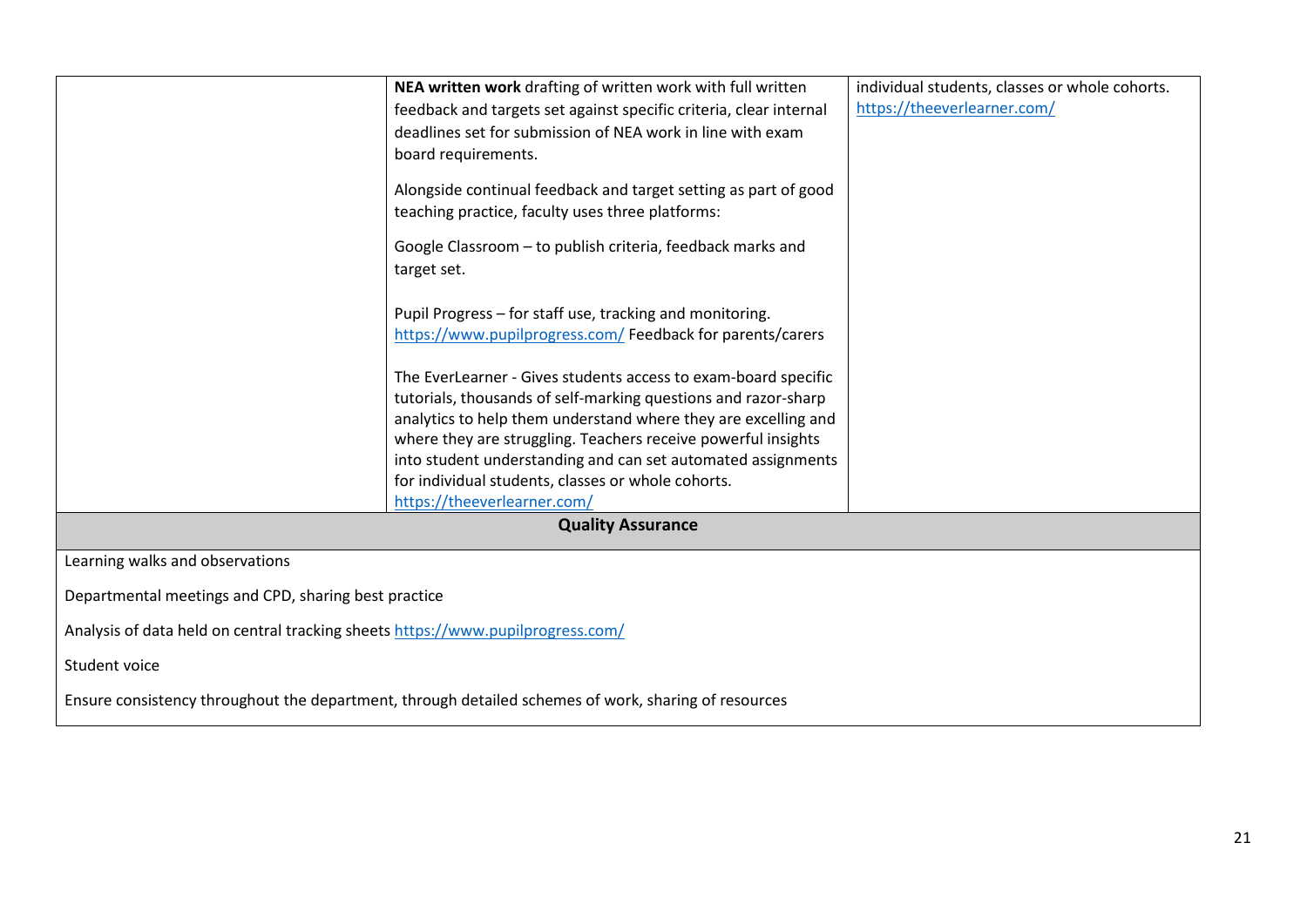# **Type and Frequency of Feedback in PSHE**

| <b>Key Stage 3</b>                                                                                                                                                                                                                                                                                                                                                                                                                                                                                                                                                                                                                                                                                                                                                                                                                                                                                                                                                                                                                                                                                             | <b>Key Stage 4</b>                                                                                                                                                                                                                                                                                                                                                                                                                                                                                                                                                                                                                              | <b>Key Stage 5</b>                                                                                                                                                                                                                                                                                                                                                                                                                                                                                                                                                                                                                                         |
|----------------------------------------------------------------------------------------------------------------------------------------------------------------------------------------------------------------------------------------------------------------------------------------------------------------------------------------------------------------------------------------------------------------------------------------------------------------------------------------------------------------------------------------------------------------------------------------------------------------------------------------------------------------------------------------------------------------------------------------------------------------------------------------------------------------------------------------------------------------------------------------------------------------------------------------------------------------------------------------------------------------------------------------------------------------------------------------------------------------|-------------------------------------------------------------------------------------------------------------------------------------------------------------------------------------------------------------------------------------------------------------------------------------------------------------------------------------------------------------------------------------------------------------------------------------------------------------------------------------------------------------------------------------------------------------------------------------------------------------------------------------------------|------------------------------------------------------------------------------------------------------------------------------------------------------------------------------------------------------------------------------------------------------------------------------------------------------------------------------------------------------------------------------------------------------------------------------------------------------------------------------------------------------------------------------------------------------------------------------------------------------------------------------------------------------------|
| In KS3, PSHE is delivered through both the tutor programme and<br>dedicated curriculum lessons. In PSHE curriculum lessons, students are<br>issued with PSHE booklets, which help to map their understanding and<br>progress in PSHE lessons. These have understanding checks at the front<br>of the booklet which are filled in by the students at the beginning and<br>end of each unit, allowing students to reflect on their learning.<br>Teachers will do a check of the booklets, once per unit, feeding back with<br>stamps or stickers, to acknowledge the learning students are<br>undertaking.<br>In both curriculum and tutor sessions, this is underpinned by regular and<br>consistent verbal feedback, with all PSHE lessons based around robust<br>discussion and quality questioning, allow students to flourish and grow in<br>their PSHE journey.<br>Using Google Forms, students fill in learning surveys, which are used by<br>PSHE to check progress and understanding. These are filled in at the<br>beginning and end of each unit in the curriculum lessons (three units per<br>year). | In KS4, PSHE is delivered through the<br>tutor programme, as well as<br>enhanced experience days.<br>The tutor PSHE programme is based<br>on mutual respect, which underpins<br>regular and consistent verbal<br>feedback, with all PSHE sessions<br>based around robust discussion and<br>quality questioning, allowing<br>students to flourish and grow in their<br>PSHE journey.<br>Students are asked to reflect on their<br>learning through student surveys,<br>which show their understanding of<br>the topics explored in the unit and<br>enable tutors and PSHE leaders to<br>identify any gaps in knowledge and<br>plan for progress. | In KS5, PSHE is delivered through the tutor<br>programme, as well as through the sixth form<br>enrichment programme.<br>The tutor PSHE programme is based on mutual<br>respect, which underpins regular and consistent<br>verbal feedback, with all PSHE sessions based<br>around robust discussion and quality<br>questioning, allowing students to flourish and<br>grow in their PSHE journey.<br>Students are asked to reflect on their learning<br>through student surveys, which show their<br>understanding of the topics explored in the<br>unit, and enable tutors and PSHE leaders to<br>identify any gaps in knowledge and plan for<br>progress. |
| <b>Quality Assurance</b>                                                                                                                                                                                                                                                                                                                                                                                                                                                                                                                                                                                                                                                                                                                                                                                                                                                                                                                                                                                                                                                                                       |                                                                                                                                                                                                                                                                                                                                                                                                                                                                                                                                                                                                                                                 |                                                                                                                                                                                                                                                                                                                                                                                                                                                                                                                                                                                                                                                            |
| Regular learning walks in both curriculum lessons and tutor sessions, to<br>ensure consistency and provide support where necessary. Analysis of<br>student surveys will be collated by the PSHE Lead at the end of each unit,<br>and used to check and plan progress. Regular meetings with PSHE<br>teaching staff, to review and plan PSHE provision and progress.                                                                                                                                                                                                                                                                                                                                                                                                                                                                                                                                                                                                                                                                                                                                            | Regular learning walks in tutor<br>sessions, to ensure consistency<br>across all tutor groups, and provide<br>support where necessary.                                                                                                                                                                                                                                                                                                                                                                                                                                                                                                          | Regular learning walks in tutor sessions, to<br>ensure consistency across all tutor groups, and<br>provide support where necessary.                                                                                                                                                                                                                                                                                                                                                                                                                                                                                                                        |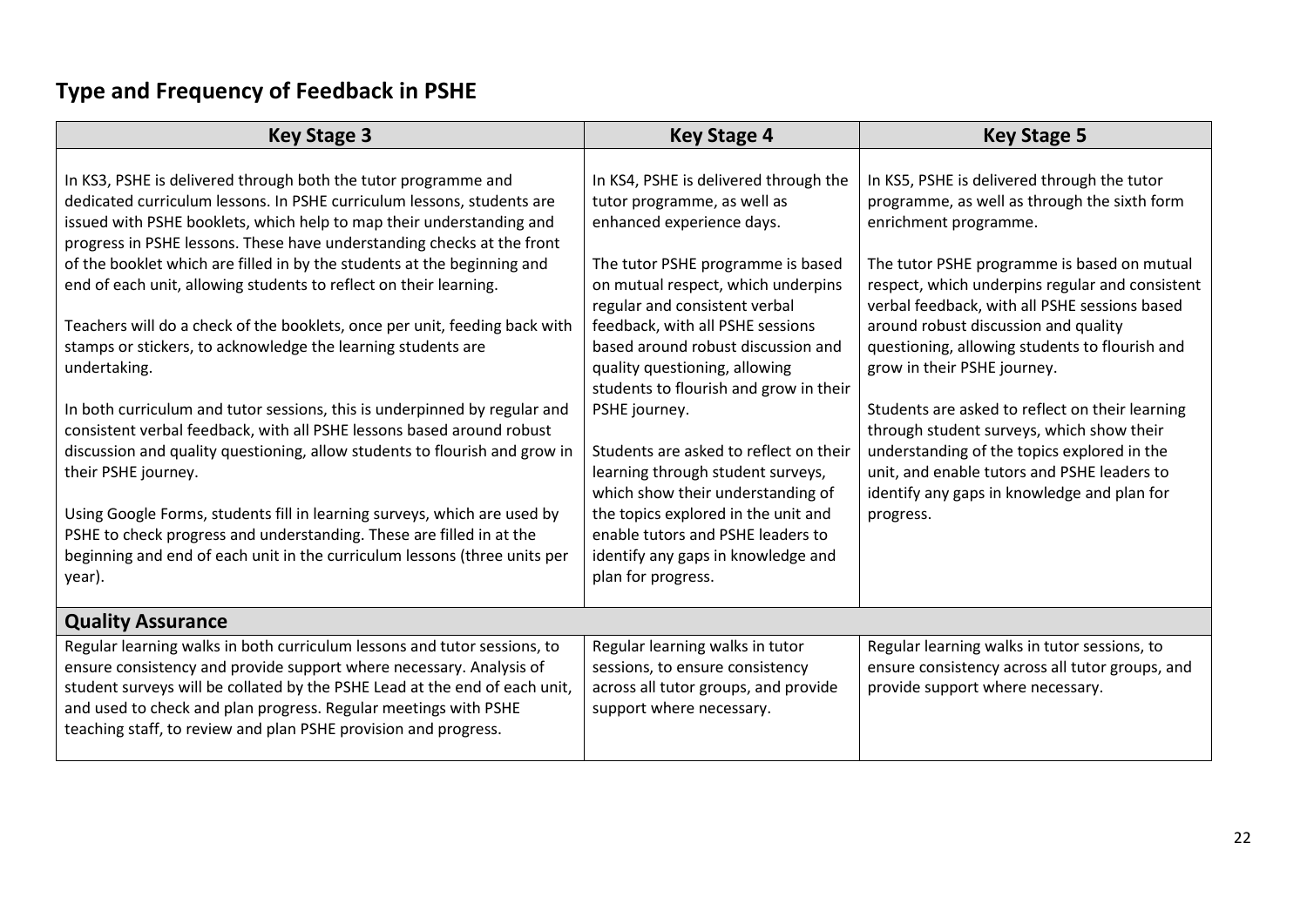# **Type and Frequency of Feedback in RE**

| <b>Key Stage 3</b> |                                                                                                                                                                                                                                                                                                                                                                                                                                                                                                                                                                                                                                                                                 | <b>Key Stage 4</b>                                                                                                                                                                                                                                                                                                                                                                                                                                                                                                                                                                                                                                                                                                                                                                                                                                                                                                                            |                                                               | <b>Key Stage 5</b>                                                                                                                                                                                                                                                                                                                                                                                                                                                                                                                                                                                                                                                                                                                                                                                                                                                                                                                                     |  |
|--------------------|---------------------------------------------------------------------------------------------------------------------------------------------------------------------------------------------------------------------------------------------------------------------------------------------------------------------------------------------------------------------------------------------------------------------------------------------------------------------------------------------------------------------------------------------------------------------------------------------------------------------------------------------------------------------------------|-----------------------------------------------------------------------------------------------------------------------------------------------------------------------------------------------------------------------------------------------------------------------------------------------------------------------------------------------------------------------------------------------------------------------------------------------------------------------------------------------------------------------------------------------------------------------------------------------------------------------------------------------------------------------------------------------------------------------------------------------------------------------------------------------------------------------------------------------------------------------------------------------------------------------------------------------|---------------------------------------------------------------|--------------------------------------------------------------------------------------------------------------------------------------------------------------------------------------------------------------------------------------------------------------------------------------------------------------------------------------------------------------------------------------------------------------------------------------------------------------------------------------------------------------------------------------------------------------------------------------------------------------------------------------------------------------------------------------------------------------------------------------------------------------------------------------------------------------------------------------------------------------------------------------------------------------------------------------------------------|--|
|                    | One common summative assessment<br>per term to be deep marked with<br>individual targets. Grade given and<br>recorded by teacher and student.<br>Students complete DIRT feedback in<br>green pen and complete target tracker<br>sheet.<br>Teachers may use codes which are<br>communicated with students.<br>Homework and class tasks to be self/<br>peer marked using relevant success<br>criteria and targets. Green pen to self-<br>assess and purple pen to respond to<br>feedback.<br>Exercise books to be progress checked<br>once per fortnight. Expectation that<br>teacher only comments if student<br>needs further support.<br>Teachers will use colour when marking | One common summative assessment (a,b,c,d) per<br>term to be deep marked with individual targets.<br>Grade given and recorded by teacher and student.<br>Marking codes recognise and identify Sources of<br>Authority (SoA) Specialist Vocab (SPV0), Beliefs (Be)<br>Influences (In) Evaluation (Ev)<br>Students complete DIRT feedback in green pen and<br>$\bullet$<br>complete target tracker sheet.<br>Teachers may use codes which are communicated<br>with students.<br>End of year and mock exams will take place in line<br>$\bullet$<br>with the rest of the school and be graded according<br>to previous years' grade boundaries.<br>Teachers will mark according to mark scheme and<br>$\bullet$<br>give feedback on common errors or<br>misconceptions. This will inform the teacher's<br>future foci for revision. Students to act on these<br>and address in purple pen.<br>All assessments must be collected and stored by the | $\bullet$<br>$\bullet$<br>$\bullet$<br>$\bullet$<br>$\bullet$ | At least one response to an AO1 or AO2 question is<br>deep marked every three weeks per topic according<br>to mark scheme and giving written www/ebi<br>feedback (PER) Students immediately act upon the<br>targets for improvement using purple pen or<br>complete a similar piece of work with improvements<br>in place. (This three week rota will start three weeks<br>into new academic year)<br>Marks are recorded by the teacher centrally and<br>students record on their tracker sheets.<br>All assessed work is kept centrally by class teacher in<br>school<br>End of year and mock exams will take place in line<br>with the rest of the school and be graded according to<br>previous years' grade boundaries.<br>Teachers will mark according to mark scheme and<br>give feedback on common errors or misconceptions.<br>This will inform the teacher's future foci for revision.<br>Students to act on these and address in purple pen. |  |
|                    | to identify literacy errors, good points<br>and where to develop or expand.<br>Effort, completion of work and positive<br>attitude will be rewarded with stamps<br>and House points.<br>In class teachers circulate effectively<br>within lessons to offer feedback and<br>move learning on.<br>Effective verbal questioning is central<br>to RE lessons as a tool to check<br>learning and give feedback. Phrases<br>such as "Tell me more Do you think                                                                                                                                                                                                                        | class teacher in school.<br>Model answers will be shared for students to<br>$\bullet$<br>understand the marking criteria.<br>Homework will sometimes be set using Seneca/<br>GCSE POD which will collect data and give instant<br>feedback for students.<br>Other homework will be based around practice<br>$\bullet$<br>exam questions which will identify strengths and<br>weaknesses. Students will be expected to complete<br>DIRT feedback and improve in purple pen.                                                                                                                                                                                                                                                                                                                                                                                                                                                                    | $\bullet$<br>$\bullet$<br>$\bullet$<br>$\bullet$              | All assessments must be collected and stored by the<br>class teacher in school.<br>Model answers will be shared for students to<br>understand the marking criteria.<br>Homework will sometimes be set using Seneca/ GCSE<br>POD which will collect data and give instant feedback<br>for students.<br>Other homework will be based around practice exam<br>questions which will identify strengths and<br>weaknesses. Students will be expected to complete<br>DIRT feedback and improve in purple pen.                                                                                                                                                                                                                                                                                                                                                                                                                                                |  |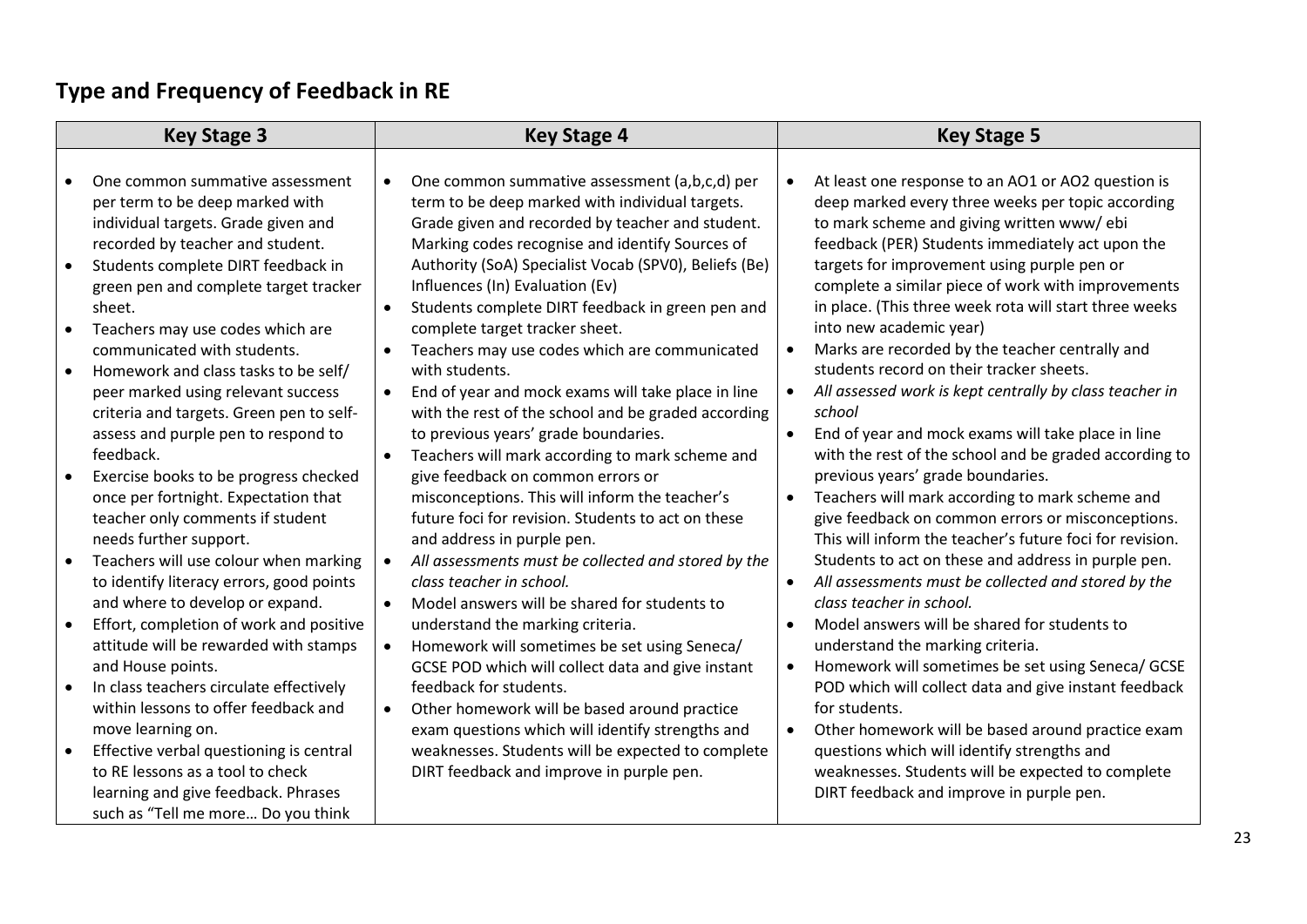|           | Why do some people  Do you<br>agree that  Why?" enable the<br>teacher to give feedback which<br>expands ideas.<br>Techniques such as 'Think, Pair, Share,<br>Thinking Time and No Hands Up, use of<br>whiteboards ensures all students<br>receive opportunity for feedback.<br>Lessons generally start with a retrieval<br>practice activity and teachers can<br>address any misunderstanding at the<br>start of the lesson before moving on.<br>Plenaries allow students to self-assess<br>or peer asses including Hot Seating or<br>snowball activity. | $\bullet$<br>$\bullet$<br>$\bullet$ | Exercise books to be progress checked once per<br>fortnight. Expectation that Teacher only comments<br>if student needs further support.<br>Teachers will use colour when marking to identify<br>literacy errors, good points and where to develop<br>or expand.<br>Effort, completion of work and positive attitude<br>will be rewarded with stamps and House points.<br>In class teachers circulate effectively within lessons<br>to offer feedback and move learning on.<br>Effective verbal questioning is central to RE lessons<br>as a tool to check learning and give feedback.<br>Phrases such as "Tell me more Do you think<br>Why do some people  Do you agree that<br>Why?" enable the teacher to give feedback which<br>expands ideas.<br>Techniques such as 'Think, Pair, Share, Thinking<br>Time and No Hands Up, use of whiteboards<br>ensures all students receive opportunity for<br>feedback.<br>Lessons generally start with a retrieval practice<br>activity and teachers can address any<br>misunderstanding at the start of the lesson before<br>moving on.<br>Plenaries allow students to self-assess or peer<br>asses including Hot Seating or snowball activity. | $\bullet$<br>$\bullet$<br>$\bullet$<br>$\bullet$<br>$\bullet$<br>$\bullet$<br>$\bullet$<br>$\bullet$ | Exercise books to be progress checked once per<br>fortnight. Expectation that teacher only comments if<br>student needs further support.<br>Teachers will use colour when marking to identify<br>literacy errors, good points and where to develop or<br>expand.<br>Effort, completion of work and positive attitude will<br>be rewarded with stamps and House points.<br>In class teachers circulate effectively within lessons to<br>offer feedback and move learning on.<br>Effective verbal questioning is central to RE lessons as<br>a tool to check learning and give feedback. Phrases<br>such as "Tell me more Do you think  Why do some<br>people  Do you agree that  Why?" enable the<br>teacher to give feedback which expands ideas.<br>Techniques such as 'Think, Pair, Share, Thinking Time<br>and No Hands Up, use of whiteboards ensures all<br>students receive opportunity for feedback.<br>Lessons generally start with a retrieval practice<br>activity and teachers can address any<br>misunderstanding at the start of the lesson before<br>moving on.<br>Plenaries allow students to self-assess or peer asses<br>including Hot Seating or snowball activity. |
|-----------|----------------------------------------------------------------------------------------------------------------------------------------------------------------------------------------------------------------------------------------------------------------------------------------------------------------------------------------------------------------------------------------------------------------------------------------------------------------------------------------------------------------------------------------------------------|-------------------------------------|-------------------------------------------------------------------------------------------------------------------------------------------------------------------------------------------------------------------------------------------------------------------------------------------------------------------------------------------------------------------------------------------------------------------------------------------------------------------------------------------------------------------------------------------------------------------------------------------------------------------------------------------------------------------------------------------------------------------------------------------------------------------------------------------------------------------------------------------------------------------------------------------------------------------------------------------------------------------------------------------------------------------------------------------------------------------------------------------------------------------------------------------------------------------------------------------|------------------------------------------------------------------------------------------------------|---------------------------------------------------------------------------------------------------------------------------------------------------------------------------------------------------------------------------------------------------------------------------------------------------------------------------------------------------------------------------------------------------------------------------------------------------------------------------------------------------------------------------------------------------------------------------------------------------------------------------------------------------------------------------------------------------------------------------------------------------------------------------------------------------------------------------------------------------------------------------------------------------------------------------------------------------------------------------------------------------------------------------------------------------------------------------------------------------------------------------------------------------------------------------------------|
|           | <b>Quality Assurance</b>                                                                                                                                                                                                                                                                                                                                                                                                                                                                                                                                 |                                     |                                                                                                                                                                                                                                                                                                                                                                                                                                                                                                                                                                                                                                                                                                                                                                                                                                                                                                                                                                                                                                                                                                                                                                                           |                                                                                                      |                                                                                                                                                                                                                                                                                                                                                                                                                                                                                                                                                                                                                                                                                                                                                                                                                                                                                                                                                                                                                                                                                                                                                                                       |
| $\bullet$ | Work scrutiny by HOF and SLT during<br>learning walks.<br>Feedback a focus during observations<br>Assessment grades tracked centrally<br>for data analysis<br>Moderation of assessment                                                                                                                                                                                                                                                                                                                                                                   | $\bullet$                           | Work scrutiny by HOF and SLT during learning<br>walks.<br>Feedback a focus during observations<br>Assessment grades tracked centrally for data<br>analysis<br>Moderation of assessment                                                                                                                                                                                                                                                                                                                                                                                                                                                                                                                                                                                                                                                                                                                                                                                                                                                                                                                                                                                                    |                                                                                                      | Work scrutiny by HOF and SLT during learning walks.<br>Feedback a focus during observations<br>Assessment grades tracked centrally for data analysis<br>Moderation of assessment                                                                                                                                                                                                                                                                                                                                                                                                                                                                                                                                                                                                                                                                                                                                                                                                                                                                                                                                                                                                      |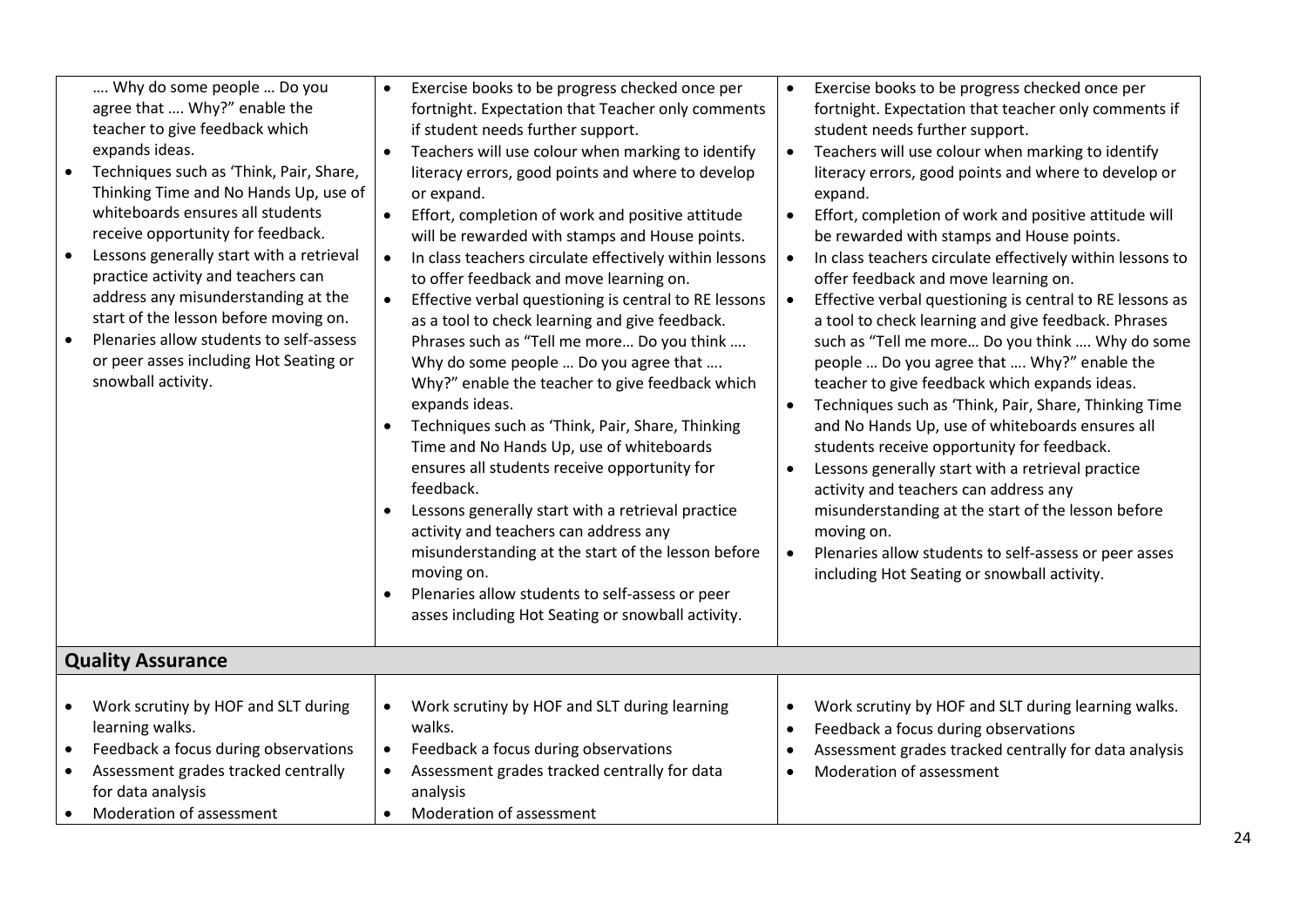### **Type and Frequency of Feedback in Social Sciences**

**Quality exam feedback** is the most important element of the department marking policy.

All assessments will be marked using the AQA/OCR exam board criteria which the students will be taught to be familiar with. Work will be graded A\* to U at KS5 and

U to L2D\* at KS4, with conversions to 1-9 for Data drops. Fine marking may also be used at teacher discretion.

- $\checkmark$  All assessments/exam style homework will contain the following:
	- o Marked using the AQA Assessment Objectives of Knowledge (K), Application (Ap), Analysis (An) and Evaluation (E) for KS5
	- o A level and mark provided that corresponds to the marking guidelines
	- o Teacher comments to focus on what 'went well' and 'even better if' targets for improvement;
	- o Dialogue with students (responding to teacher questions/tasks);
	- o Incorporating DIRT (Dedicated Improvement and Reflection Time) into lessons so that students can respond in a timely manner.
- $\checkmark$  Assessment Feedback Sheets to be utilised where possible in order to provide a structure and clarity to student feedback, while managing teacher workload.
- $\checkmark$  Students will be taught to peer mark each other's work according to this criteria,
- $\checkmark$  Literacy targets will be highlighted in feedback, using the school's literacy codes.

| <b>Key Stage</b> |                                             | <b>Key Stage 4</b>                                                                                                                                                                                                                                                                              | <b>Key Stage 5</b>     |                                                                                                                                                                                                                                                                                                                                                                               |  |
|------------------|---------------------------------------------|-------------------------------------------------------------------------------------------------------------------------------------------------------------------------------------------------------------------------------------------------------------------------------------------------|------------------------|-------------------------------------------------------------------------------------------------------------------------------------------------------------------------------------------------------------------------------------------------------------------------------------------------------------------------------------------------------------------------------|--|
|                  | All books and<br>assessment<br>folders must | Individual target grades<br>Progress tracking sheet<br>Assessment reflection opportunity after each key<br>✓                                                                                                                                                                                    | All<br>folders<br>must | Individual ALPS target grade<br>v<br>Progress tracking sheet<br>$\checkmark$<br>A' Level course overview<br>$\checkmark$                                                                                                                                                                                                                                                      |  |
|                  | contain                                     | assessment                                                                                                                                                                                                                                                                                      | contain                | Assessment reflection sheets after each key assessment                                                                                                                                                                                                                                                                                                                        |  |
|                  | <b>Frequency of Marking</b><br>Formal       |                                                                                                                                                                                                                                                                                                 | Formal                 | <b>Frequency of Marking</b>                                                                                                                                                                                                                                                                                                                                                   |  |
|                  | <b>Assessments</b>                          | Students should receive on average two pieces of marked<br>feedback per half term in each subject in KS4 Social<br>Sciences. This will include both Key Assessment other<br>regular Assessment (e.g. a marked essay) of student<br>progress. This will be suitably flexible to consider teacher | Assessm<br>ents        | Students should receive on average two to three pieces of marked<br>feedback per half term in each subject in KS5 Social Sciences. This will<br>include both Key Assessment other regular Assessment (e.g. a marked<br>essay) of student progress. This will be suitably flexible to consider<br>teacher workload and timing of mock and other assessments. To<br>illustrate: |  |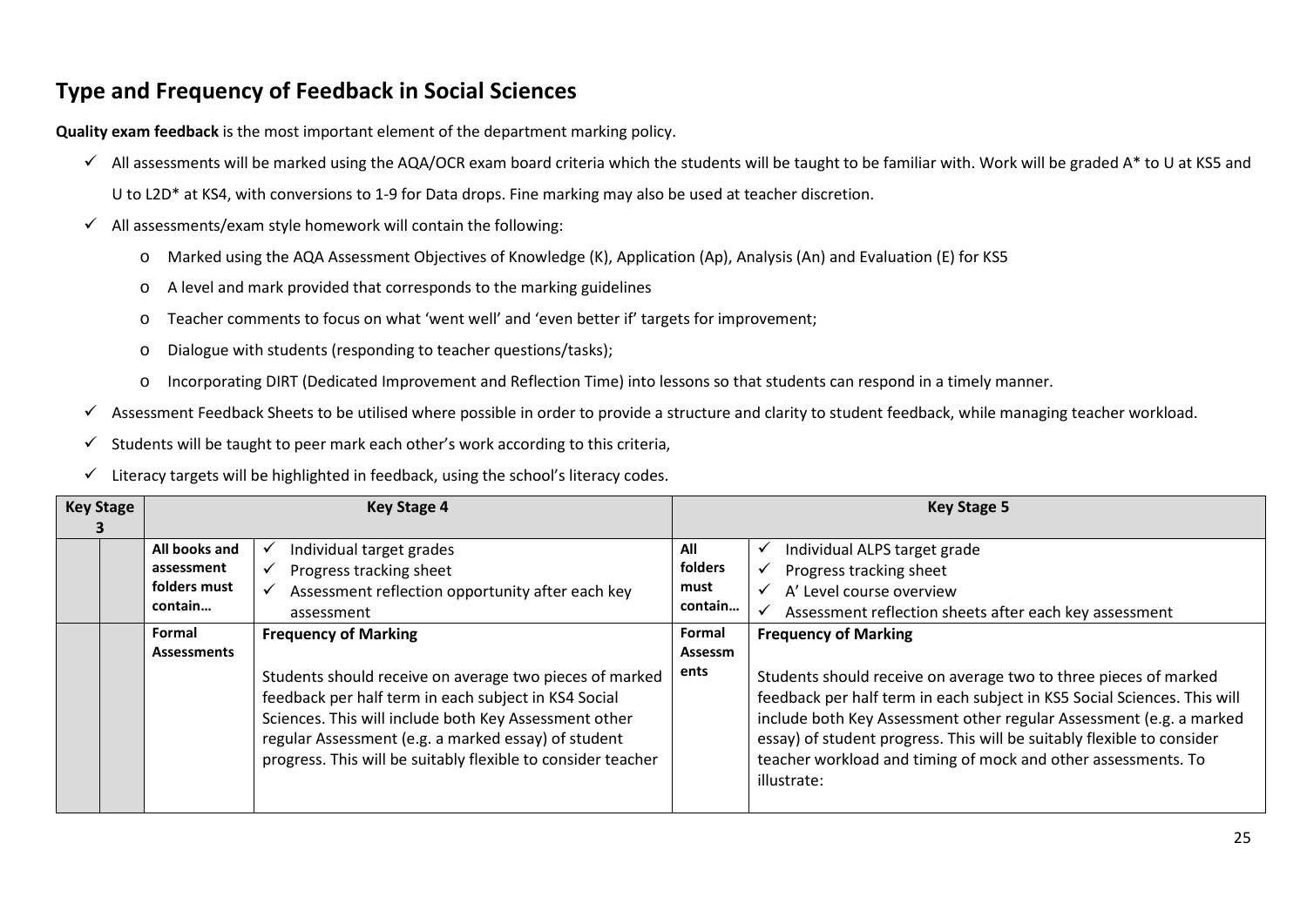workload and timing of mock and other assessments as well as students focus in the course

### **Key Assessments**

When studying for the examined unit of the course, key assessments will take the form of formal practice exams **every half term** based on exam board (OCR) past papers, or suitable end of topic tests that follow the OCR exam structure. This will likely contain one assessment for each section of the course they are studying.

All key assessments will be marked formally and kept in a separate Assessment Folder.

**Year 11 Mock Assessments** and **End of Year 10 Assessments** will supersede any other assessments that half term.

### **Other Assessments**

In addition to graded assessments, students to receive a minimum of one formative teacher feedback in their books per term with www/ebi comments; these will be exam-based homework and classwork (e.g. timed essays). These will be teacher marked according to exam board criteria.

Other classwork and homework activities will be individual or **peer marked**. Students will have one exam skills session every half term to familiarise themselves with longer question marking, therefore the work will be marked according to exam criteria. Students will give

- In a half term where a full two-hour mock assessment is sat, two pieces of marked feedback would be suitable to ensure the quality of feedback in formative.
- In a half term where no longer mocks are sat, three pieces of marked feedback would be more appropriate.

### **Key Assessments**

Key assessments will take the form of formal practice exams **every half term** based on exam board (AQA) past papers, or suitable end of topic tests that follow the AQA exam structure. This will likely contain one assessment for each section of the course they are studying.

All key assessments will be marked formally and kept in a separate Assessment Folder.

**Year 12/13 Mock Assessments** and **End of Year 12 Assessments** will supersede any other assessments that half term.

### **Other Assessments**

In addition to a Key Assessment, two pieces of formal work on average will be marked each half term by teachers; these will be exam based homework and classwork (e.g. timed essays) usually on lined paper and stored in their Assessment Folders. These will be teacher marked according to exam board criteria.

Other classwork and homework activities will be individual or **peer marked**. Students will have one exam skills session every half term to familiarise themselves with longer question marking, therefore the work will be marked according to exam criteria. Students will give each other feedback including at least two WWW and BEI.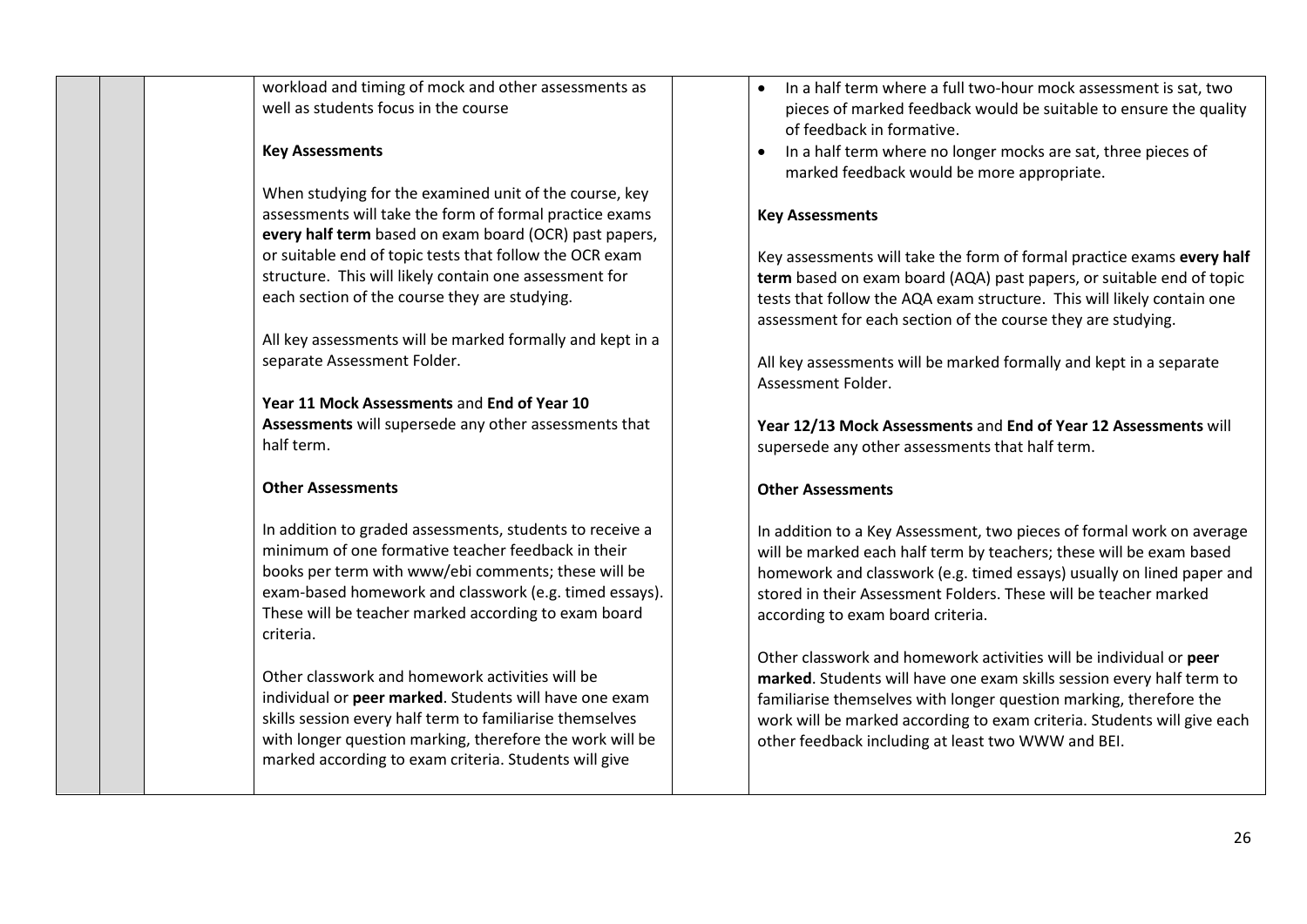|                                                | each other feedback including at least two WWW and<br>BEI.<br><b>Coursework policy</b><br>Coursework marked in depth at key deadlines in line with<br>exam board recommendations. Recommended marking<br>during the interim to highlight areas of development. This<br>will be tracked on the department tracking sheet.<br>Comments can be made either in depth or class<br>improvements and feedback can be used to address<br>common misconceptions. SPAG/presentation errors are<br>being addressed using whole school comments.                                                                                                                                                                                                                                                                                                           |                                                       |                                                                                                                                                                                                                                                                                                                                                                                                                                                                                                                                                                                                                                                                                                                                                                                                                                                                                                                                                                   |
|------------------------------------------------|------------------------------------------------------------------------------------------------------------------------------------------------------------------------------------------------------------------------------------------------------------------------------------------------------------------------------------------------------------------------------------------------------------------------------------------------------------------------------------------------------------------------------------------------------------------------------------------------------------------------------------------------------------------------------------------------------------------------------------------------------------------------------------------------------------------------------------------------|-------------------------------------------------------|-------------------------------------------------------------------------------------------------------------------------------------------------------------------------------------------------------------------------------------------------------------------------------------------------------------------------------------------------------------------------------------------------------------------------------------------------------------------------------------------------------------------------------------------------------------------------------------------------------------------------------------------------------------------------------------------------------------------------------------------------------------------------------------------------------------------------------------------------------------------------------------------------------------------------------------------------------------------|
| <b>Marking and</b><br>feedback<br>expectations | Key Stage 4 students have assessment folders in Social<br>Sciences where all assessed work is stored - practice<br>exam questions and exam papers and feedback. These<br>folders are stored in the respective classrooms.<br>Every lesson contains a questioning or AfL activity, where<br>students respond to questions based on recall of previous<br>learning. Instant verbal feedback is given.<br>Students complete regular graded assessments<br>throughout Key Stage 4. Students receive a percentage<br>and Cambridge National Level 1/2 grade based on<br>previous exam paper grade boundaries. Mark schemes<br>are available for all these assessments. Teachers give<br>whole class feedback on common misconceptions and<br>errors, and students work on a particular weakness in<br>their assessment based on target/s indicated. | <b>Marking</b><br>and<br>feedback<br>expectati<br>ons | Key Stage 5 students have assessment folders in each Social Science<br>subject where all assessed work is stored - essays, practice exam<br>questions and exam papers and feedback. These folders are stored in<br>their respective classrooms.<br>Every lesson contains a questioning or AfL activity, where students<br>respond to questions based on recall of previous learning. Instant<br>verbal feedback is given.<br>Students receive regular and formal feedback on assessments - essays<br>and practice exam questions. Students complete on average three<br>assessment per half term throughout Key Stage 5. Students receive a<br>percentage and A' level grade based on previous exam paper grade<br>boundaries. Mark schemes are available for all these assessments.<br>Teachers give whole class feedback on common misconceptions and<br>errors, and students work on a particular weakness in their assessment<br>based on target/s indicated. |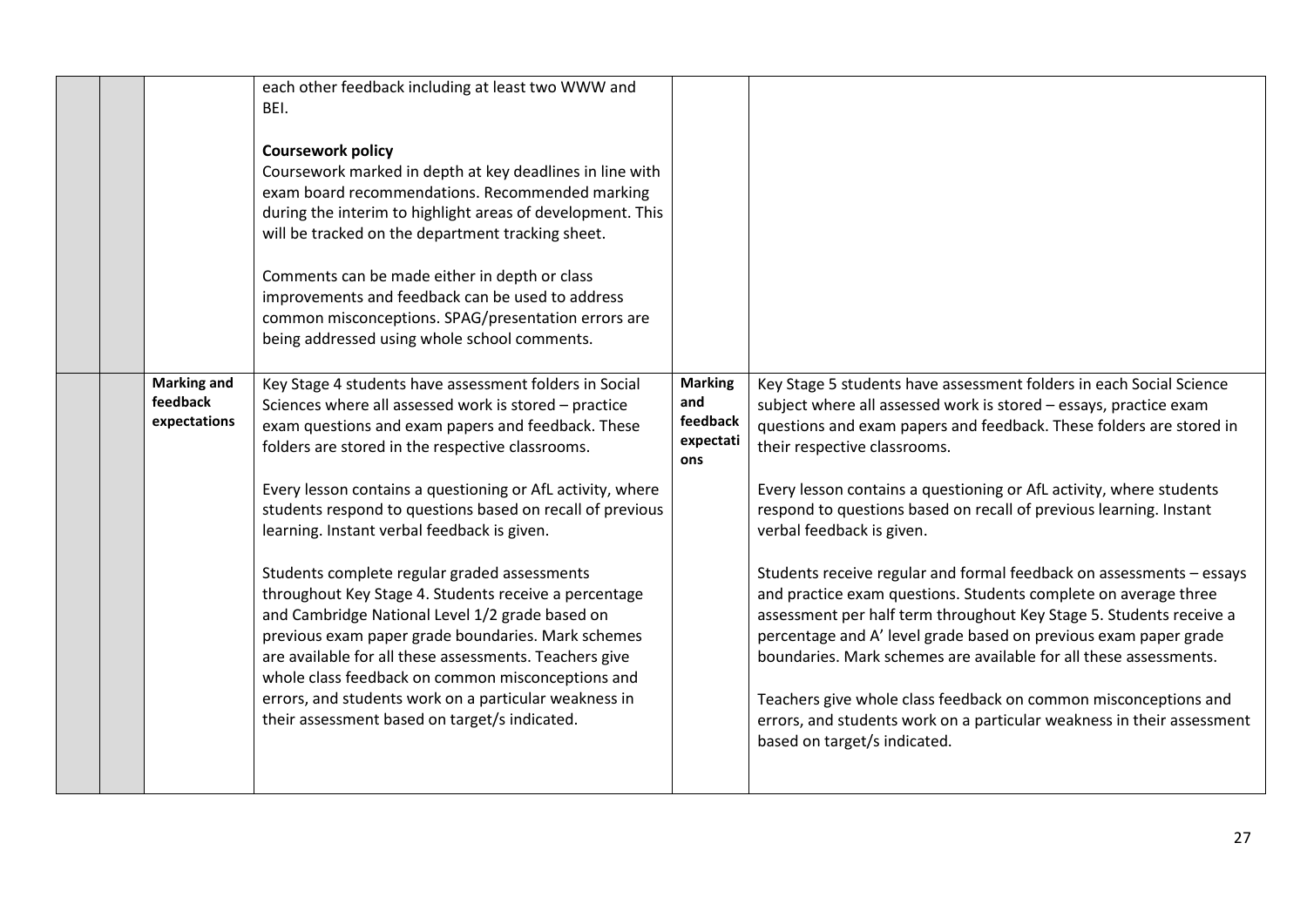|  |                          |                 | Students are responsible for recording their assessment              | Students are responsible for recording their assessment grades on their    |
|--|--------------------------|-----------------|----------------------------------------------------------------------|----------------------------------------------------------------------------|
|  |                          |                 | grades on their progress tracker and RAG rating them                 | progress tracker and RAG rating them against their ALPS target grade.      |
|  |                          |                 | against their FFT50 target grade.                                    |                                                                            |
|  |                          |                 |                                                                      | There are also numerous short answer and essay questions that              |
|  |                          |                 | In addition to graded assessments, students to receive a             | students complete throughout the course. Some are specifically utilised    |
|  |                          |                 | minimum of one formative teacher feedback in their                   | as part of planned lesson activities, whilst others are attempted by the   |
|  |                          |                 | books per term with www/ebi comments.                                | students in their own time. These are marked and graded in the same        |
|  |                          |                 |                                                                      | way, but with more targeted verbal feedback.                               |
|  |                          |                 | A minimum of one peer assessment opportunity per term                |                                                                            |
|  |                          |                 | focused on formative 'what went well' and 'even better               | A minimum of one peer assessment opportunity per term focused on           |
|  |                          |                 | if' comments. Students will be given time to reflect on              | formative 'what went well' and 'even better if' comments. Students will    |
|  |                          |                 | this feedback and make necessary changes.                            | be given time to reflect on this feedback and make necessary changes.      |
|  |                          |                 |                                                                      |                                                                            |
|  |                          |                 | DIRT is built into lessons for student reflection.                   | DIRT is built into lessons for student reflection.                         |
|  |                          |                 |                                                                      |                                                                            |
|  |                          |                 | Marking will contribute to the development of the skills             | Marking will contribute to the development of the skills of spelling,      |
|  |                          |                 | of spelling, grammar and punctuation with an emphasis                | grammar and punctuation with an emphasis on technical subject              |
|  |                          |                 | on technical subject specific terminology.                           | specific terminology.                                                      |
|  | <b>Quality Assurance</b> |                 |                                                                      |                                                                            |
|  |                          |                 |                                                                      |                                                                            |
|  |                          |                 | Head of Faculty ensures regular monitoring of the shared             | Head of Faculty ensures regular monitoring of the shared spreadsheet to    |
|  |                          |                 | spreadsheet to ensure grades are inputted on a regular basis and to  | ensure grades are inputted on a regular basis and to ensure an overview of |
|  |                          |                 | ensure an overview of progress at all times.                         | progress at all times.                                                     |
|  |                          |                 | Learning walks focus on the quality of marking and feedback given,   | Learning walks focus on the quality of marking and feedback given, and the |
|  |                          |                 | and the subsequent setting of targets and progress answers as a      | subsequent setting of targets and progress answers as a result of this.    |
|  |                          | result of this. |                                                                      | Individual subjects to continue to develop a bank of essay exam responses  |
|  | ✓                        |                 | Individual subjects to create a bank of grade 8/9 mark and grade 4/5 | with exemplar and model answers.                                           |
|  |                          |                 | responses, in order to model answers to students in lessons.         | Assessments are set from past exam papers (including SAMs) used alongside  |
|  | ✓                        |                 | Assessments are set from past exam papers (including SAMs) used      | the AQA mark schemes to ensure accuracy of assessment.                     |
|  |                          |                 | alongside the OCR A mark schemes to ensure accuracy of               |                                                                            |
|  |                          | assessment.     |                                                                      |                                                                            |
|  |                          |                 |                                                                      |                                                                            |
|  |                          |                 |                                                                      |                                                                            |
|  |                          |                 |                                                                      |                                                                            |
|  |                          |                 |                                                                      |                                                                            |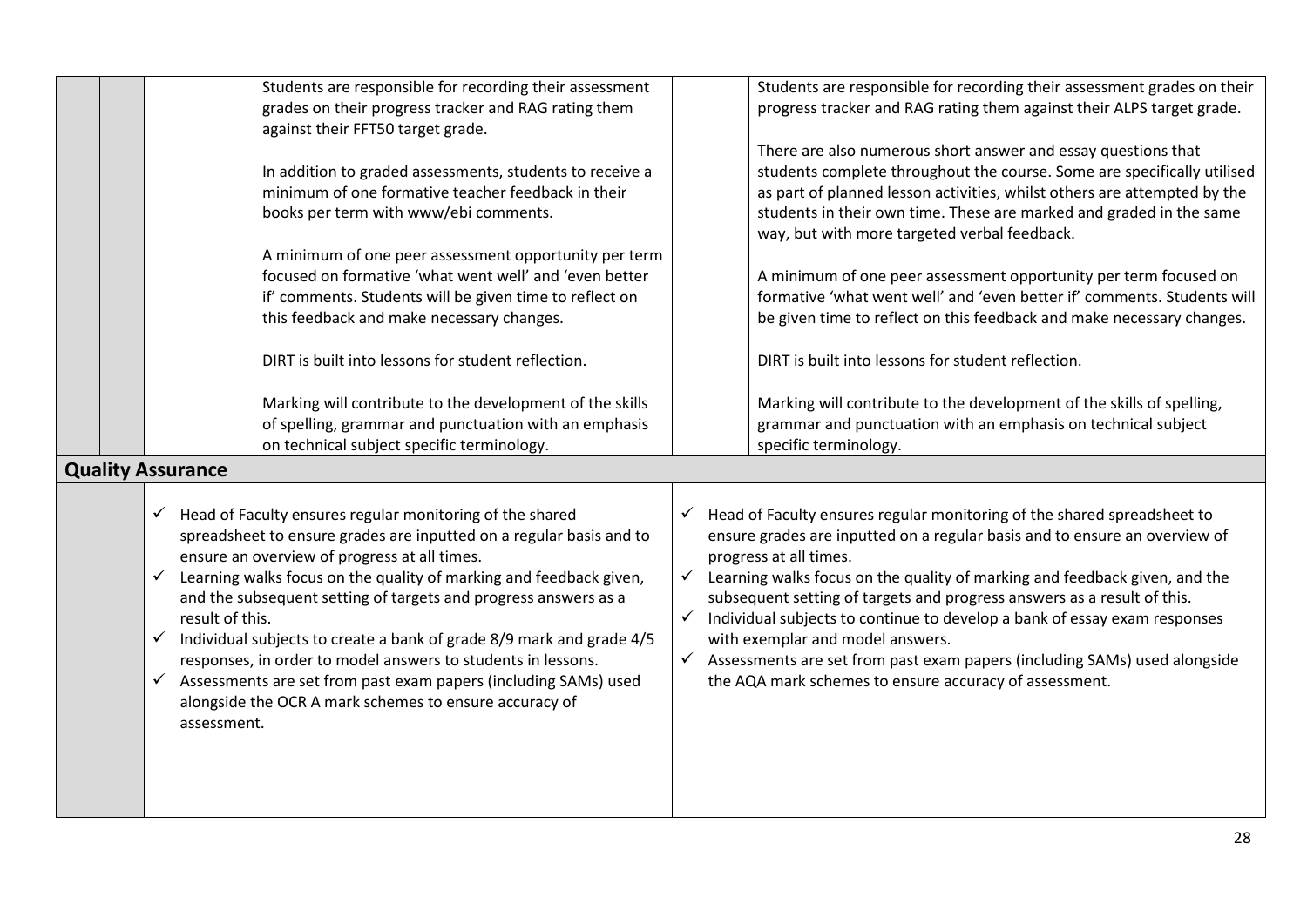# **Type and Frequency of Feedback in Science**

| <b>Key Stage 3</b> |                                                                                                                                                                                                                                                                                                                                                               | <b>Key Stage 4</b> |                                                                                                                                                                                                                                                                                                                                                                                                               | <b>Key Stage 5</b> |                                                                                                                                                                                                                                                                                                                                 |
|--------------------|---------------------------------------------------------------------------------------------------------------------------------------------------------------------------------------------------------------------------------------------------------------------------------------------------------------------------------------------------------------|--------------------|---------------------------------------------------------------------------------------------------------------------------------------------------------------------------------------------------------------------------------------------------------------------------------------------------------------------------------------------------------------------------------------------------------------|--------------------|---------------------------------------------------------------------------------------------------------------------------------------------------------------------------------------------------------------------------------------------------------------------------------------------------------------------------------|
|                    | Every lesson should start with either a<br>discussion to stimulate anticipatory thinking<br>about the lesson content or students respond<br>to questions based on recall of previous                                                                                                                                                                          | $\bullet$          | Every lesson should start with either a discussion to<br>stimulate anticipatory thinking about the lesson content<br>or students respond to questions based on recall of<br>previous learning. Instant verbal feedback is given.                                                                                                                                                                              | $\bullet$          | Every lesson should start with either a<br>discussion to stimulate anticipatory thinking<br>about the lesson content or students respond<br>to questions based on recall of previous                                                                                                                                            |
|                    | learning. Instant verbal feedback is given.<br>Students should complete one Extended<br>Response Task (ERT) for each unit. This piece<br>of work will be focus marked using a yellow<br>feedback sheet. The teacher will give                                                                                                                                 | $\bullet$          | Students should complete one Extended Response Task<br>(ERT) for each unit. This piece of work will be marked in<br>line with exam board assessment criteria. Written<br>feedback will be given using a yellow feedback sheet.<br>The teacher will give individual targets to students using                                                                                                                  |                    | learning. Instant verbal feedback is given.<br>A-Level Biology, Chemistry and Physics<br>End of chapter tests are to be completed for<br>each chapter. These tests are compiled from<br>recent exam board assessments. Tests are                                                                                                |
|                    | individual targets to students using a<br>numbered system. Students will be given the<br>opportunity to act on the teacher feedback<br>to improve their ERT during Dedicated<br>Improvement and Reflection Time (DIRT).<br>For any marked written work, focus should<br>be given to literacy and/or numeracy with<br>incorrect spellings identified and basic | $\bullet$          | a numbered system. Students will be given the<br>opportunity to act on the teacher feedback to improve<br>their ERT during Dedicated Improvement and Reflection<br>Time (DIRT).<br>For any marked written work, focus should be given to<br>literacy and/or numeracy with incorrect spellings<br>identified and basic grammar corrected according to the<br>school literacy codes. Books are marked every six | $\bullet$          | formally marked by the class teacher.<br>Feedback sheets are completed for each<br>assessment to highlight areas for<br>improvement and then detailed verbal<br>feedback is given in a consequent lesson.<br>Detailed question by question analysis of<br>mock exams is conducted with students and<br>targets set in feedback. |
|                    | grammar corrected according to the school<br>literacy codes. Books are marked every six<br>lessons.<br>All units have an end of topic test, which is                                                                                                                                                                                                          | $\bullet$          | lessons.<br>All chapters have an end of topic multiple choice Google<br>form test, which is marked and a total score given.<br>Grades will be assigned using the current faculty grade                                                                                                                                                                                                                        |                    | Mock exams for Year 12 students take place<br>during Term 4 and Term 6. Year 13 mock<br>exams take place in Term 3. Where possible<br>these will be full and secure past papers.                                                                                                                                                |
|                    | marked and a total score given. Grades will<br>be assigned in line with whole school policy.<br>Students will receive feedback on how to<br>improve on their next assessment.                                                                                                                                                                                 | $\bullet$          | boundaries. Students will receive instant feedback.<br>All units have an end of topic written assessment, which<br>is marked and a total score given. Grades will be<br>assigned using the current faculty grade boundaries.                                                                                                                                                                                  |                    | All formal assessments are marked using<br>exam board criteria. Regular moderation of<br>teacher marking ensures consistency of<br>marking.                                                                                                                                                                                     |
|                    | Each unit has at least two pieces of<br>homework depending on its size. One of<br>which will be a revision-based task, to<br>promote good practice of independent work<br>and promoting long term learning.                                                                                                                                                   | $\bullet$          | Students will receive feedback on how to improve on<br>their next assessment.<br>Students will use purple pen to evidence improvements<br>they make to their answers during the assessment<br>feedback lesson, demonstrating the progress they have<br>made.                                                                                                                                                  | $\bullet$          | All assessment scores are logged to track<br>student progress and appropriate<br>interventions are put in place for those<br>students that are not achieving at their target<br>grade.                                                                                                                                          |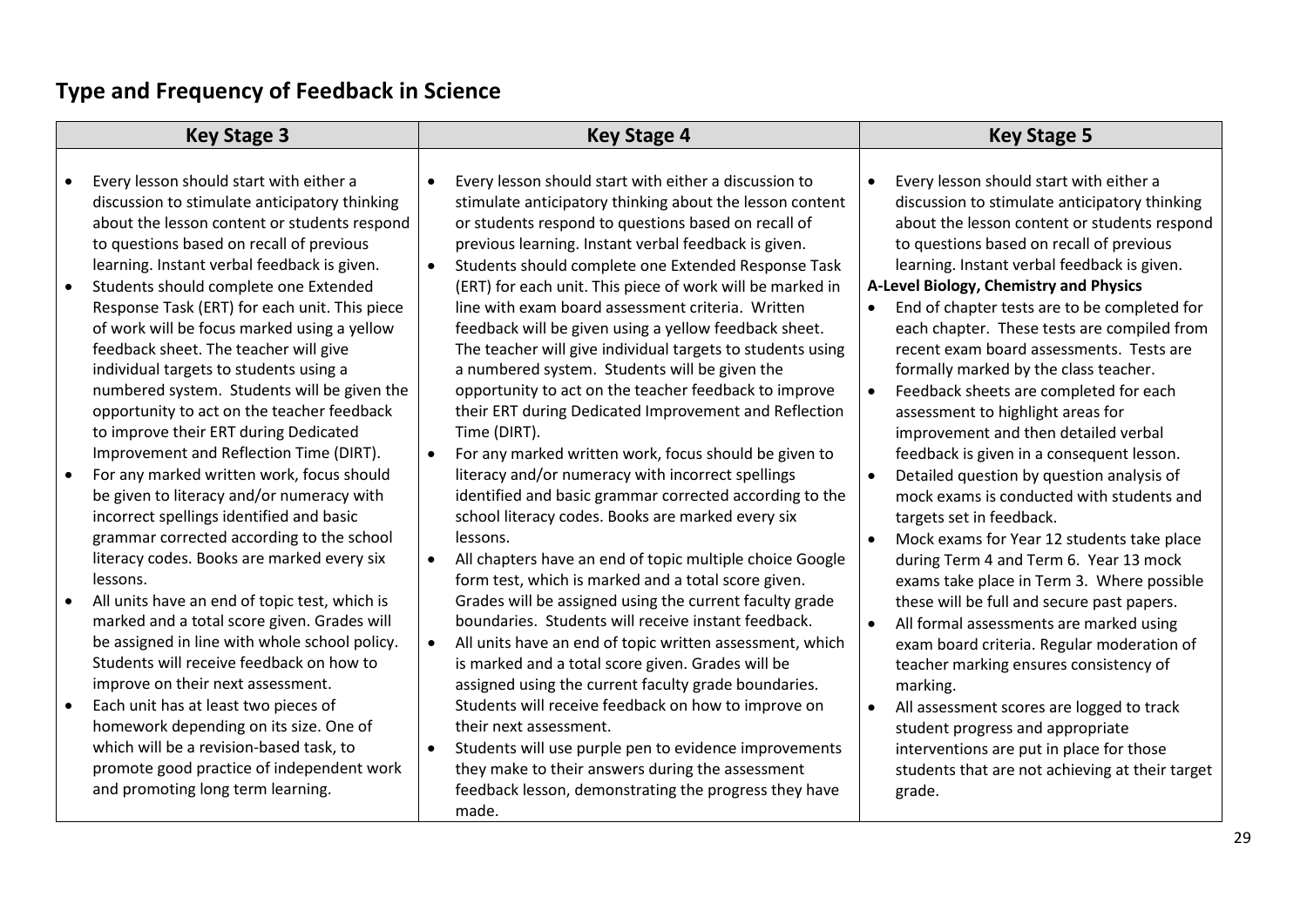| Students will complete all improvement work<br>in purple pen so it can be easily identified by<br>the teacher.<br>In addition to the above, students will be<br>given regular direct feedback within lessons.<br>Some examples may include: verbal feedback<br>via Q and A, self and peer marking with<br>guidance, and live marking. | Student will be given two homework tasks for each<br>Science unit. These will take the form of directed<br>revision from the GCSE specification and/or practice<br>exam questions. Homework exam questions are<br>differentiated for course and tier of entry. Teachers then<br>will give verbal feedback to the class at the start of the<br>following lesson. Staff will go through the correct<br>answers, as well as answering any questions students<br>have. Students will use purple pen to evidence self-<br>assessment and improvements they make to their<br>answers<br>In addition to the above, students will be given regular<br>direct feedback within lessons. Some examples may<br>include: verbal feedback via Q and A, self and peer<br>marking with guidance, and live marking.<br>Question by question analysis on Excel on mock exams. | Homework each week in the form of an exam<br>style question or task. Written feedback is<br>given but the majority is verbal at the start of<br>the next lesson. Students are also issued with<br>the mark scheme.<br>Regular 'Folder Checks' will be performed to<br>ensure that each student's organisation and<br>independent work are to the standard<br>expected. |  |  |  |
|---------------------------------------------------------------------------------------------------------------------------------------------------------------------------------------------------------------------------------------------------------------------------------------------------------------------------------------|-------------------------------------------------------------------------------------------------------------------------------------------------------------------------------------------------------------------------------------------------------------------------------------------------------------------------------------------------------------------------------------------------------------------------------------------------------------------------------------------------------------------------------------------------------------------------------------------------------------------------------------------------------------------------------------------------------------------------------------------------------------------------------------------------------------------------------------------------------------|------------------------------------------------------------------------------------------------------------------------------------------------------------------------------------------------------------------------------------------------------------------------------------------------------------------------------------------------------------------------|--|--|--|
| <b>Assessment Summary</b><br>المنفوذ والمستحيل والمستحدث والمستحدث والمستحدث والمنافرة والمنافرة والمنافرة والمتحدث<br>المنفوذ المستحيل والمستحيل والمستحيل المستحدث والمستحدث والمنافرة والمنافرة والمتحدث                                                                                                                           |                                                                                                                                                                                                                                                                                                                                                                                                                                                                                                                                                                                                                                                                                                                                                                                                                                                             |                                                                                                                                                                                                                                                                                                                                                                        |  |  |  |

| <b>Retrieval Practice:</b> Students will have retrieval | <b>Retrieval Practice:</b> Students will have retrieval starter tasks | <b>Retrieval Practice:</b> Students will have retrieval |
|---------------------------------------------------------|-----------------------------------------------------------------------|---------------------------------------------------------|
| starter tasks to assess and link previous               | to assess and link previous knowledge to lesson objectives            | starter tasks to assess and link previous               |
| knowledge to lesson objectives set every lesson.        | set every lesson. Classrooms will also have laminated GCSE            | knowledge to lesson objectives set every lesson.        |
| Classrooms will also have laminated KS3                 | Knowledge organisers for each topic. There will also be blank         | Students will have targeted summary and past            |
| Knowledge Organisers for each topic. There will         | answer sheets with a selection of questions for students to           | paper questions set for each topic.                     |
| also be blank answer sheets with a selection of         | retrieve their knowledge. Students will be asked to read over         |                                                         |
| questions for students to retrieve their                | knowledge organisers, complete short revision and                     | Weekly homework tasks: Faculty policy is to set         |
| knowledge. Students will be asked to read over          | associated questions as targeted revision or stretch and              | tasks after every lesson on Google Classroom.           |
| knowledge organisers, complete short revision           | challenge tasks.                                                      | This could take the form of questions from              |
| and associated questions as targeted revision or        |                                                                       | textbook, past papers or Seneca to allow                |
| stretch and challenge tasks.                            | Weekly homework tasks: Faculty policy is to set                       | students to practice, consolidate and master            |
|                                                         | one task per week on Google Classroom. This could take the            | topics covered in lessons. Seneca homework will         |
| Weekly homework tasks: Faculty policy is to set         | form of questions from textbook, intervention workbooks,              | provide instant feedback to students and will           |
| one task per week on Google Classroom. This             | past papers or Seneca to allow students to practice,                  | allow students to attempt a question more than          |
| could take the form of questions from                   | consolidate and master topics covered in lessons. Seneca              | once. Staff can monitor progress and                    |
| intervention workbooks, past papers or Seneca to        | homework will provide instant feedback to students and will           |                                                         |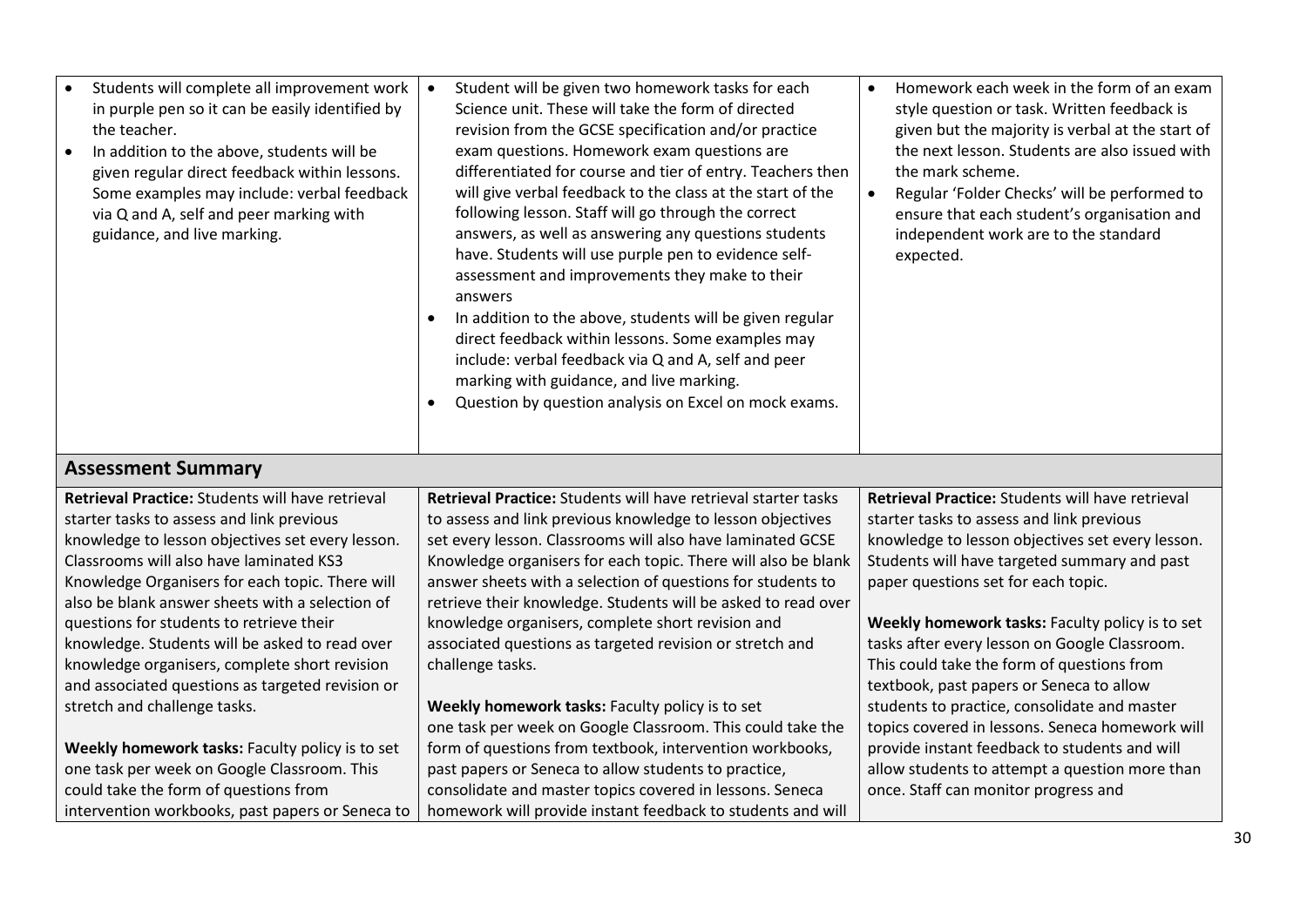allow students to practice, consolidate and master topics covered in lessons. Seneca homework will provide instant feedback to students and will allow students to attempt a question more than once. Staff can monitor progress and understanding and feedback either verbally in class or electronically via all platforms.

**Verbal feedback in lessons:** Verbal feedback conducted in lessons as appropriate using varying strategies such as 'no hands up', mini whiteboards and questioning

**Summative Assessments:** After each KS3 Big Idea unit as per module grid. Students sit a short summative assessment. Each student then completes a 'feedback tracker' which allows them to reflect on WWW and EBI to identify next steps in their learning.

**Peer and Self-assessment:** Students will self or peer assess class work in each lesson. Verbal feedback will be given to students in class if any errors or misconceptions are identified through individual or class discussion and questioning.

**Books:** Exercise books will be checked to ensure students are making good notes, that presentation is good, that students are marking their work correctly. Teachers will give detailed feedback on extended response questions and verbal feedback on summative assessment and homework.

allow students to attempt a question more than once. Staff can monitor progress and understanding and feedback either verbally in class or electronically via all platforms.

**Verbal feedback in lessons:** Verbal feedback conducted in lessons as appropriate using varying strategies such as 'no hands up', mini whiteboards and questioning

**Summative Assessments:** After selection of KS4 chapters of work as per tracker. Students sit a summative assessment consisting of past paper questions. Each student then completes a 'feedback tracker' which allows them to reflect on WWW and EBI to identify next steps in their learning.

**Peer and Self-assessment:** Students will self or peer assess class work in each lesson. Verbal feedback will be given to students in class if any errors or misconceptions are identified through individual or class discussion and questioning.

**Books:** Exercise books will be checked to ensure students are making good notes, that presentation is good, that students are marking their work correctly. Teachers will give detailed feedback on extended response questions and verbal feedback on summative assessment and homework.

**Assessment files:** All completed assessments are collated in a file with a topic tracker on the cover. This allows students and teachers to quickly see progress and identify weaker topics to target intervention.

understanding and feedback either verbally in class or electronically via all platforms.

**Verbal feedback in lessons:** Verbal feedback conducted in lessons as appropriate using varying strategies such as 'no hands up', mini whiteboards and questioning

**Summative Assessments:** After each textbook chapter as per tracker. Students sit a summative assessment consisting of past paper questions. Each student then completes a 'feedback tracker' which allows them to reflect on WWW and EBI to identify next steps in their learning.

**Peer and Self-assessment:** Students will self or peer assess class work in each lesson. Verbal feedback will be given to students in class if any errors or misconceptions are identified through individual or class discussion and questioning.

**Books:** Folder checks will be completed every term to ensure students are making good notes, that presentation is good, that students are marking their work correctly. Teachers will give detailed feedback on extended response questions and verbal feedback on summative assessment and homework.

**Assessment files:** All completed assessments are collated in a file with a topic tracker on the cover. This allows students and teachers to quickly see progress and identify weaker topics to target intervention.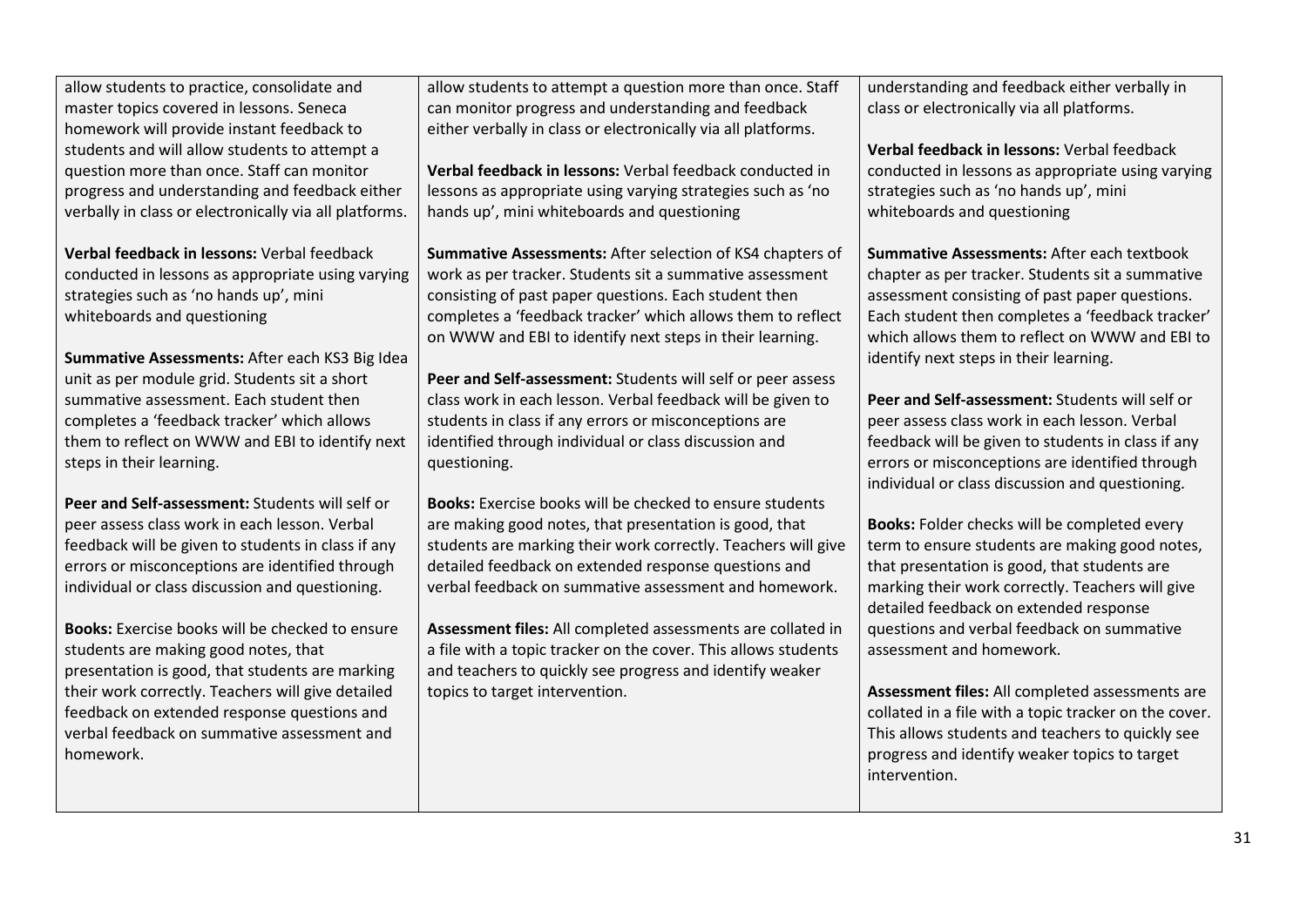| Assessment files: All completed assessments are<br>collated in a file with a topic tracker on the cover.<br>This allows students and teachers to quickly see<br>progress and identify weaker topics to target<br>intervention. |                                                                                        |  |  |  |  |
|--------------------------------------------------------------------------------------------------------------------------------------------------------------------------------------------------------------------------------|----------------------------------------------------------------------------------------|--|--|--|--|
| <b>Quality Assurance</b>                                                                                                                                                                                                       |                                                                                        |  |  |  |  |
|                                                                                                                                                                                                                                | Head of Faculty, Head of Subject and/or SLT to observe feedback during learning walks. |  |  |  |  |
|                                                                                                                                                                                                                                | Head of Faculty, Head of Subject and/or SLT to observe feedback during work scrutiny.  |  |  |  |  |
|                                                                                                                                                                                                                                | Departmental meetings and CPD, sharing best practice.                                  |  |  |  |  |
| Data Analysis of Faculty attainment in central tracking sheets.                                                                                                                                                                |                                                                                        |  |  |  |  |
| Student voice, year review and questionnaires.                                                                                                                                                                                 |                                                                                        |  |  |  |  |
| Ensure Consistency throughout the department, through detailed schemes of work, sharing of resources.                                                                                                                          |                                                                                        |  |  |  |  |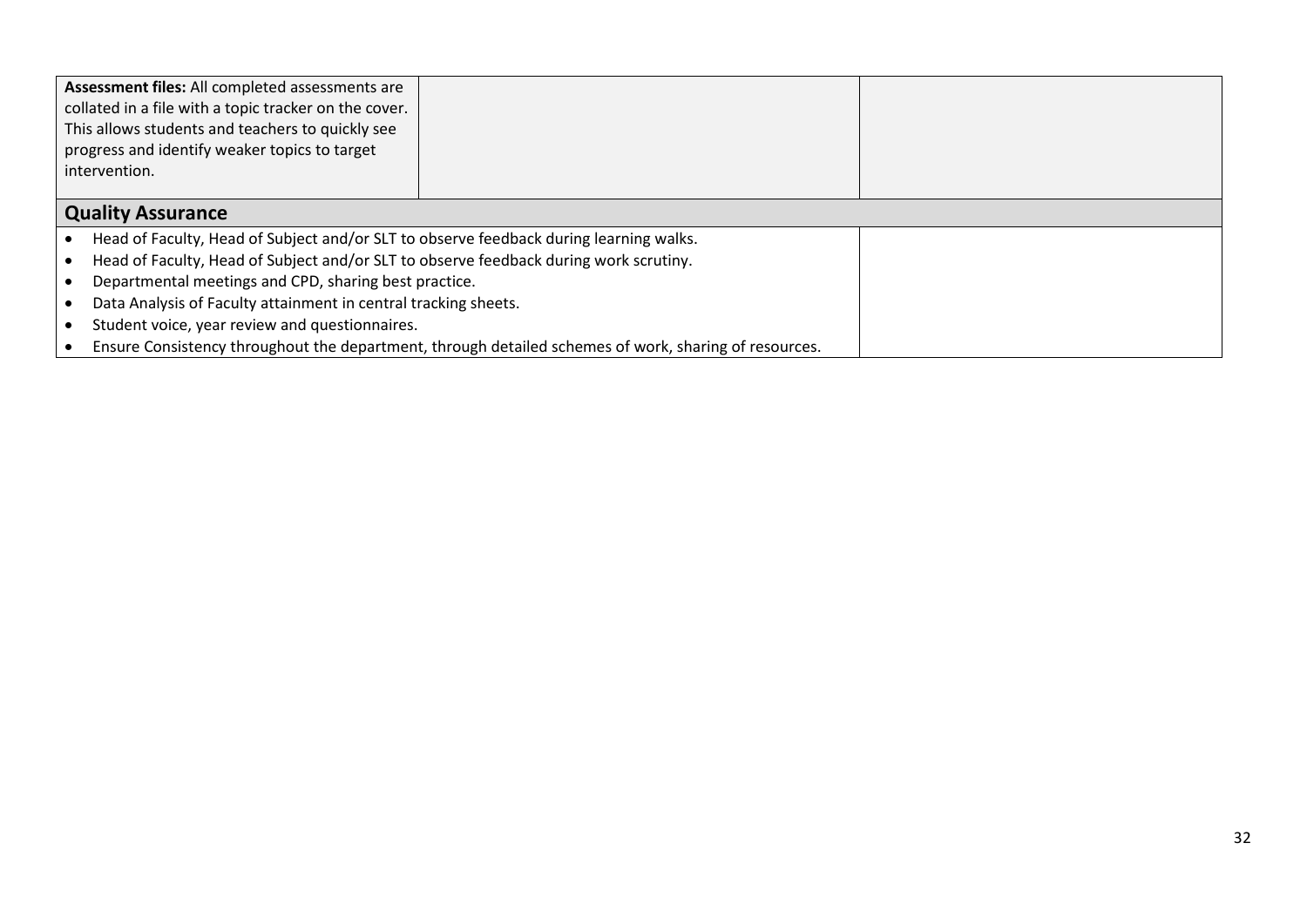# **Type and Frequency of Feedback in Technology**

| <b>Key Stage 3</b>                                                                                                                                                                                                                                                                                                                                                                                                                                                                                                                                                                                                                                                                                                                                                                                                            | <b>Key Stage 4</b>                                                                                                                                                                                                                                                                                                                                                                                                                                                                                                                                                                                                                                                                                                                                                            | <b>Key Stage 5</b> |
|-------------------------------------------------------------------------------------------------------------------------------------------------------------------------------------------------------------------------------------------------------------------------------------------------------------------------------------------------------------------------------------------------------------------------------------------------------------------------------------------------------------------------------------------------------------------------------------------------------------------------------------------------------------------------------------------------------------------------------------------------------------------------------------------------------------------------------|-------------------------------------------------------------------------------------------------------------------------------------------------------------------------------------------------------------------------------------------------------------------------------------------------------------------------------------------------------------------------------------------------------------------------------------------------------------------------------------------------------------------------------------------------------------------------------------------------------------------------------------------------------------------------------------------------------------------------------------------------------------------------------|--------------------|
| Verbal feedback: Targeted and criteria reference is an important and<br>ongoing part of Technology lessons. Demonstrating, questioning<br>supporting, use of good exemplar, extending students is a key strength<br>of the faculty and can be seen in all technology lessons.                                                                                                                                                                                                                                                                                                                                                                                                                                                                                                                                                 | Verbal feedback: Targeted and criteria referenced is important and<br>ongoing part of Technology lessons. Demonstrating, questioning<br>supporting, use of good exemplar, extending students is a key<br>strength of the faculty and can be seen in all technology lessons.                                                                                                                                                                                                                                                                                                                                                                                                                                                                                                   |                    |
| Recap prior learning or to introduce an additional skill or piece of<br>$\bullet$<br>knowledge to expand the learning and development of tasks. In<br>practical lessons these may link in with a demonstration of good<br>example                                                                                                                                                                                                                                                                                                                                                                                                                                                                                                                                                                                             | Practical work: Feedback is formative and continual, through<br>$\bullet$<br>data given throughout the year and regular ongoing<br>assessments of tasks. Regular written assessments are<br>formalised with written feedback (WWW, EBI) or more detail<br>given in practice papers. In practical lessons these may link in                                                                                                                                                                                                                                                                                                                                                                                                                                                    |                    |
| Verbal feedback is given to all students each lesson as a group or<br>$\bullet$<br>individual, in particular in practical lessons where one to one<br>discussion is common. Food - written feedback is given at key<br>assessments after each topic is covered and after practical<br>evaluations in food within two weeks. DT verbal feedback given<br>during the making and designing process. These are linked in with<br>purple pen marking. DT students to keep a learning diary of<br>making with teacher feedback added in. The teacher or student<br>can note teacher verbal feedback.<br>Peer and self-assessments / evaluations are used throughout the<br>key stage in both theory and practical lessons. Assessments and<br>evaluations are marked by the following theory lesson for<br>feedback in food lesson. | with spot demonstrations. Verbal feedback is given to all<br>students each lesson as a group or individual, in particular in<br>practical lessons where one to one discussion is common.<br>Written feedback is given at key assessments after each topic<br>is covered and after practical evaluations. These are linked in<br>with purple pen marking.<br>NEA written work: All student written work is done on the<br>Google drive to allow students and teachers access to their<br>course work in and out of school. Drafting of written work is<br>given regular feedback and individual targets are set against<br>specific criteria. Internal deadlines are given to both students<br>and parents for submission of NEA work in line with exam<br>board requirements. |                    |
| Student's work will be marked in line with the school's Literacy<br>Policy every twelve weeks.<br>Technology books to be marked by the end of every twelve lessons<br>$\bullet$<br>due to the number of practical lessons.                                                                                                                                                                                                                                                                                                                                                                                                                                                                                                                                                                                                    | Examination written paper: Past papers, exemplar materials,<br>mini assessments, mock assessments and individual tutorials<br>with students given. Regular contact with vulnerable<br>students. Vulnerable students invited to attend HW club.<br>Support given:<br>Google Classroom used,<br>Purple men marking of regular assessments<br>Revision interventions offered once a week<br>Centralised tracking of assessments in faculty area.                                                                                                                                                                                                                                                                                                                                 |                    |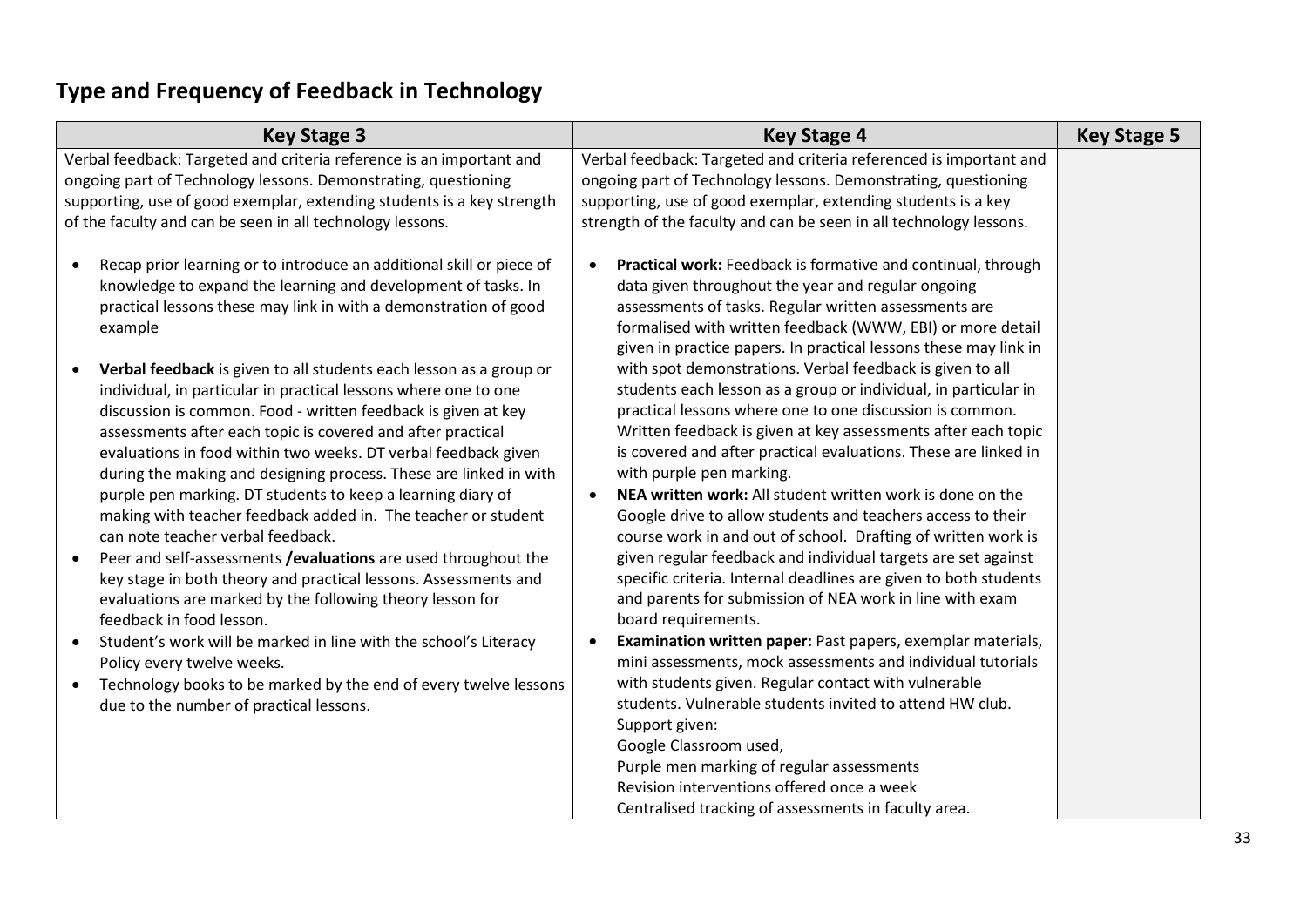| <b>Quality Assurance</b>                                                                                                                                                                                                                                                                                                                                                                                                                                                                                                                                                                                                                                                          |                                                                                                                                                                                                                                                                                                                                                                                                                                                                                                                                                                                       |  |  |  |
|-----------------------------------------------------------------------------------------------------------------------------------------------------------------------------------------------------------------------------------------------------------------------------------------------------------------------------------------------------------------------------------------------------------------------------------------------------------------------------------------------------------------------------------------------------------------------------------------------------------------------------------------------------------------------------------|---------------------------------------------------------------------------------------------------------------------------------------------------------------------------------------------------------------------------------------------------------------------------------------------------------------------------------------------------------------------------------------------------------------------------------------------------------------------------------------------------------------------------------------------------------------------------------------|--|--|--|
| Ensure consistency in the delivery of schemes of work through:<br>Detailed schemes and deadlines<br>Resources/ booklets<br>Management of materials relating to the schemes<br>Examples of good practice<br>Regular meeting and tutorials with department to support non-<br>specialist teachers<br>Correlation of OOSH activities with schemes<br>Learning walks/work scrutiny within subjects in line with whole<br>school<br>Moderate across schools and through examination boards<br>Conversations for learning with mixed ability cohort of students about<br>their work, progress, understanding and links with GCSE. Work is<br>modelled on GCSE work, skills and outcomes | Ensure consistency in the delivery of schemes of work through:<br>Detailed schemes and deadlines.<br>$\bullet$<br>Good Examples of good practice at GCSE.<br>$\bullet$<br>Continue to have a nurture group for vulnerable students<br>that need more support.<br>Continue to complete up to date CPD training and tolls<br>$\bullet$<br>Network regularly with other teachers in the same subject<br>topics to expand project and topic ideas for controlled<br>assessments NEA.<br>Moderate work with external subject practitioners if none<br>$\bullet$<br>are available in school |  |  |  |